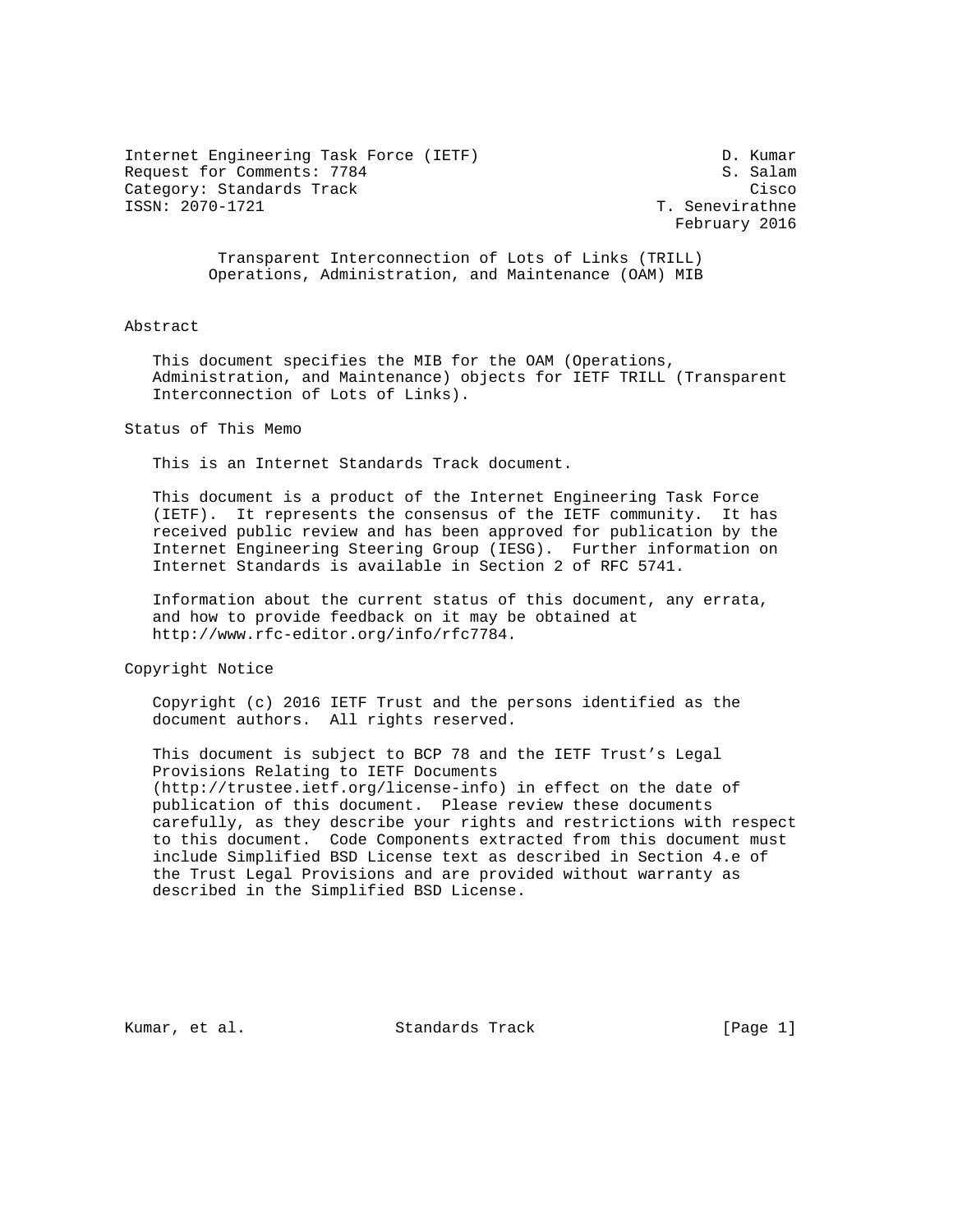Table of Contents

| The Internet-Standard Management Framework 3<br>2.1 |
|-----------------------------------------------------|
| $\overline{3}$ .                                    |
| 4 <sub>1</sub>                                      |
|                                                     |
|                                                     |
|                                                     |
|                                                     |
|                                                     |
| $5.3.2.1. trilloamMepTable Objects     5$           |
| 5.3.2.2. trillOamMepFlowCfgTable Objects 6          |
|                                                     |
|                                                     |
|                                                     |
|                                                     |
|                                                     |
|                                                     |
| 6.3. MIB Modules Required for IMPORTS  8            |
|                                                     |
| 8 <sub>1</sub>                                      |
| 9                                                   |
|                                                     |
|                                                     |
|                                                     |
|                                                     |
|                                                     |
|                                                     |

## 1. Introduction

 Overall, TRILL OAM meets the requirements given in [RFC6905]. The general framework for TRILL OAM is specified in [RFC7174]. The details of the Fault Management (FM) solution, conforming to that framework, are presented in [RFC7455]. The solution leverages the message format defined in Ethernet Connectivity Fault Management (CFM) [802.1Q] as the basis for the TRILL OAM message channel.

 This document uses the CFM MIB modules defined in [802.1Q] as the basis for TRILL OAM MIB and augments the existing tables to add new TRILL managed objects required by TRILL. This document further specifies a new table with associated managed objects for TRILL OAM specific capabilities.

Kumar, et al. Standards Track [Page 2]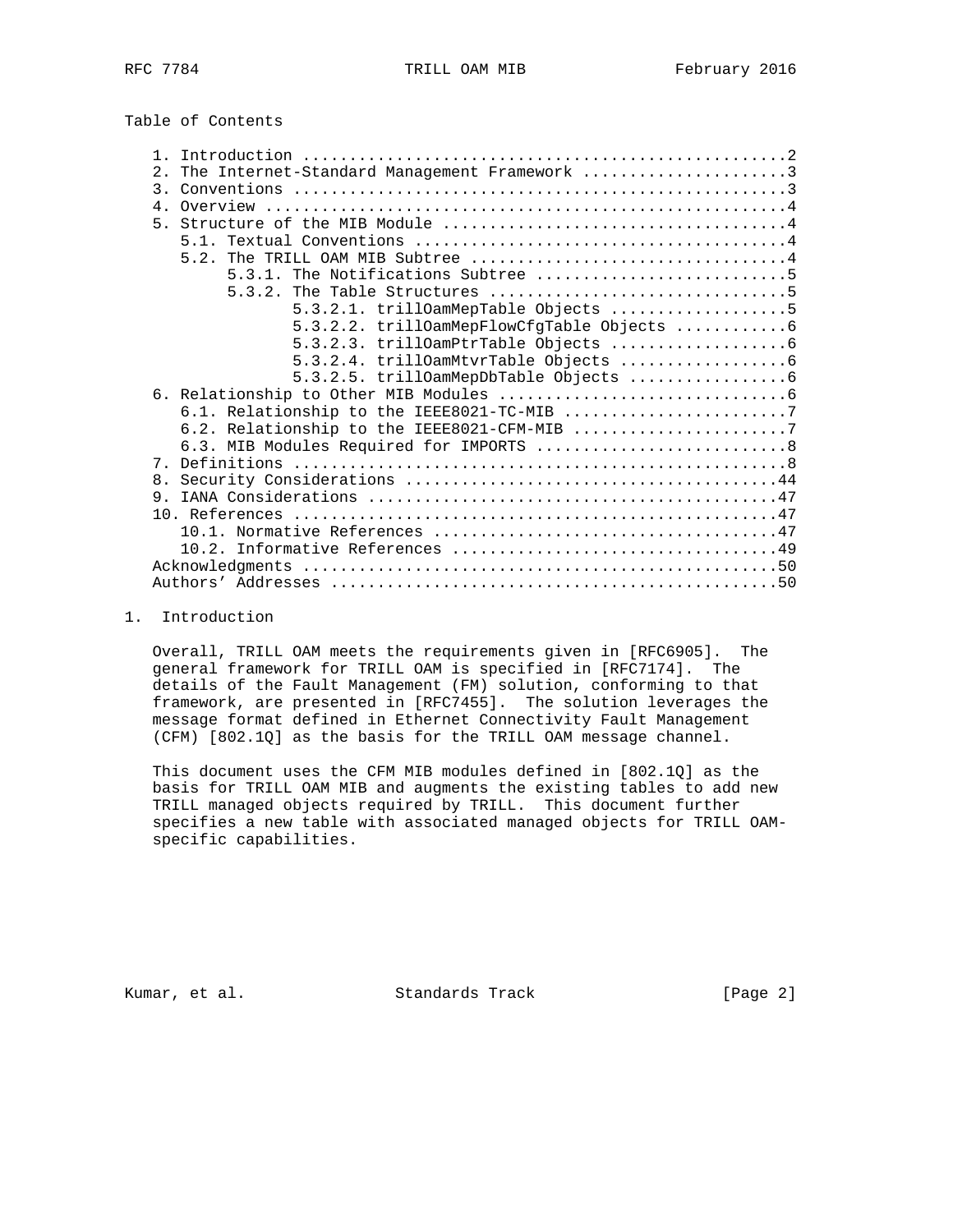2. The Internet-Standard Management Framework

 For a detailed overview of the documents that describe the current Internet-Standard Management Framework, please refer to section 7 of RFC 3410 [RFC3410].

 Managed objects are accessed via a virtual information store, termed the Management Information Base or MIB. MIB objects are generally accessed through the Simple Network Management Protocol (SNMP). Objects in the MIB are defined using the mechanisms defined in the Structure of Management Information (SMI). This memo specifies a MIB module that is compliant to the SMIv2, which is described in STD 58, RFC 2578 [RFC2578], STD 58, RFC 2579 [RFC2579] and STD 58, RFC 2580 [RFC2580].

3. Conventions

 The key words "MUST", "MUST NOT", "REQUIRED", "SHALL", "SHALL NOT", "SHOULD", "SHOULD NOT", "RECOMMENDED", "NOT RECOMMENDED", "MAY", and "OPTIONAL" in this document are to be interpreted as described in RFC 2119 [RFC2119].

Abbreviations used in the document include the following:

- CCM Continuity Check Message [802.1Q]
- EMS Element Management System [Q.840.1]
- MEP Maintenance End Point [RFC7174] [802.1Q]
- MIP Maintenance Intermediate Point [RFC7174] [802.1Q]
- MP Maintenance Point [RFC7174]
- MTVM Multi-destination Tree Verification Message [RFC7455]
- MTVR Multi-destination Tree Verification Reply [RFC7455]
- NMS Network Management System [Q.840.1]
- PTM Path Trace Message [RFC7455]
- PTR Path Trace Reply [RFC7455]

Kumar, et al. Standards Track [Page 3]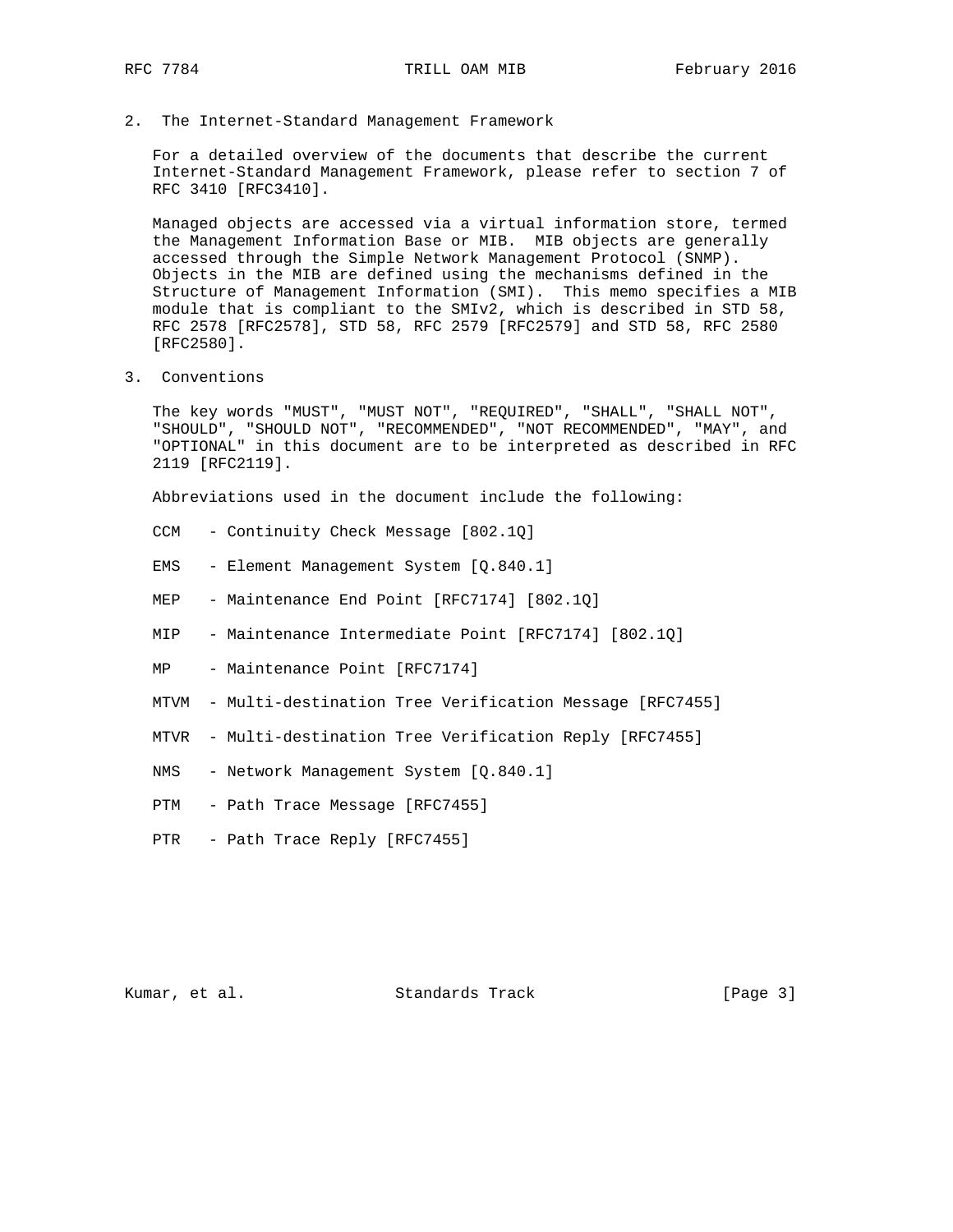## 4. Overview

 The TRILL OAM MIB module provides an overall framework for managing TRILL OAM. It leverages the IEEE8021-CFM-MIB and IEEE8021-CFM-V2-MIB modules defined in [802.1Q], and it augments the Maintenance End Point (MEP) and MEP Db entries. It also adds a new table for messages specific to TRILL OAM.

5. Structure of the MIB Module

 Objects in this MIB module are arranged into subtrees. Each subtree is organized as a set of related objects. The various subtrees are shown below, supplemented with the required elements of the IEEE8021-CFM-MIB module.

5.1. Textual Conventions

 Textual conventions are defined to represent object types relevant to the TRILL OAM MIB.

5.2. The TRILL OAM MIB Subtree

 The TRILL OAM MIB tree described below consists of trilloamNotifications (Traps) and trillOamMibObjects. The trilloamNotifications are sent to the management entity whenever a MEP loses/restores contact with its peer flow MEPs.

 The TRILL OAM MIB per MEP Objects are defined in the trillOamMepTable. The trillOamMepTable augments the dot1agCfmMepEntry (please see Section 6.1) defined in IEEE8021-CFM-MIB. It includes objects that are locally defined for an individual MEP and its associated flow.

Kumar, et al. Standards Track [Page 4]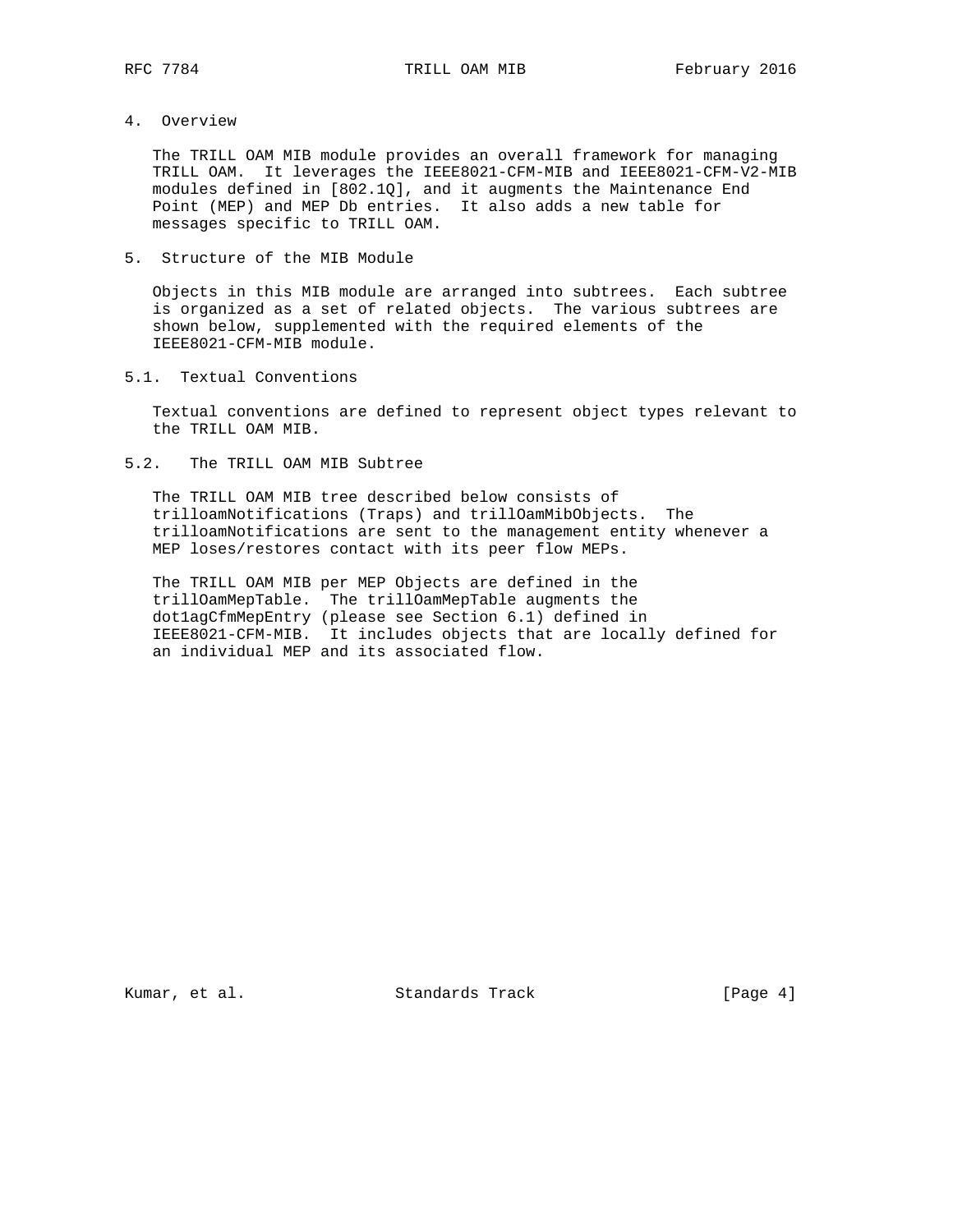TRILL-OAM-MIB

|--trillOamNotifications (trillOamMib 0} |--trillOamFaultAlarm |--trillOamMibObjects {trillOamMib 1} |--trillOamMep {trillOamMibObjects 1} |--trillOamMepTable {trillOamMep 1} - Local TRLL config |--trillOamMepFlowCfgTable |--trillOamPtrTable |--trillOamMtvrTable

|--trillOamMepDbTable

5.3.1. The Notifications Subtree

 Notifications (fault alarms) are sent to the management entity with the OID of the MEP that has detected the fault. Notifications are generated whenever MEP loses/restores contact with its peer flow MEPs.

5.3.2. The Table Structures

 The TRILL OAM MIB per MEP Objects are defined in the trillOamMepTable. The trillOamMepTable augments the dot1agCfmMepEntry (please see Section 6.1) defined in IEEE8021-CFM-MIB. It includes objects that are locally defined for an individual MEP and its associated flow.

5.3.2.1. trillOamMepTable Objects

 This table is an extension of the dot1agCfmMepTable. Rows are automatically added or deleted from this table based upon row creation and destruction of the dot1agCfmMepTable.

 This table represents the local MEP TRILL OAM configuration table. The primary purpose of this table is provide local parameters for the TRILL OAM function found in [RFC7455] and instantiated at a MEP.

Kumar, et al. Standards Track [Page 5]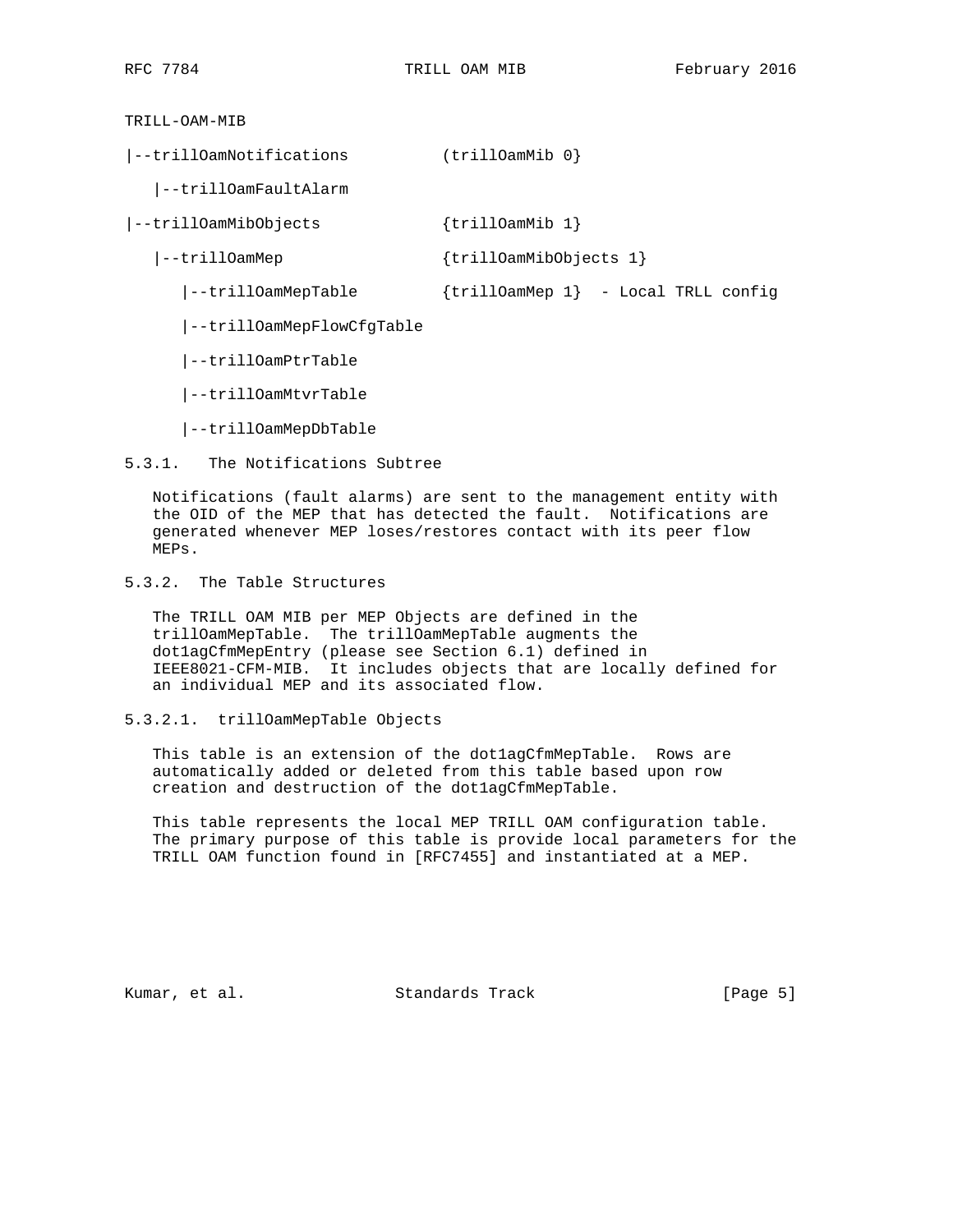# 5.3.2.2. trillOamMepFlowCfgTable Objects

 Each row in this table represents a Flow Configuration Entry for the associated MEP. This table uses four indices. The first three indices are the indices of the Maintenance Domain, MANET, and MEP tables. The fourth index is the specific Flow Configuration Entry on the selected MEP. Some writable objects in this table are only applicable in certain cases (as described under each object below), and attempts to write values for them in other cases will be ignored.

#### 5.3.2.3. trillOamPtrTable Objects

 Each row in this table represents a Path Trace Reply Entry for the Defined MEP and Transaction. This table uses four indices. The first three indices identify the MEP and the fourth index specifies the Transaction Identifier. This Transaction Identifier uniquely identifies the response for a MEP, which can have multiple flows.

### 5.3.2.4. trillOamMtvrTable Objects

 This table includes managed objects for the Multi-destination Reply. Each row in the table represents a Multi-destination Reply Entry for the defined MEP and Transaction. This table uses the following five indices: 1) Maintenance Domain, 2) MANET, 3) MEP tables, 4) Transaction Identifier of selected MEP, and 5) receive order of Multi-destination replies.

 Some writable objects in this table are only applicable in certain cases (as described under each object below), and attempts to write a value for them in other cases will be ignored.

## 5.3.2.5. trillOamMepDbTable Objects

This table is an augmentation of the dotlagCfmMepDbTable, and rows are automatically added or deleted from this table based upon row creation and destruction of the dot1agCfmMepDbTable.

6. Relationship to Other MIB Modules

 The IEEE8021-CFM-MIB [IEEE8021-CFM-MIB] and [LLDP-MIB] contain objects that are relevant to the TRILL OAM MIB. Management objects contained in these modules are not duplicated here, to reduce overlap to the extent possible. From the IEEE8021-CFM-MIB, the following objects are imported:

- o dot1agCfmMdIndex
- o dot1agCfmMaIndex

Kumar, et al. Standards Track [Page 6]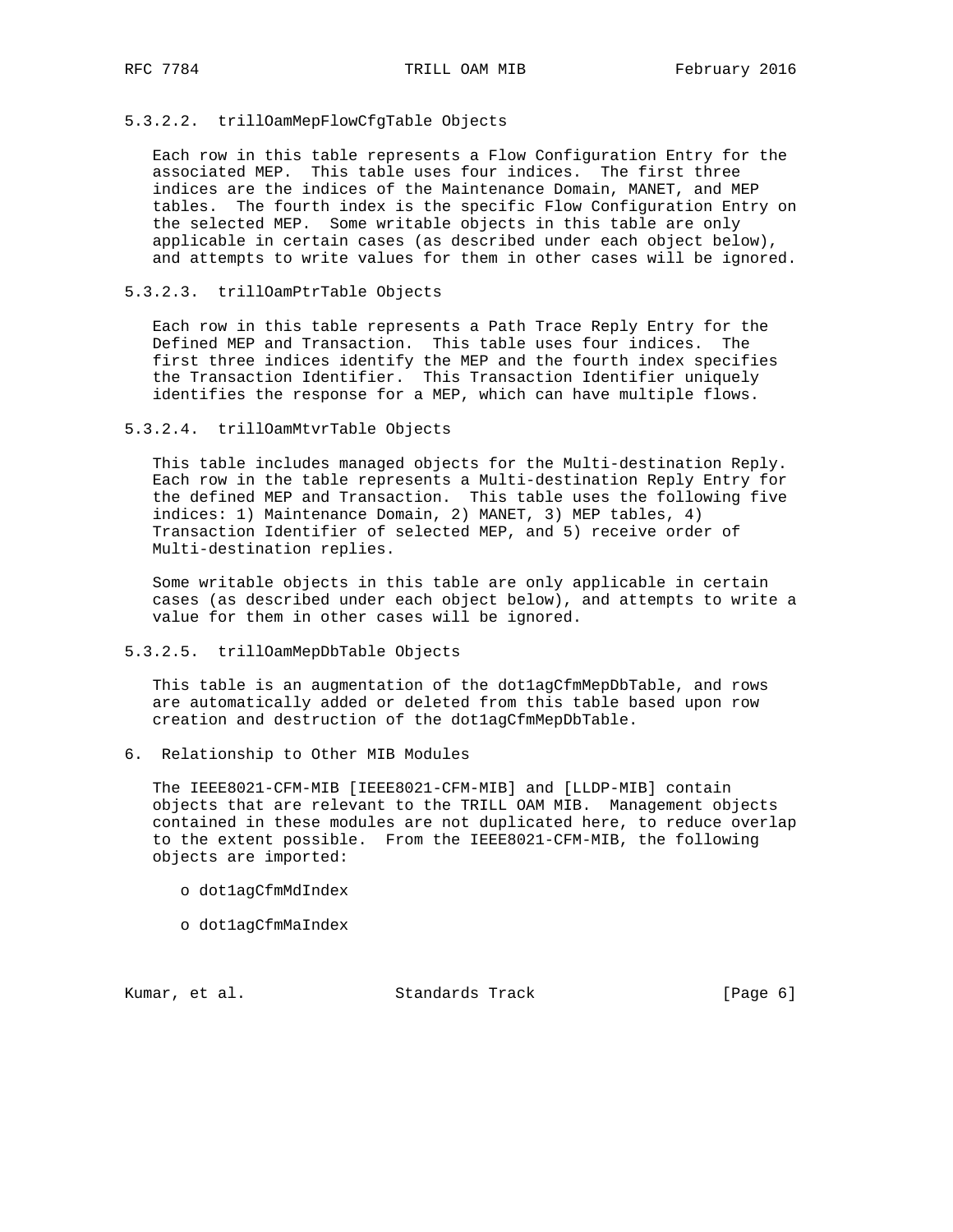- o dot1agCfmMepIdentifier
- o dot1agCfmMepEntry
- o dot1agCfmMepDbEntry
- o Dot1agCfmIngressActionFieldValue
- o Dot1agCfmEgressActionFieldValue
- o Dot1agCfmRemoteMepState

From the [LLDP-MIB], the following objects are imported:

- o LldpChassisId
- o LldpChassisIdSubtype
- o LldpPortId
- 6.1. Relationship to the IEEE8021-TC-MIB

 In TRILL, traffic labeling can be done using either a 12-bit VLAN or a 24-bit Fine-Grained Label (FGL) [RFC7172].

 The IEEE8021-TC-MIB definition of IEEE8021ServiceSelectorType includes the following two values:

- 1 representing a vlanId, and
- 2 representing a 24-bit isid

 We have chosen to use value 2 for TRILL's FGL. As such, TRILL OAM MIB will import IEEE8021ServiceSelectorType, IEEE8021ServiceSelectorValueOrNone, and IEEE8021ServiceSelectorValue from IEEE8021-TC-MIB.

## 6.2. Relationship to the IEEE8021-CFM-MIB

 trillOamMepTable augments dot1agCfmMepEntry. Implementation of IEEE8021-CFM-MIB is required as we are augmenting the IEEE-CFM-MIB Table. Objects/Tables that are not applicable to a TRILL implementation have to be handled by the TRILL implementation backend, and appropriate default values, as described in IEEE8021-CFM-MIB, have to be returned.

Kumar, et al. Standards Track [Page 7]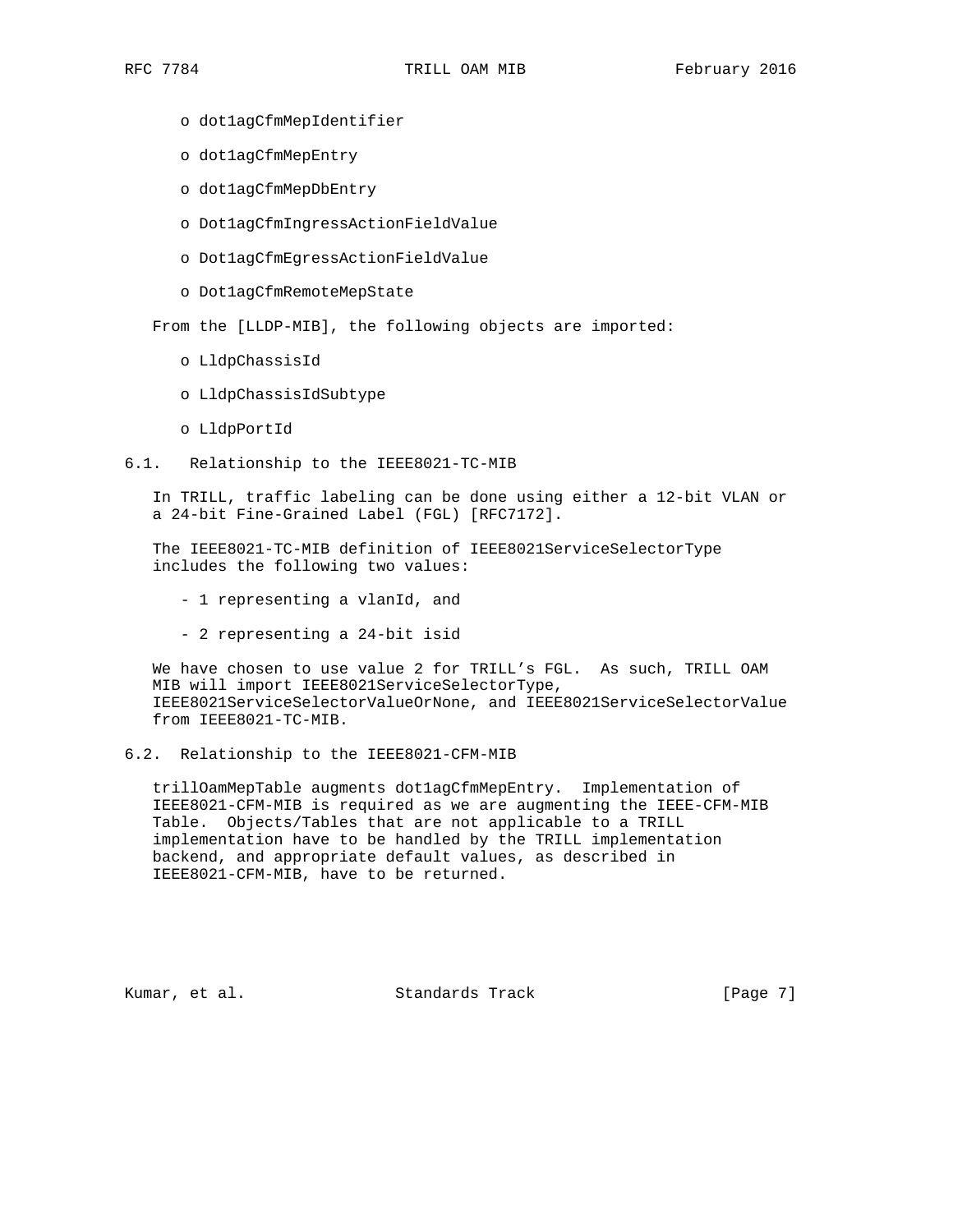The TRILL OAM implementation doesn't support the Link Trace Message or Link Trace Reply, since, as described in RFC 7455, the Path Trace Message and Reply for unicast traffic and Multi-destination Tree verification Message and Reply for multicast traffic have been substituted for them. Statistics for these messages should default as per IEEE8021-CFM-MIB.

6.3. MIB Modules Required for IMPORTS

 The following MIB module IMPORTS objects from SNMPv2-SMI [RFC2578], SNMPv2-TC [RFC2579], SNMPv2-CONF [RFC2580], IEEE-8021-CFM-MIB, and LLDP-MIB.

7. Definitions

TRILL-OAM-MIB DEFINITIONS ::= BEGIN

IMPORTS

 MODULE-IDENTITY, OBJECT-TYPE, Counter32, Unsigned32, Integer32,  $min-2$ , NOTIFICATION-TYPE FROM SNMPv2-SMI RowStatus, TruthValue, TimeStamp, MacAddress FROM SNMPv2-TC OBJECT-GROUP, NOTIFICATION-GROUP, MODULE-COMPLIANCE FROM SNMPv2-CONF dot1agCfmMdIndex, dot1agCfmMaIndex, dot1agCfmMepIdentifier, dot1agCfmMepEntry, dot1agCfmMepDbEntry, Dot1agCfmIngressActionFieldValue, Dot1agCfmEgressActionFieldValue, Dot1agCfmRemoteMepState FROM IEEE8021-CFM-MIB LldpChassisId, LldpChassisIdSubtype, LldpPortId,

Kumar, et al. Standards Track [Page 8]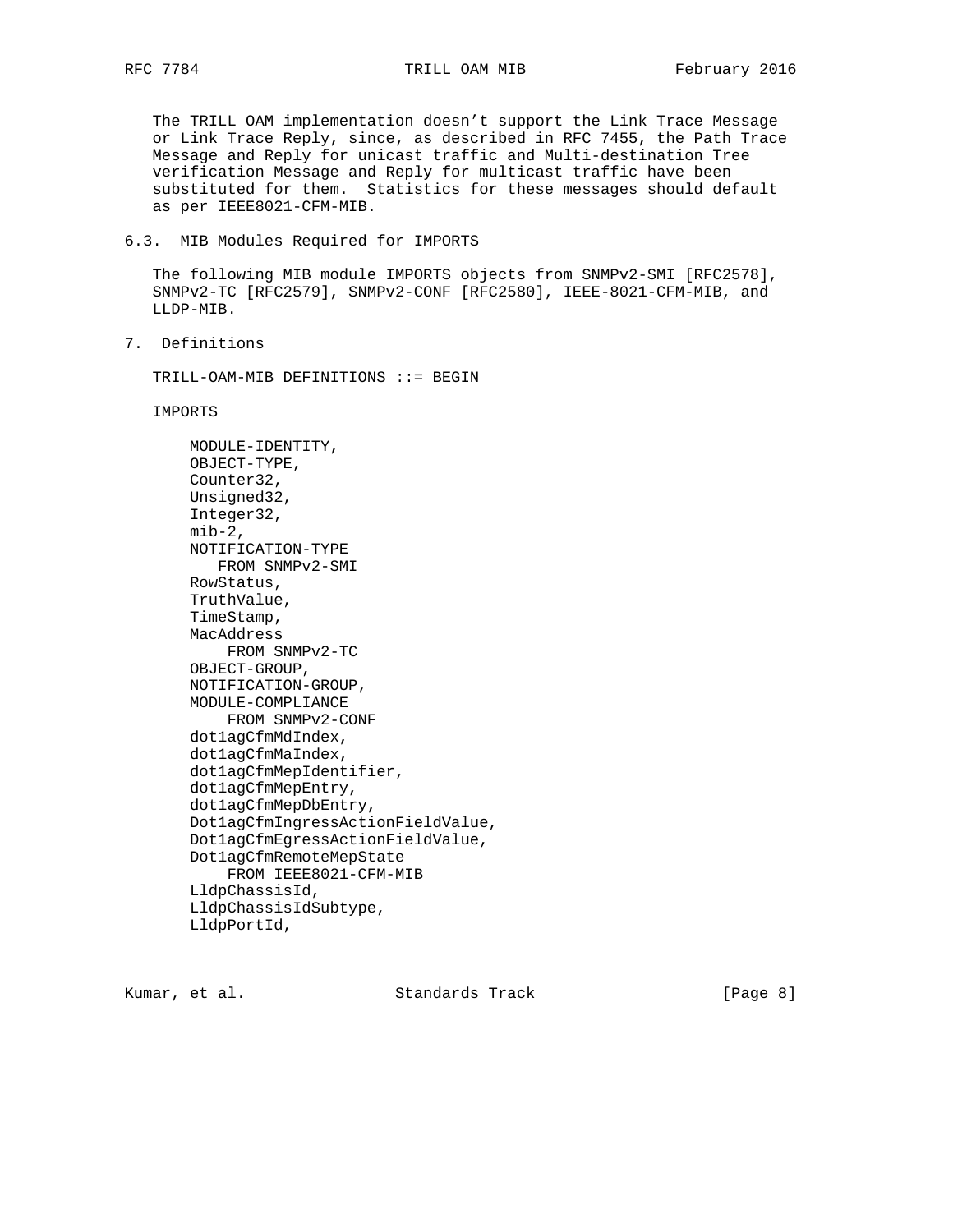LldpPortIdSubtype FROM LLDP-MIB; trillOamMib MODULE-IDENTITY LAST-UPDATED "201601141200Z" ORGANIZATION "IETF TRILL WG" CONTACT-INFO "Email: trill@ietf.org" DESCRIPTION "This MIB module contains the management objects for the management of TRILL Services Operations, Administration and Maintenance. Initial version. Published as RFC 7784. Copyright (c) 2016 IETF Trust and the persons identified as authors of the code. All rights reserved. Redistribution and use in source and binary forms, with or without modification, is permitted pursuant to, and subject to the license terms contained in, the Simplified BSD License set forth in Section 4.c of the IETF Trust's Legal Provisions Relating to IETF Documents

(http://trustee.ietf.org/license-info).

Kumar, et al. Standards Track [Page 9]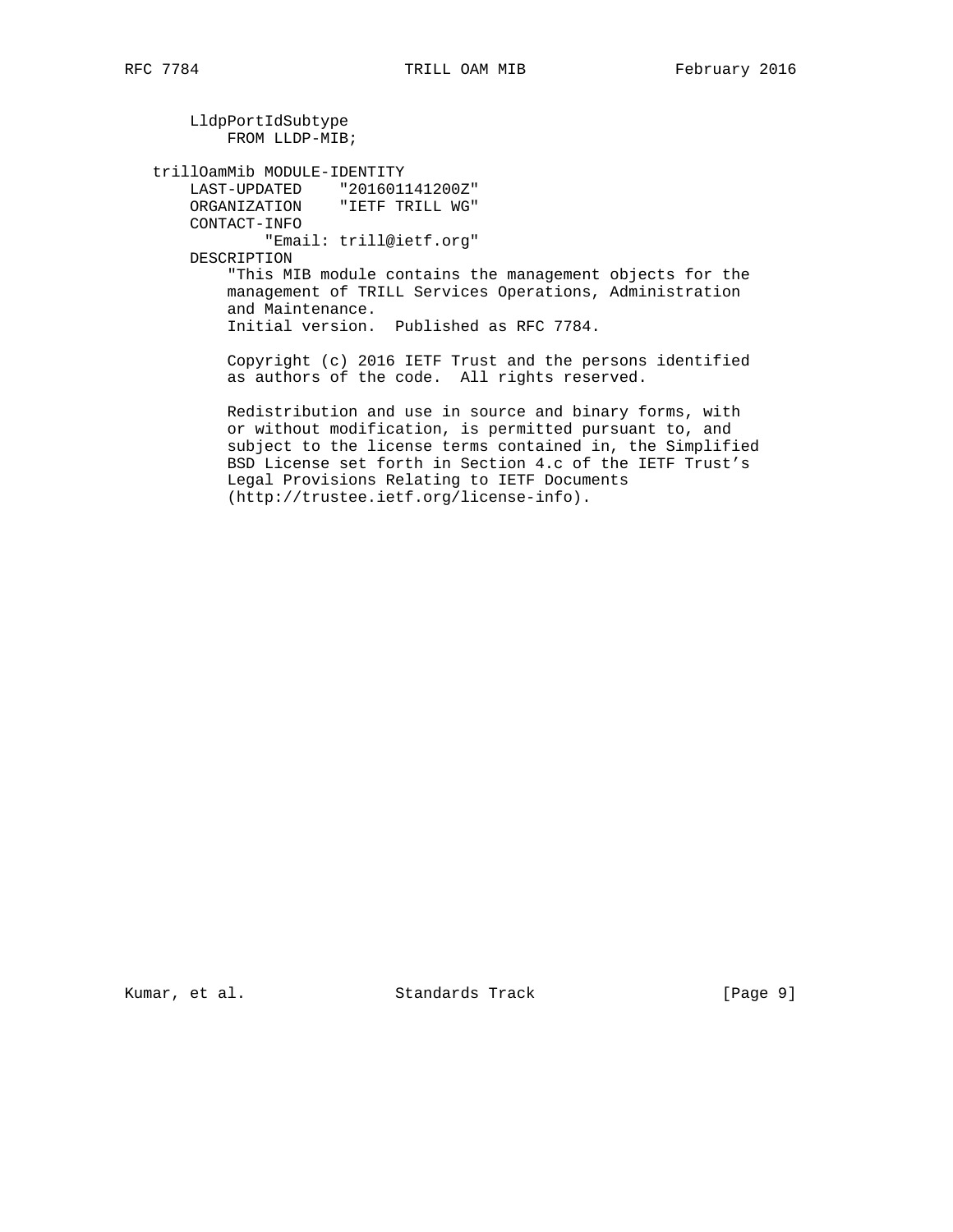-------------------------------------------------------------

# Abbreviations Used

| Term                           | Definition                                                 |
|--------------------------------|------------------------------------------------------------|
| CFM                            | Connectivity Fault Management                              |
| IEEE                           | Institute of Electrical and Electronics                    |
|                                | Engineers                                                  |
| IETF                           | Internet Engineering Task Force                            |
| ITU-T                          | International Telecommunication Union -                    |
|                                | Telecommunication Standardization Bureau                   |
| FCOI                           | The Final, Cross-Connect Error, Out-of-band,               |
|                                | and In-band flags from the TRILL OAM Application           |
|                                | Identifier TLV.                                            |
| LBM                            | Loopback Message                                           |
| МA                             | Maintenance Association (equivalent to a MEG)              |
| MAC                            | Media Access Control                                       |
| MD                             | Maintenance Domain (equivalent to an OAM                   |
|                                | Domain in Metro Ethernet Forum (MEF) 17)                   |
| MEG                            | Maintenance Entity Group (equivalent to a MA)              |
| MEG Level                      | Maintenance Entity Group Level (equivalent to<br>MD Level) |
| MEP                            | Maintenance Association End Point                          |
| MIB                            | Management Information Base                                |
| MIP                            | Maintenance Domain Intermediate Point                      |
| MTVM                           | Multi-destination Tree Verification Message                |
| MTVR                           | Multi-destination Tree Verification Reply                  |
| OAM                            | Operations, Administration, and Maintenance                |
|                                | On-Demand OAM actions that are initiated via               |
|                                | manual intervention for a limited time to carry            |
|                                | out diagnostics. On-demand OAM can result in               |
|                                | singular or periodic OAM actions during the                |
|                                | diagnostic time interval.                                  |
| PTM                            | Path Trace Message                                         |
| PTR                            | Path Trace Reply                                           |
| RFC.                           | Request for Comments                                       |
| SNMP                           | Simple Network Management Protocol                         |
| TLV                            | Type-Length-Value, a method of encoding Objects            |
| TRILL                          | Transparent Interconnection of Lots of Links               |
| <b>VLAN</b>                    | Virtual LAN"                                               |
| REVISION                       | "201601141200Z"                                            |
| DESCRIPTION                    |                                                            |
|                                | "Initial version. Published as RFC 7784."                  |
| $ ::= \{ \text{mib-2 238 } \}$ |                                                            |
|                                |                                                            |

Kumar, et al. Standards Track [Page 10]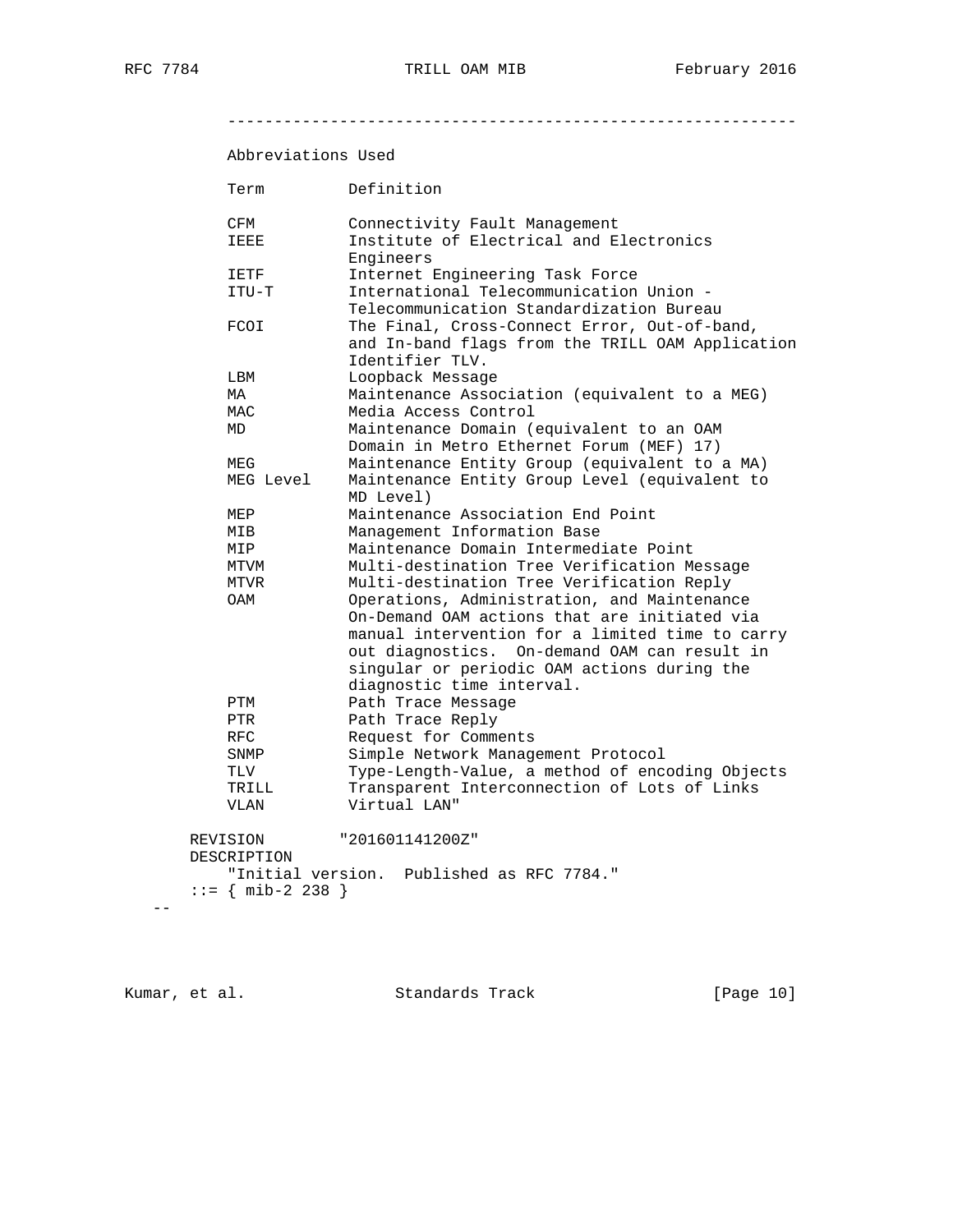-- \*\*\*\*\*\*\*\*\*\*\*\*\*\*\*\*\*\*\*\*\*\*\*\*\*\*\*\*\*\*\*\*\*\*\*\*\*\*\*\*\*\*\*\*\*\*\*\*\*\*\*\*\*\*\*\*\*\*\*\*\*\*\*\*\* -- Object Definitions in the TRILL OAM MIB Module -- \*\*\*\*\*\*\*\*\*\*\*\*\*\*\*\*\*\*\*\*\*\*\*\*\*\*\*\*\*\*\*\*\*\*\*\*\*\*\*\*\*\*\*\*\*\*\*\*\*\*\*\*\*\*\*\*\*\*\*\*\*\*\*\*\* trillOamNotifications OBJECT IDENTIFIER  $::=$  { trillOamMib 0 } trillOamMibObjects OBJECT IDENTIFIER  $::=$  { trillOamMib 1 } trillOamMibConformance OBJECT IDENTIFIER  $::=$  { trillOamMib 2 } -- \*\*\*\*\*\*\*\*\*\*\*\*\*\*\*\*\*\*\*\*\*\*\*\*\*\*\*\*\*\*\*\*\*\*\*\*\*\*\*\*\*\*\*\*\*\*\*\*\*\*\*\*\*\*\*\*\*\*\*\*\*\*\*\*\* -- Groups in the TRILL OAM MIB Module -- \*\*\*\*\*\*\*\*\*\*\*\*\*\*\*\*\*\*\*\*\*\*\*\*\*\*\*\*\*\*\*\*\*\*\*\*\*\*\*\*\*\*\*\*\*\*\*\*\*\*\*\*\*\*\*\*\*\*\*\*\*\*\*\*\* trillOamMep OBJECT IDENTIFIER ::= { trillOamMibObjects 1 }  $\hspace{1.3cm} - \hspace{1.3cm} - \hspace{1.3cm} - \hspace{1.3cm} - \hspace{1.3cm} - \hspace{1.3cm} - \hspace{1.3cm} - \hspace{1.3cm} - \hspace{1.3cm} - \hspace{1.3cm} - \hspace{1.3cm} - \hspace{1.3cm} - \hspace{1.3cm} - \hspace{1.3cm} - \hspace{1.3cm} - \hspace{1.3cm} - \hspace{1.3cm} - \hspace{1.3cm} - \hspace{1.3cm} - \hspace{1.3cm} - \hspace{1.3cm} - \hspace{1.3cm} -$  -- TRILL OAM MEP Configuration -- \*\*\*\*\*\*\*\*\*\*\*\*\*\*\*\*\*\*\*\*\*\*\*\*\*\*\*\*\*\*\*\*\*\*\*\*\*\*\*\*\*\*\*\*\*\*\*\*\*\*\*\*\*\*\*\*\*\*\*\*\*\*\*\*\* trillOamMepTable OBJECT-TYPE SYNTAX SEQUENCE OF TrillOamMepEntry MAX-ACCESS not-accessible STATUS current DESCRIPTION "This table is an extension of the dot1agCfmMepTable and rows are automatically added or deleted from this table based upon row creation and destruction of the dot1agCfmMepTable. This table represents the local MEP TRILL OAM configuration table. The primary purpose of this table is provide local parameters for the TRILL OAM function found in RFC 7455 and instantiated at a MEP." REFERENCE "RFC 7455" ::= { trillOamMep 1 } trillOamMepEntry OBJECT-TYPE SYNTAX TrillOamMepEntry MAX-ACCESS not-accessible STATUS current DESCRIPTION "The conceptual row of trillOamMepTable." AUGMENTS { dot1agCfmMepEntry }  $::=$  { trillOamMepTable 1 }

Kumar, et al. Standards Track [Page 11]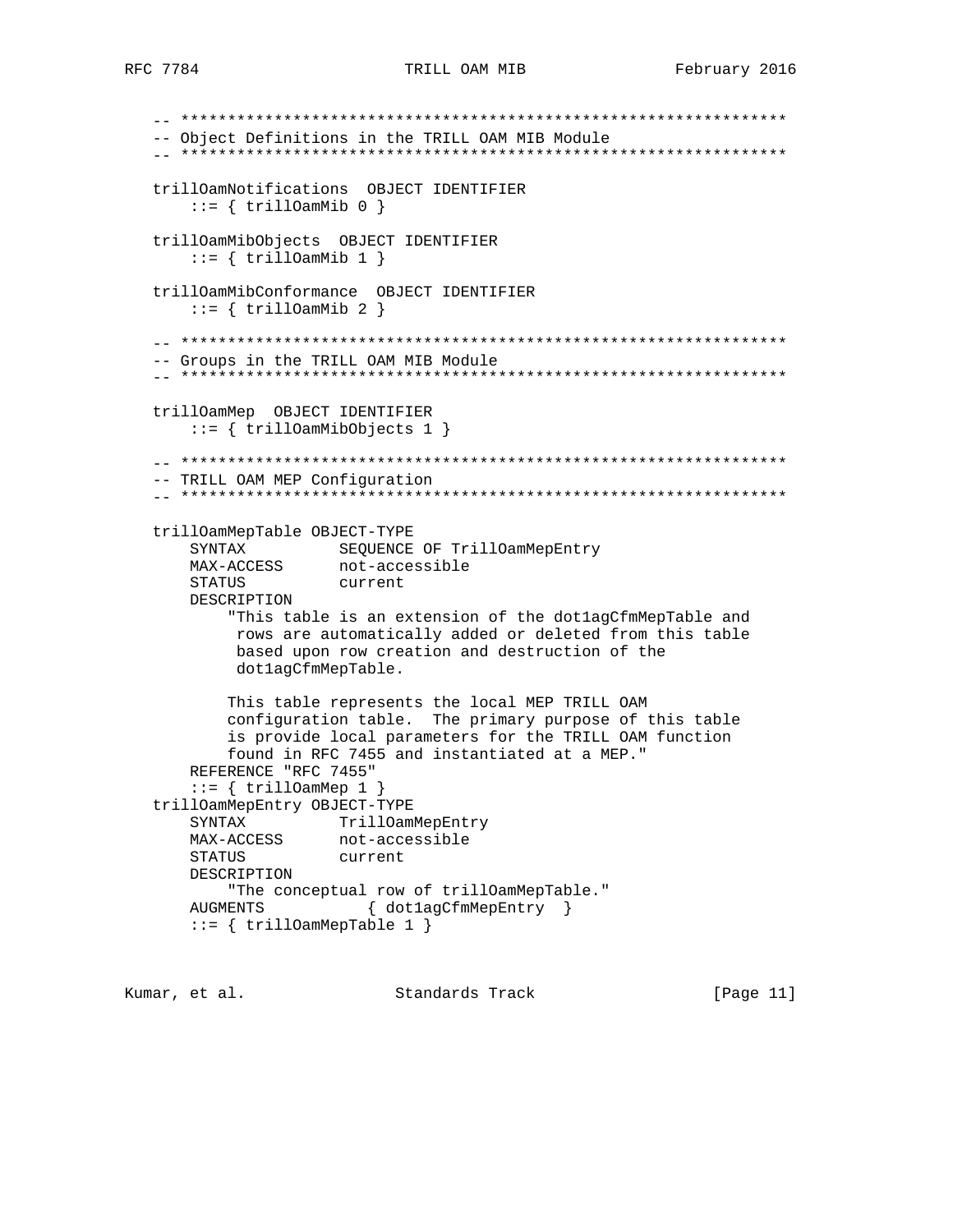```
 TrillOamMepEntry ::= SEQUENCE {
          trillOamMepRName Unsigned32,
           trillOamMepNextPtmTId Counter32,
          trillOamMepNextMtvmTId Counter32,<br>trillOamMepPtrIn Counter32,
          trillOamMepPtrIn
           trillOamMepPtrInOutofOrder Counter32,
          trillOamMepPtrOut Counter32,
           trillOamMepMtvrIn Counter32,
          trillOamMepMtvrInOutofOrder Counter32,
trillOamMepMtvrOut Counter32,
trillOamMepTxLbmDestRName Unsigned32,
trillOamMepTxLbmHC Unsigned32,
           trillOamMepTxLbmReplyModeOob TruthValue,
           trillOamMepTransmitLbmReplyIp OCTET STRING,
          trillOamMepTxLbmFlowEntropy OCTET STRING,
          trillOamMepTxPtmDestRName Unsigned32,
          trillOamMepTxPtmHC Unsigned32,
           trillOamMepTxPtmReplyModeOob TruthValue,
           trillOamMepTransmitPtmReplyIp OCTET STRING,
           trillOamMepTxPtmFlowEntropy OCTET STRING,
          trillOamMepTxPtmStatus TruthValue,
 trillOamMepTxPtmResultOK TruthValue,
trillOamMepTxPtmSeqNumber Unsigned32,
 trillOamMepTxPtmMessages Integer32,
trillOamMepTxMtvmTree Unsigned32,
          trillOamMepTxMtvmHC Unsigned32,
           trillOamMepTxMtvmReplyModeOob TruthValue,
           trillOamMepTransmitMtvmReplyIp OCTET STRING,
           trillOamMepTxMtvmFlowEntropy OCTET STRING,
          trillOamMepTxMtvmStatus TruthValue,<br>trillOamMepTxMtvmResultOK TruthValue,<br>Thteger32,
         trillOamMepTxMtvmResultOK TruthValue<br>trillOamMepTxMtvmMessages Integer32,
          trillOamMepTxMtvmMessages
trillOamMepTxMtvmSeqNumber Unsigned32,
 trillOamMepTxMtvmScopeList OCTET STRING,
          trillOamMepDiscontinuityTime TimeStamp
   }
   trillOamMepRName OBJECT-TYPE
       SYNTAX Unsigned32 (0..65471)
      MAX-ACCESS read-only
       STATUS current
       DESCRIPTION
           "This object contains the RBridge Nickname field
           of the TRILL RBridge as defined in RFC 6325,
          Section 3.7."
       REFERENCE "RFC 7455 and RFC 6325, Section 3.7"
      ::= { trillOamMepEntry 1 }
```
Kumar, et al. Standards Track [Page 12]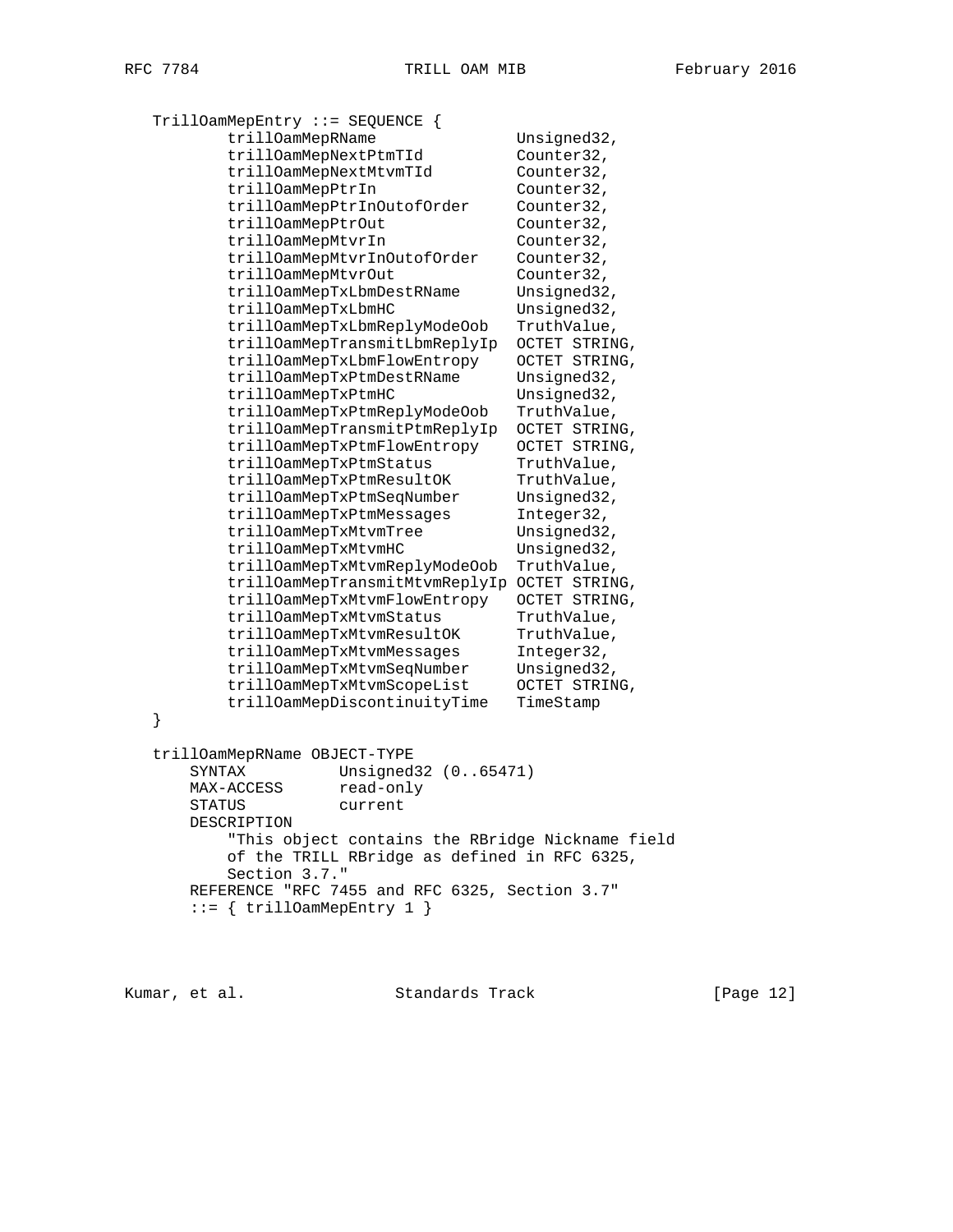trillOamMepNextPtmTId OBJECT-TYPE SYNTAX Counter32 MAX-ACCESS read-only STATUS current DESCRIPTION "Next Sequence Number / Transaction Identifier to be sent in a Multi-destination message. This Sequence Number can be zero because it wraps around. Implementation of this identifier should be should provide a unique code value in order to identify the Transaction Identifier for a MEP with multiple flows." REFERENCE "RFC 7455, Section 10.1.1" ::= { trillOamMepEntry 2 } trillOamMepNextMtvmTId OBJECT-TYPE SYNTAX Counter32 MAX-ACCESS read-only STATUS current DESCRIPTION "Next Sequence Number / Transaction Identifier to be sent in a Multi-destination message. This Sequence Number can be zero because it wraps around. An implementation should be unique to identify Transaction Identifier for a MEP with multiple flows." REFERENCE "RFC 7455, Section 11.2.1"  $::=$  { trillOamMepEntry 3 } trillOamMepPtrIn OBJECT-TYPE SYNTAX Counter32 MAX-ACCESS read-only STATUS current DESCRIPTION "Total number of valid, in-order Path Trace Replies received." REFERENCE "RFC 7455, Section 10" ::= { trillOamMepEntry 4 } trillOamMepPtrInOutofOrder OBJECT-TYPE SYNTAX Counter32 MAX-ACCESS read-only STATUS current DESCRIPTION "Total number of valid, out-of-order Path Trace Replies received." REFERENCE "RFC 7455, Section 10" ::= { trillOamMepEntry 5 }

Kumar, et al. Standards Track [Page 13]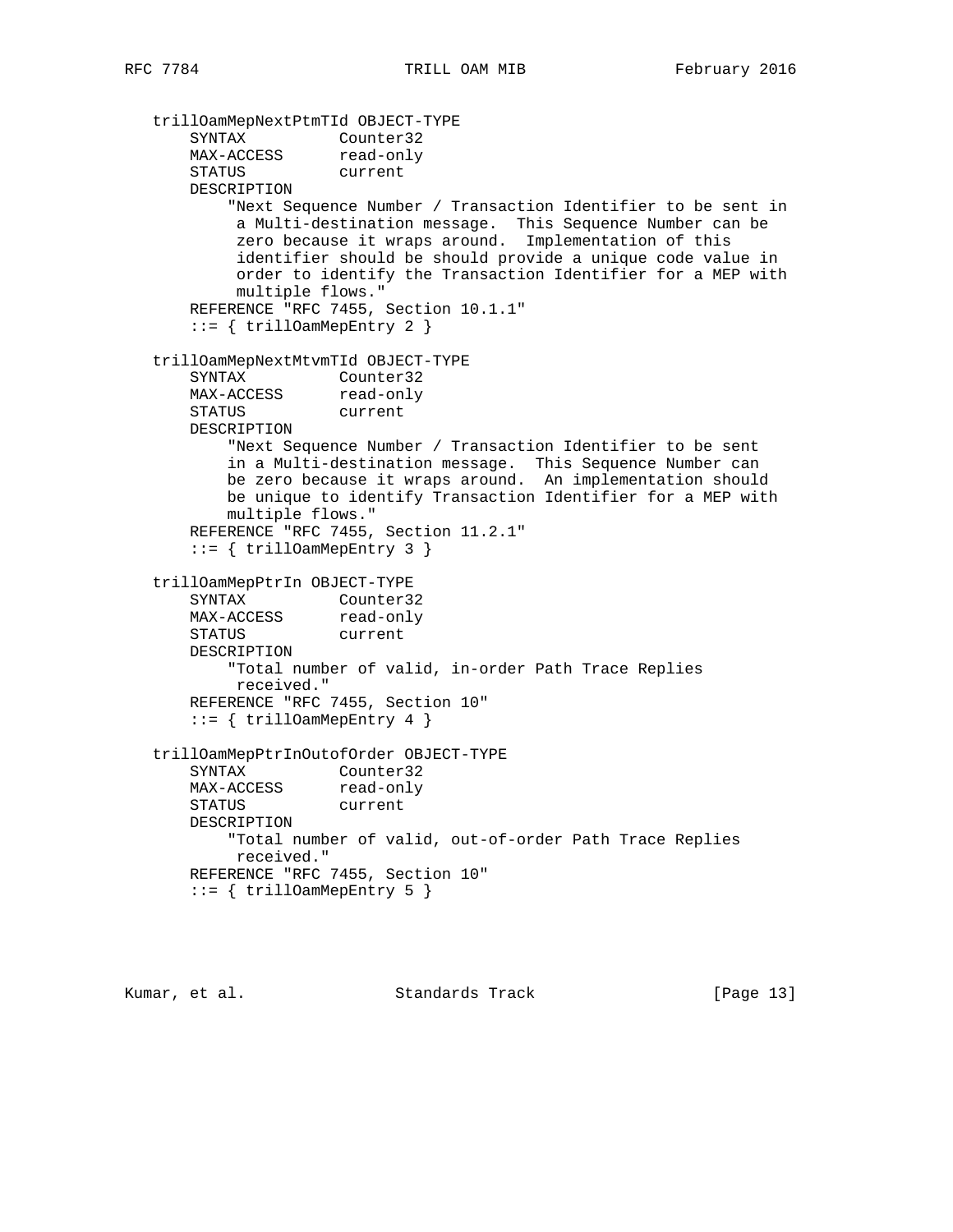```
 trillOamMepPtrOut OBJECT-TYPE
 SYNTAX Counter32
MAX-ACCESS read-only
 STATUS current
      DESCRIPTION
          "Total number of valid, Path Trace Replies
          transmitted."
      REFERENCE "RFC 7455, Section 10"
     ::= { trillOamMepEntry 6 }
   trillOamMepMtvrIn OBJECT-TYPE
 SYNTAX Counter32
MAX-ACCESS read-only
 STATUS current
      DESCRIPTION
          "Total number of valid, in-order Multi-destination
          Replies received."
      REFERENCE "RFC 7455, Section 11"
       ::= { trillOamMepEntry 7 }
   trillOamMepMtvrInOutofOrder OBJECT-TYPE
      SYNTAX Counter32
MAX-ACCESS read-only
 STATUS current
      DESCRIPTION
          "Total number of valid, out-of-order Multi-destination
          Replies received."
      REFERENCE "RFC 7455, Section 11"
      ::= { trillOamMepEntry 8 }
   trillOamMepMtvrOut OBJECT-TYPE
 SYNTAX Counter32
MAX-ACCESS read-only
 STATUS current
      DESCRIPTION
          "Total number of valid, Multi-destination Replies
          transmitted."
      REFERENCE "RFC 7455, Section 11"
       ::= { trillOamMepEntry 9 }
   trillOamMepTxLbmDestRName OBJECT-TYPE
     SYNTAX Unsigned32 (0..65471)
MAX-ACCESS read-create
 STATUS current
      DESCRIPTION
          "The Target Destination RBridge Nickname field, as
          defined in RFC 6325, Section 3.7, to be transmitted."
      REFERENCE "RFC 7455 and RFC 6325, Section 3.7"
```
Kumar, et al. Standards Track [Page 14]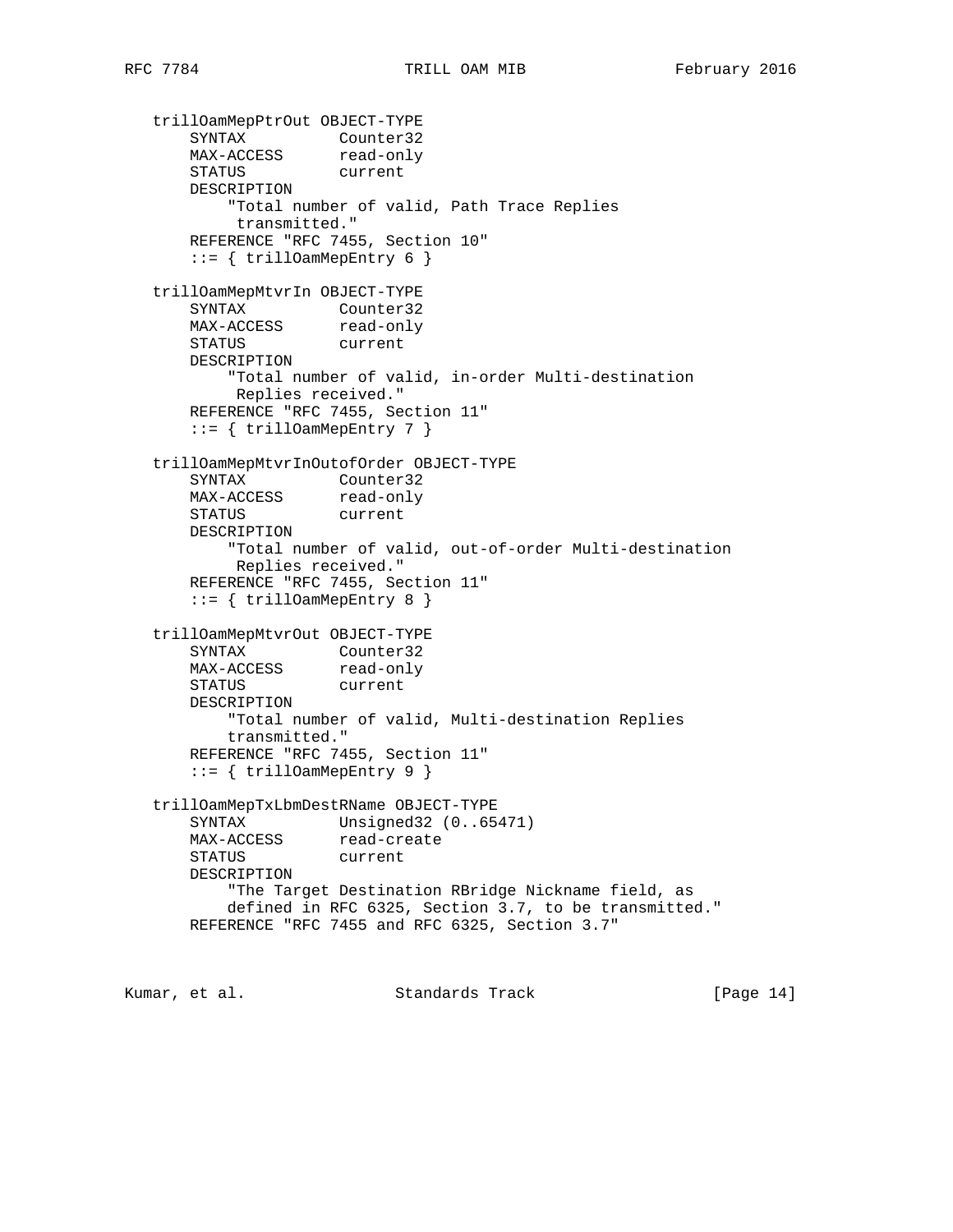::= { trillOamMepEntry 10 } trillOamMepTxLbmHC OBJECT-TYPE SYNTAX Unsigned32(1..63) MAX-ACCESS read-create SINIAA<br>MAX-ACCESS read-cr<br>STATUS current DESCRIPTION "The Hop Count field to be transmitted." REFERENCE "RFC 7455, Sections 3 and 9" ::= { trillOamMepEntry 11 } trillOamMepTxLbmReplyModeOob OBJECT-TYPE SYNTAX TruthValue MAX-ACCESS read-create STATUS current DESCRIPTION "True indicates that the Reply to an LBM is out of band and the out-of-band IP Address TLV is to be transmitted. False indicates that in-band reply is transmitted." REFERENCE "RFC 7455, Section 9.2.1" ::= { trillOamMepEntry 12 } trillOamMepTransmitLbmReplyIp OBJECT-TYPE SYNTAX OCTET STRING (SIZE (4..16)) MAX-ACCESS read-create STATUS current DESCRIPTION "The IP address for an out-of-band IP Address TLV that is to be transmitted. Maximum length for IPv6 is 16 octets and IPv4 is 4 octets." REFERENCE "RFC 7455, Section 3" ::= { trillOamMepEntry 13 } trillOamMepTxLbmFlowEntropy OBJECT-TYPE SYNTAX OCTET STRING (SIZE (96)) MAX-ACCESS read-create STATUS current DESCRIPTION "96-byte Flow Entropy, as defined in RFC 7455, to be transmitted." REFERENCE "RFC 7455, Section 3" ::= { trillOamMepEntry 14 } trillOamMepTxPtmDestRName OBJECT-TYPE SYNTAX Unsigned32 (0..65471) MAX-ACCESS read-create STATUS current

Kumar, et al. Standards Track [Page 15]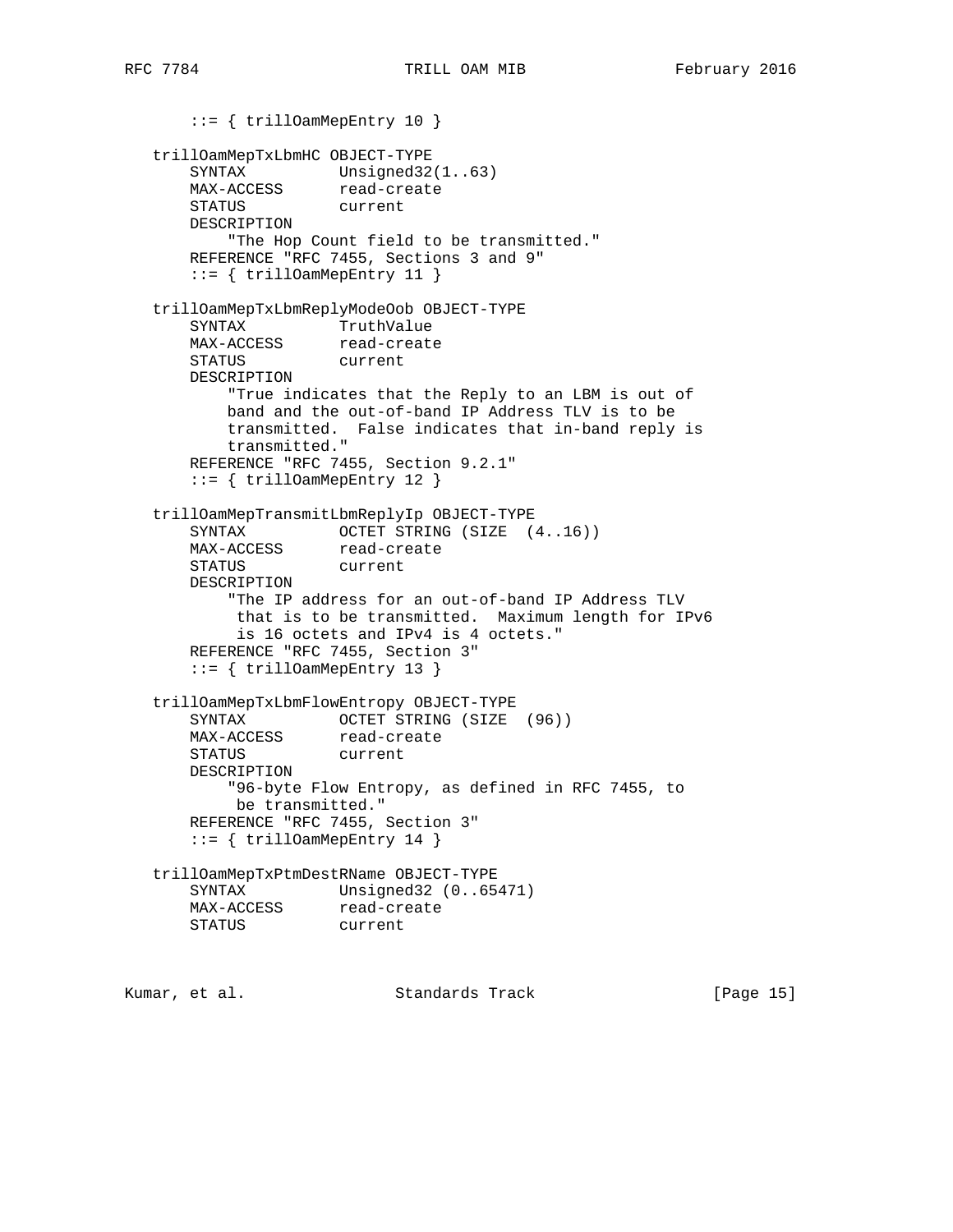DESCRIPTION "The Target Destination RBridge Nickname field, as defined in RFC 6325, Section 3.7, to be transmitted." REFERENCE "RFC 7455 and RFC 6325, Section 3.7" ::= { trillOamMepEntry 15 } trillOamMepTxPtmHC OBJECT-TYPE SYNTAX Unsigned32 (1..63) MAX-ACCESS read-create STATUS current DESCRIPTION "The Hop Count field to be transmitted." REFERENCE "RFC 7455, Section 3"  $::=$  { trillOamMepEntry 16 } trillOamMepTxPtmReplyModeOob OBJECT-TYPE SYNTAX TruthValue MAX-ACCESS read-create STATUS current DESCRIPTION "True indicates that a Reply to a PTM will be out of band and the out-of-band IP Address TLV is to be transmitted. False indicates that an in-band reply is transmitted." REFERENCE "RFC 7455, Section 10" DEFVAL { false } ::= { trillOamMepEntry 17 } trillOamMepTransmitPtmReplyIp OBJECT-TYPE SYNTAX OCTET STRING (SIZE (4..16)) MAX-ACCESS read-create STATUS current DESCRIPTION "The IP address for an out-of-band IP Address TLV to be transmitted. The maximum length for an IPv6 address is 16 octets. The maximum length for an IPv4 address is 4 octets." REFERENCE "RFC 7455, Sections 3 and 10" ::= { trillOamMepEntry 18 } trillOamMepTxPtmFlowEntropy OBJECT-TYPE SYNTAX OCTET STRING (SIZE (96)) MAX-ACCESS read-create STATUS current DESCRIPTION "96-byte Flow Entropy, as defined in RFC 7455, to be transmitted." REFERENCE "RFC 7455, Section 3"

Kumar, et al. Standards Track [Page 16]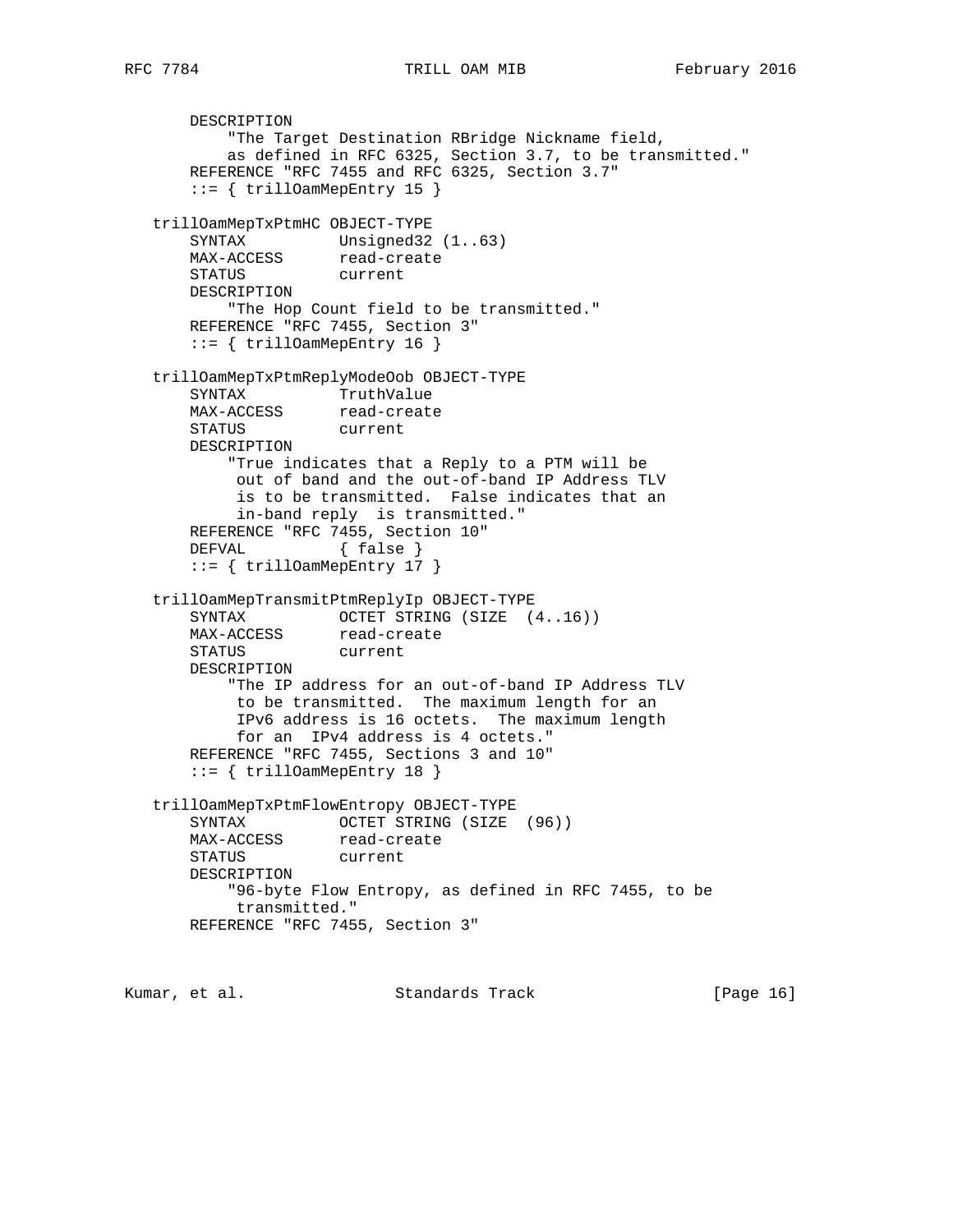::= { trillOamMepEntry 19 } trillOamMepTxPtmStatus OBJECT-TYPE SYNTAX TruthValue MAX-ACCESS read-create STATUS current DESCRIPTION "A Boolean flag set to TRUE by the MEP Path Trace Initiator State Machine or a MIB manager to indicate that another PTM is being transmitted. This is reset to FALSE by the MEP Initiator State Machine. The PTM managed objects in the MEP table are used in a manner similar to that described for LBM transmission in the dot1agCfmMepTable. As per RFC 7455, Section 10, operation of the Path Trace Message is identical to the Loopback message except that it is first transmitted with a TRILL Header Hop Count field value of 1 and then retransmitted with an incrementing Hop Count until a response is received from the destination RBridge, or the Hop Count reaches a configured maximum value. The trillOamMepTxPtmStatus status is reset to FALSE by the initiator when the last PTM is transmitted." REFERENCE "RFC 7455, Section 10" DEFVAL { false } ::= { trillOamMepEntry 20 } trillOamMepTxPtmResultOK OBJECT-TYPE SYNTAX TruthValue MAX-ACCESS read-create STATUS current DESCRIPTION "Indicates the following results of the operation: - true indicates the Path Trace Message(s) will be (or has been) sent. - false indicates the Path Trace Message(s) will not be sent." REFERENCE "RFC 7455, Section 10"<br>DEFVAL { true }  $\{true\}$  ::= { trillOamMepEntry 21 } trillOamMepTxPtmSeqNumber OBJECT-TYPE SYNTAX Unsigned32 MAX-ACCESS read-create STATUS current DESCRIPTION "The Path Trace Transaction Identifier of the first PTM (to be) sent. The value returned is undefined if trillOamMepTxPtmResultOK is false." REFERENCE "RFC 7455, Section 10"

Kumar, et al. Standards Track [Page 17]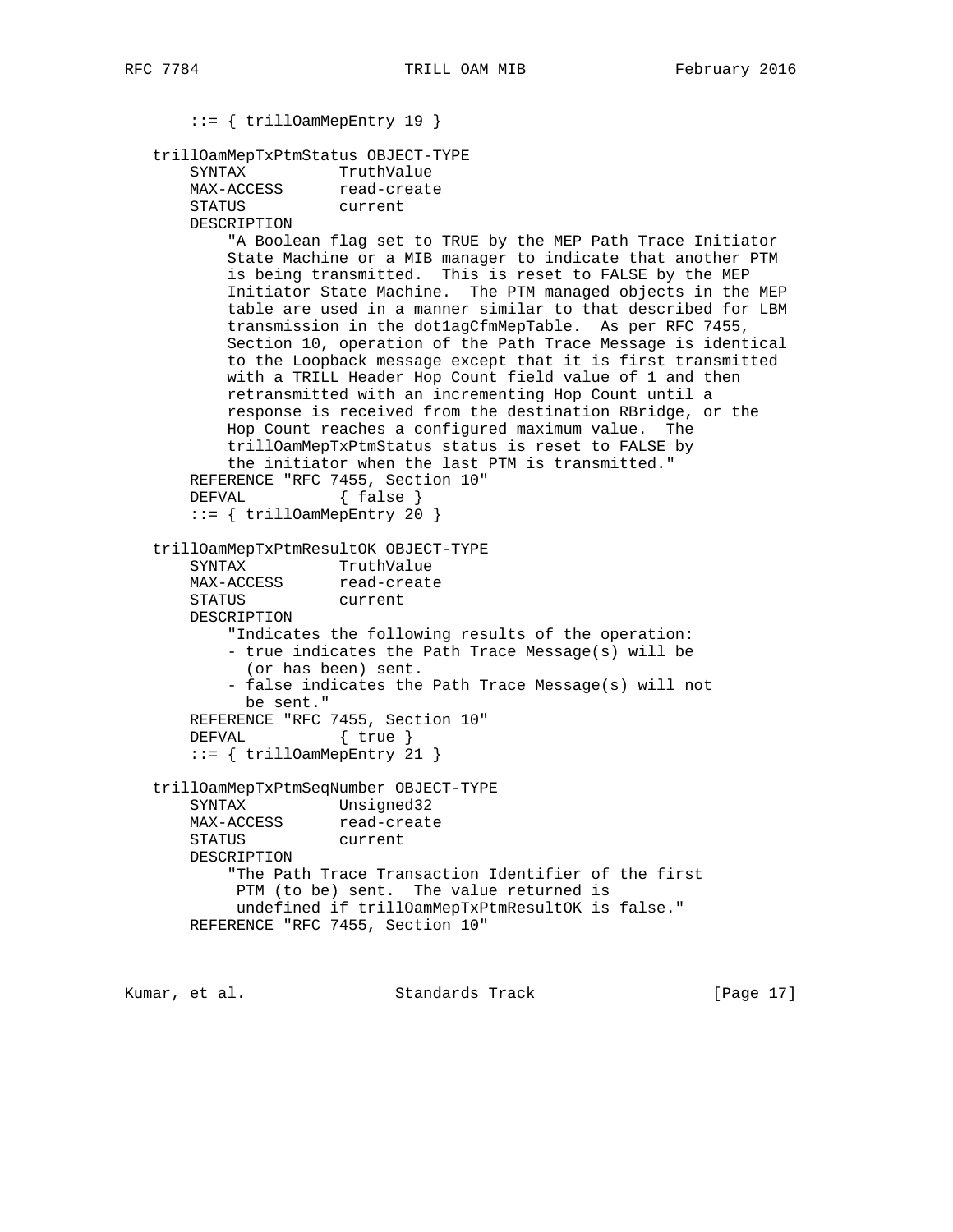::= { trillOamMepEntry 22 } trillOamMepTxPtmMessages OBJECT-TYPE SYNTAX Integer32 (1..1024) MAX-ACCESS read-create STATUS current DESCRIPTION "The number of Path Trace messages to be transmitted. As per RFC 7455, Section 10, the first Path Trace Message is transmitted with a Hop Count of 1; an RBridge may continue to retransmit the request at periodic intervals with an incrementing Hop Count until a response is received from the destination RBridge or the Hop Count reaches a configured maximum value. The event of the Destination response being received or the Hop Count reaching its maximum is treated as a single Counter increment of this object." REFERENCE "RFC 7455, Section 10" ::= { trillOamMepEntry 23 } trillOamMepTxMtvmTree OBJECT-TYPE SYNTAX Unsigned32 MAX-ACCESS read-create<br>STATUS current STATUS DESCRIPTION "The Multi-destination Tree identifier, as defined in RFC 6325, for an MTVM." ::= { trillOamMepEntry 24 } trillOamMepTxMtvmHC OBJECT-TYPE SYNTAX Unsigned32(1..63) MAX-ACCESS read-create STATUS current DESCRIPTION "The Hop Count field to be transmitted. " REFERENCE "RFC 7455, Section 3, and RFC 6325, Section 3" ::= { trillOamMepEntry 25 } trillOamMepTxMtvmReplyModeOob OBJECT-TYPE SYNTAX TruthValue MAX-ACCESS read-create STATUS current DESCRIPTION "True indicates that the reply to an MTVM is out of band and this out-of-band IP Address TLV is where the reply is to be transmitted.

Kumar, et al. Standards Track [Page 18]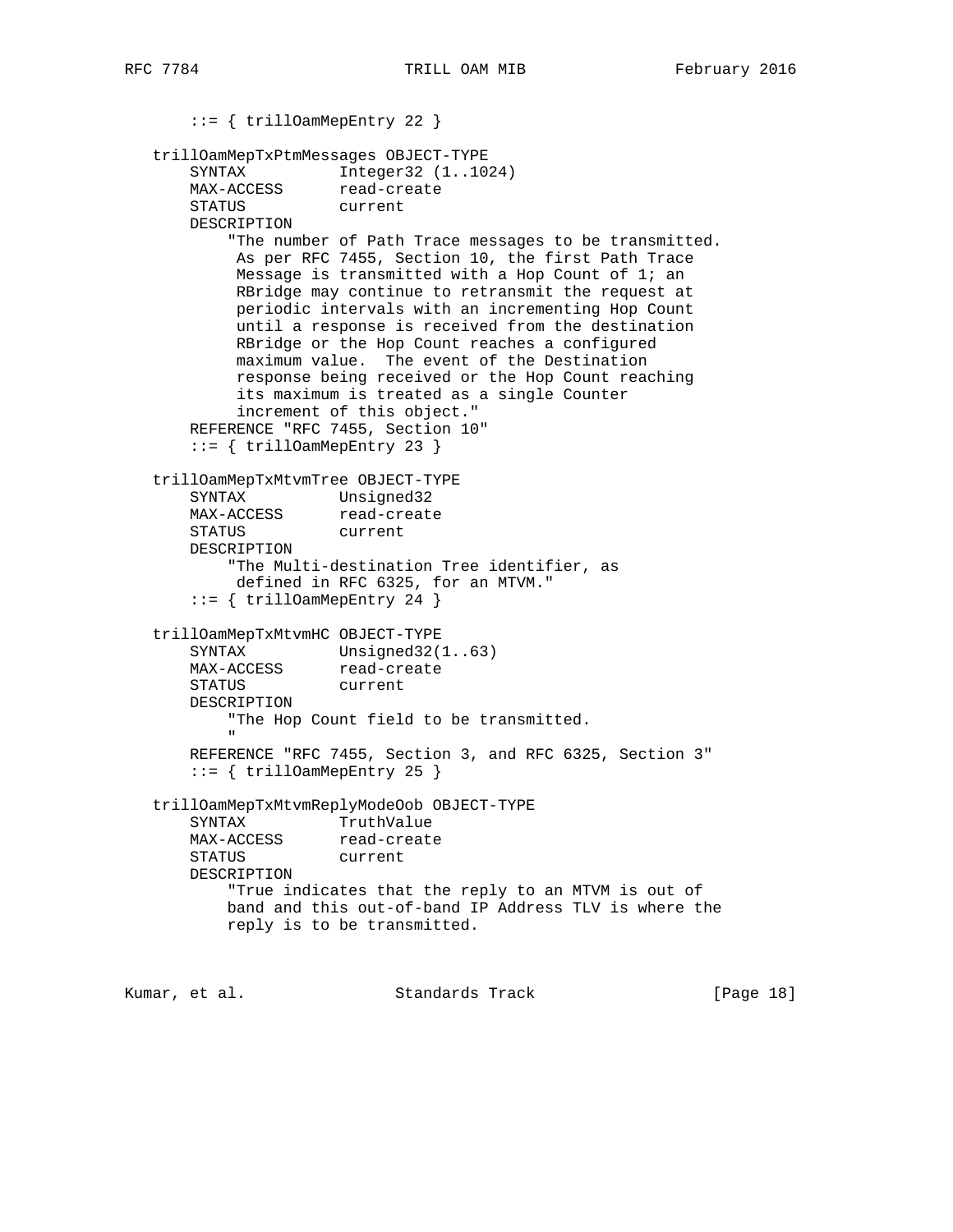## RFC 7784 TRILL OAM MIB February 2016

```
 False indicates that an in-band reply is transmitted."
       REFERENCE "RFC 7455, Section 11"
       ::= { trillOamMepEntry 26 }
   trillOamMepTransmitMtvmReplyIp OBJECT-TYPE
      SYNTAX OCTET STRING (SIZE (4..16))
      MAX-ACCESS read-create
       STATUS current
       DESCRIPTION
           "IP address for an out-of-band IP Address TLV that is
           to be transmitted. The maximum length for IPv6 is 16
           octets and IPv4 is 4 octets."
       REFERENCE "RFC 7455, Section 11"
       ::= { trillOamMepEntry 27 }
   trillOamMepTxMtvmFlowEntropy OBJECT-TYPE
      SYNTAX OCTET STRING (SIZE (96))
MAX-ACCESS read-create
 STATUS current
       DESCRIPTION
           "96-byte Flow Entropy, as defined in RFC 7455, to be
           transmitted."
       REFERENCE "RFC 7455, Section 3"
       ::= { trillOamMepEntry 28 }
   trillOamMepTxMtvmStatus OBJECT-TYPE
 SYNTAX TruthValue
MAX-ACCESS read-create
       STATUS current
       DESCRIPTION
           "A Boolean flag set to TRUE by the MEP Multi-destination
           Initiator State Machine or a MIB manager to indicate
           that another MTVM is being transmitted.
           Reset to FALSE by the MEP Initiator State Machine.
           The MTVM-managed objects in the MEP table are used
           in a manner similar to that described for LBM
           transmission in the dot1agCfmMepTable. As per RFC 7455,
           Section 11, operation of the MTVM is
           identical to the Loopback message except that it is
           first transmitted with a TRILL Header Hop Count
           field value of 1 and it is retransmitted incrementing
           the Hop Count until a response is received from the
           destination RBridge or the Hop Count reaches a
           configured maximum value. The trillOamMepTxMtvmStatus
           Status is reset to FALSE by the initiator when the last
           MTVM is transmitted."
       REFERENCE "RFC 7455, Section 11"
      DEFVAL { false }
```
Kumar, et al. Standards Track [Page 19]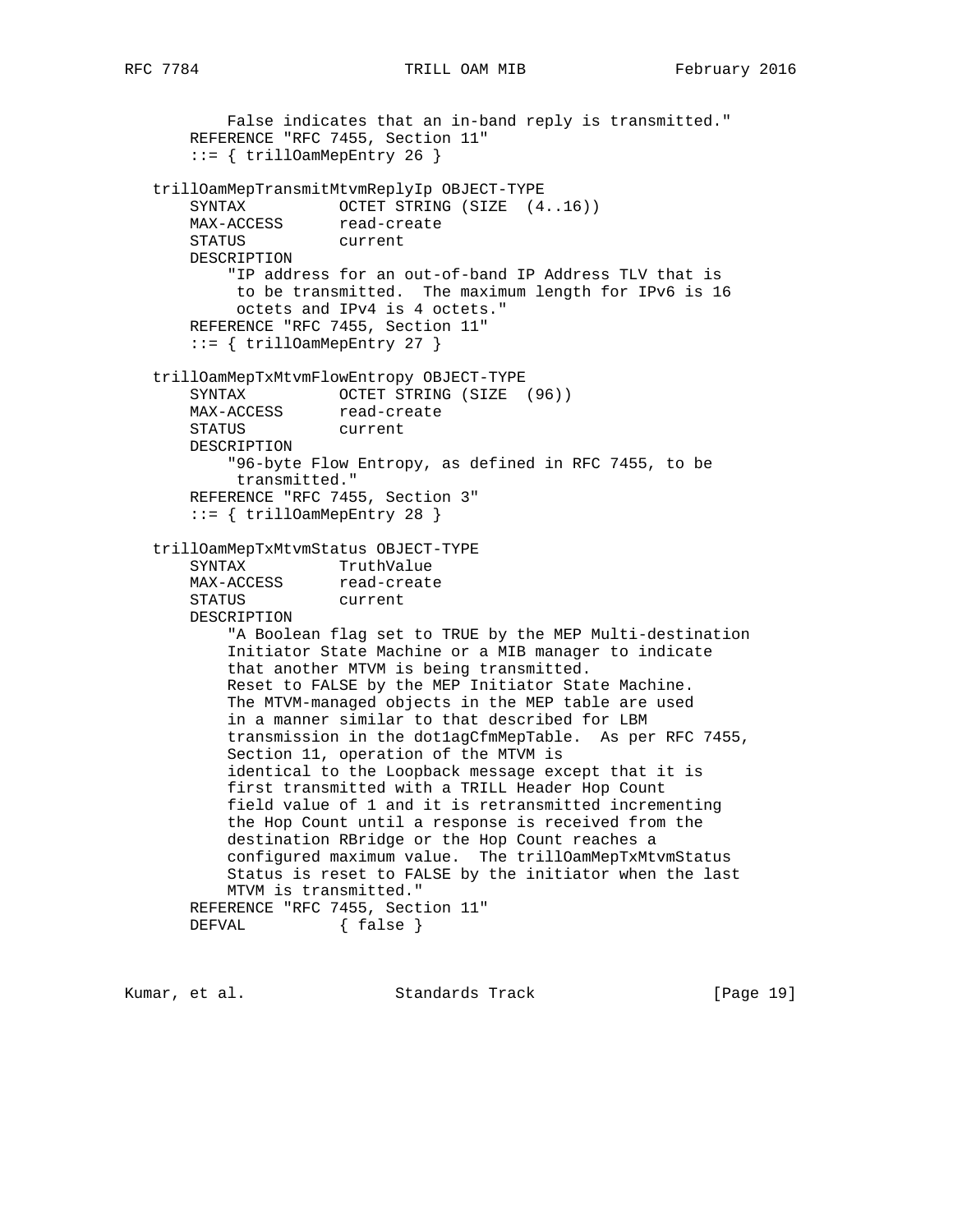```
 ::= { trillOamMepEntry 29 }
   trillOamMepTxMtvmResultOK OBJECT-TYPE
SYNTAX TruthValue
MAX-ACCESS read-create
       STATUS current
       DESCRIPTION
           "Indicates the result of the operation in
           the following way:
           - true indicates the Multi-destination Message(s) will be
            (or has been) sent.
           - false indicates the Multi-destination Message(s) will not
            be sent."
       REFERENCE "RFC 7455, Section 11"
       DEFVAL { true }
       ::= { trillOamMepEntry 30 }
   trillOamMepTxMtvmMessages OBJECT-TYPE
      SYNTAX Integer32 (1..1024)
MAX-ACCESS read-create
 STATUS current
       DESCRIPTION
           "The number of Multi-destination messages to be transmitted.
            The RBridge transmit the Multi-destination message
            incrementing the session Identification Number at periodic
            interval until this count expires."
       REFERENCE "RFC 7455, Section 11"
       ::= { trillOamMepEntry 31 }
   trillOamMepTxMtvmSeqNumber OBJECT-TYPE
 SYNTAX Unsigned32
MAX-ACCESS read-create
 STATUS current
       DESCRIPTION
           "The Multi-destination Transaction Identifier of the
           first MTVM (to be)
           sent. The value returned is undefined if
           trillOamMepTxMtvmResultOK is false."
       REFERENCE "RFC 7455, Section 11"
       ::= { trillOamMepEntry 32 }
   trillOamMepTxMtvmScopeList OBJECT-TYPE
       SYNTAX OCTET STRING
MAX-ACCESS read-create
 STATUS current
       DESCRIPTION
           "The Multi-destination RBridge Scope list, which
             requires 2 octets per RBridge."
Kumar, et al.                     Standards Track                     [Page 20]
```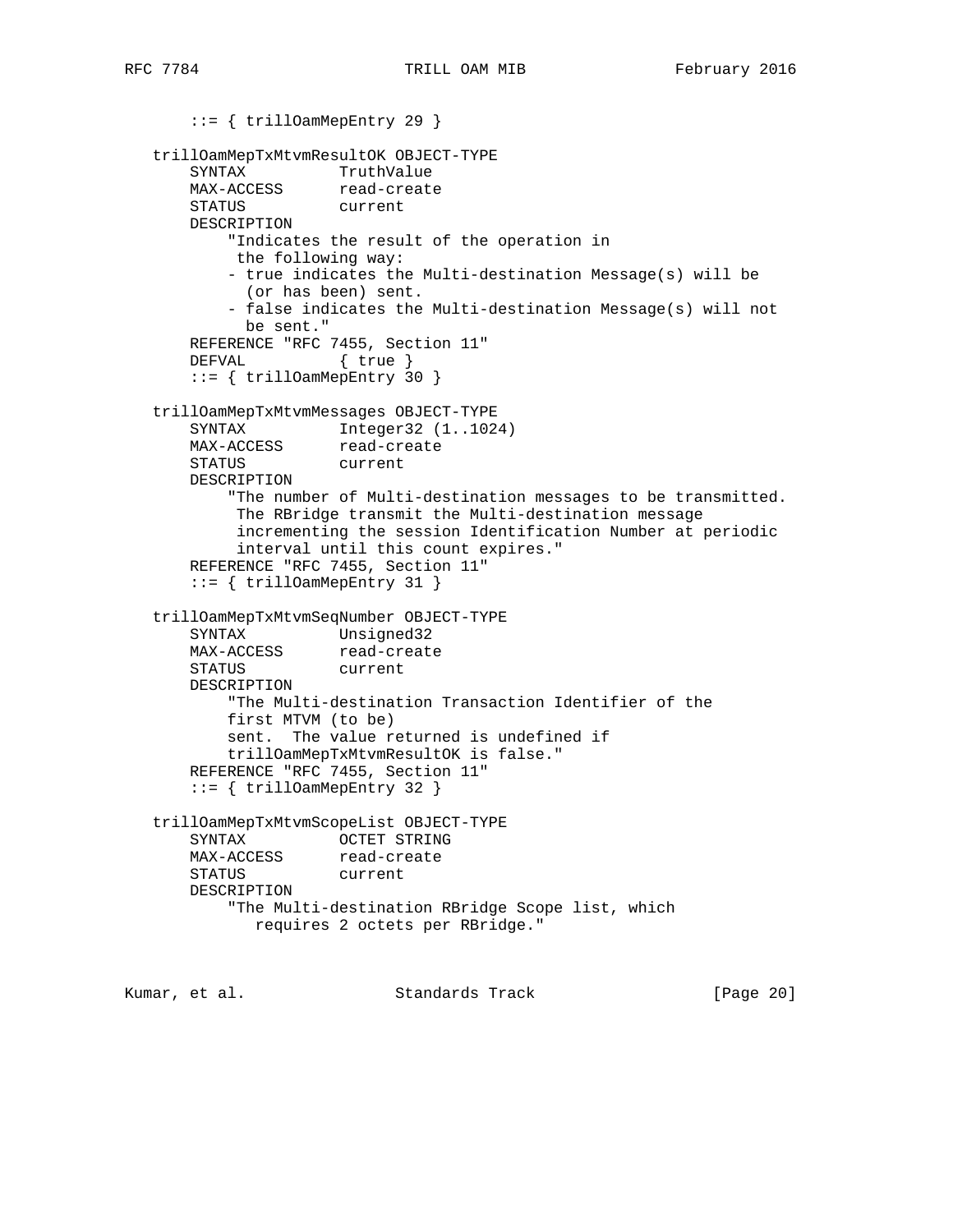REFERENCE "RFC 7455, Section 11" ::= { trillOamMepEntry 33 } trillOamMepDiscontinuityTime OBJECT-TYPE SYNTAX TimeStamp MAX-ACCESS read-only STATUS current DESCRIPTION "Snapshot of the value of the sysUpTime object at the beginning of the latest period of continuity of the statistical counters associated with this MEP." ::= { trillOamMepEntry 34 } -- \*\*\*\*\*\*\*\*\*\*\*\*\*\*\*\*\*\*\*\*\*\*\*\*\*\*\*\*\*\*\*\*\*\*\*\*\*\*\*\*\*\*\*\*\*\*\*\*\*\*\*\*\*\*\*\*\*\*\*\*\*\*\*\*\* -- TRILL OAM Tx Measurement Configuration Table -- \*\*\*\*\*\*\*\*\*\*\*\*\*\*\*\*\*\*\*\*\*\*\*\*\*\*\*\*\*\*\*\*\*\*\*\*\*\*\*\*\*\*\*\*\*\*\*\*\*\*\*\*\*\*\*\*\*\*\*\*\*\*\*\*\* trillOamMepFlowCfgTable OBJECT-TYPE SYNTAX SEQUENCE OF TrillOamMepFlowCfgEntry MAX-ACCESS not-accessible STATUS current DESCRIPTION "This table includes configuration objects and operations for the TRILL OAM facilities in RFC 7455. Each row in the table represents a Flow Configuration Entry for the defined MEP. This table uses four indices. The first three indices are the indices of the Maintenance Domain, MANET, and MEP tables. The fourth index is the specific Flow Configuration Entry on the selected MEP. Some writable objects in this table are only applicable in certain cases (as described under each object), and attempts to write values for them in other cases will be ignored." REFERENCE "RFC 7455"  $::= \{ \text{trilloamMep 2 } \}$  trillOamMepFlowCfgEntry OBJECT-TYPE SYNTAX TrillOamMepFlowCfgEntry MAX-ACCESS not-accessible STATUS current DESCRIPTION "The conceptual row of trillOamMepFlowCfgTable." INDEX { dot1agCfmMdIndex, dot1agCfmMaIndex, dot1agCfmMepIdentifier,

Kumar, et al. Standards Track [Page 21]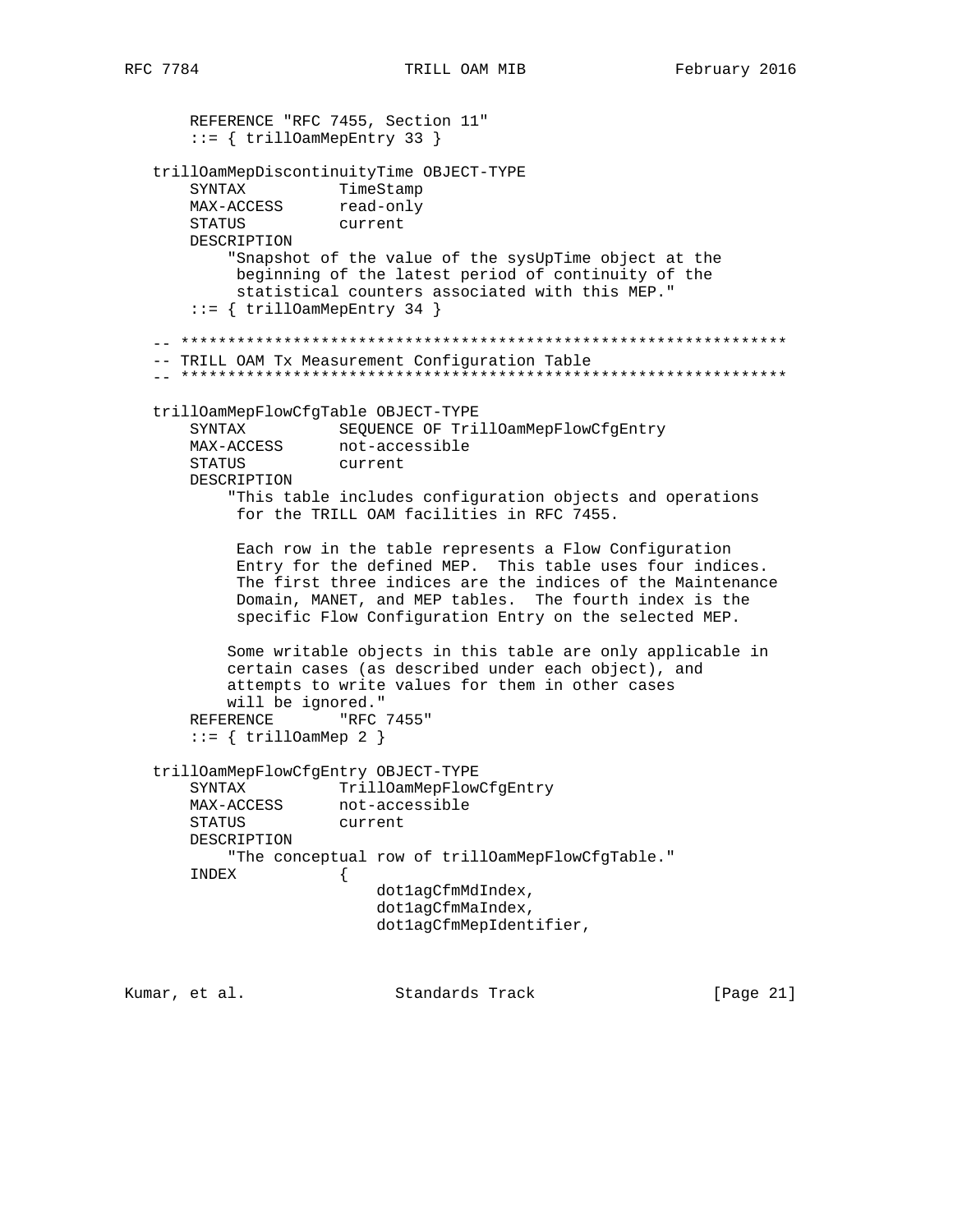trillOamMepFlowCfgIndex } ::= { trillOamMepFlowCfgTable 1 } TrillOamMepFlowCfgEntry ::= SEQUENCE { trillOamMepFlowCfgIndex Unsigned32, trillOamMepFlowCfgFlowEntropy OCTET STRING, trillOamMepFlowCfgDestRName Unsigned32, trillOamMepFlowCfgFlowHC Unsigned32, trillOamMepFlowCfgRowStatus RowStatus } trillOamMepFlowCfgIndex OBJECT-TYPE SYNTAX Unsigned32 (1..65535) MAX-ACCESS not-accessible STATUS current DESCRIPTION "An index to the TRILL OAM MEP Flow Configuration table, which indicates the specific flow for the MEP. The index is never reused for other flow sessions on the same MEP while this session is active. The index value keeps increasing until it wraps to 0. This value can also be used in the flow-identifier TLV RFC 7455." REFERENCE "RFC 7455" ::= { trillOamMepFlowCfgEntry 1 } trillOamMepFlowCfgFlowEntropy OBJECT-TYPE SYNTAX OCTET STRING (SIZE (96)) MAX-ACCESS read-create STATUS current DESCRIPTION "This is 96 bytes of Flow Entropy as described in TRILL OAM, RFC 7455." REFERENCE "RFC 7455, Section 3" ::= { trillOamMepFlowCfgEntry 2 } trillOamMepFlowCfgDestRName OBJECT-TYPE SYNTAX Unsigned32 (0..65471) MAX-ACCESS read-create STATUS current DESCRIPTION "The Target Destination RBridge Nickname field, as defined in RFC 6325, Section 3.7, to be transmitted." REFERENCE "RFC 7455, Section 3, and RFC 6325, Section 3.7" ::= { trillOamMepFlowCfgEntry 3 }

Kumar, et al. Standards Track [Page 22]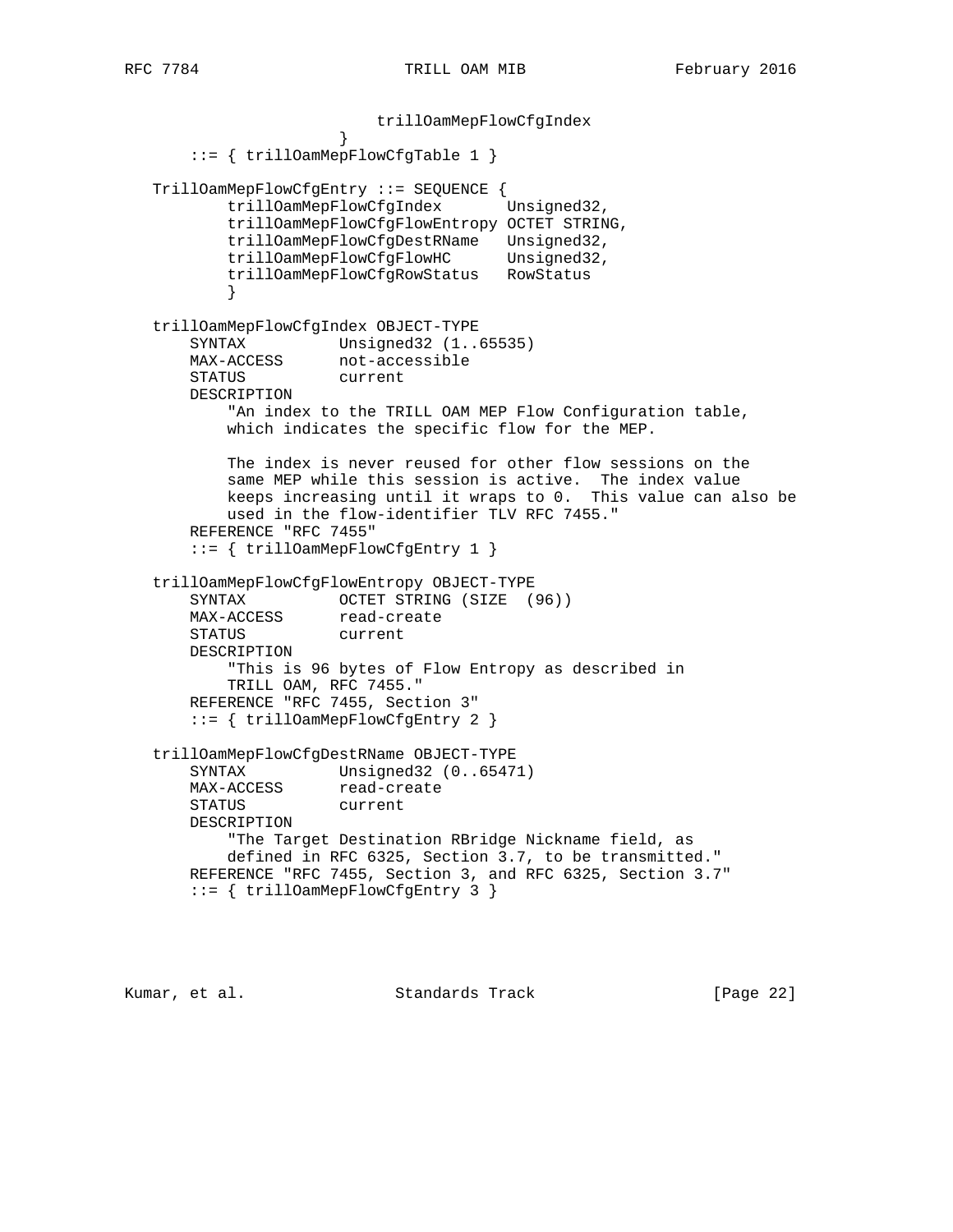trillOamMepFlowCfgFlowHC OBJECT-TYPE SYNTAX Unsigned32 (1..63) MAX-ACCESS read-create STATUS current DESCRIPTION "The Hop Count field to be transmitted." REFERENCE "RFC 7455, Section 3, and RFC 6325, Section 3.6" ::= { trillOamMepFlowCfgEntry 4 } trillOamMepFlowCfgRowStatus OBJECT-TYPE SYNTAX RowStatus<br>MAX-ACCESS read-create MAX-ACCESS read-create STATUS current DESCRIPTION "The status of the row. The writable columns in a row cannot be changed if the row is active. All columns MUST have a valid value before a row can be activated." ::= { trillOamMepFlowCfgEntry 5 } -- \*\*\*\*\*\*\*\*\*\*\*\*\*\*\*\*\*\*\*\*\*\*\*\*\*\*\*\*\*\*\*\*\*\*\*\*\*\*\*\*\*\*\*\*\*\*\*\*\*\*\*\*\*\*\*\*\*\*\*\*\*\*\*\*\*\* -- TRILL OAM Path Trace Reply Table -- \*\*\*\*\*\*\*\*\*\*\*\*\*\*\*\*\*\*\*\*\*\*\*\*\*\*\*\*\*\*\*\*\*\*\*\*\*\*\*\*\*\*\*\*\*\*\*\*\*\*\*\*\*\*\*\*\*\*\*\*\*\*\*\*\*\* trillOamPtrTable OBJECT-TYPE SYNTAX SEQUENCE OF TrillOamPtrEntry MAX-ACCESS not-accessible STATUS current DESCRIPTION "This table includes Path Trace Reply objects and operations for the TRILL OAM facilities as described in RFC 7455. Each row in the table represents a Path Trace Reply Entry for the defined MEP and Transaction. This table uses four indices. The first three indices are the indices of the Maintenance Domain, MANET, and MEP tables. The fourth index is the specific Transaction Identifier on the selected MEP. Some writable objects in this table are only applicable in certain cases (as described under each object), and attempts to write values for them in other cases will be ignored." REFERENCE "RFC 7455"  $::=$  { trillOamMep 3 }

Kumar, et al. Standards Track [Page 23]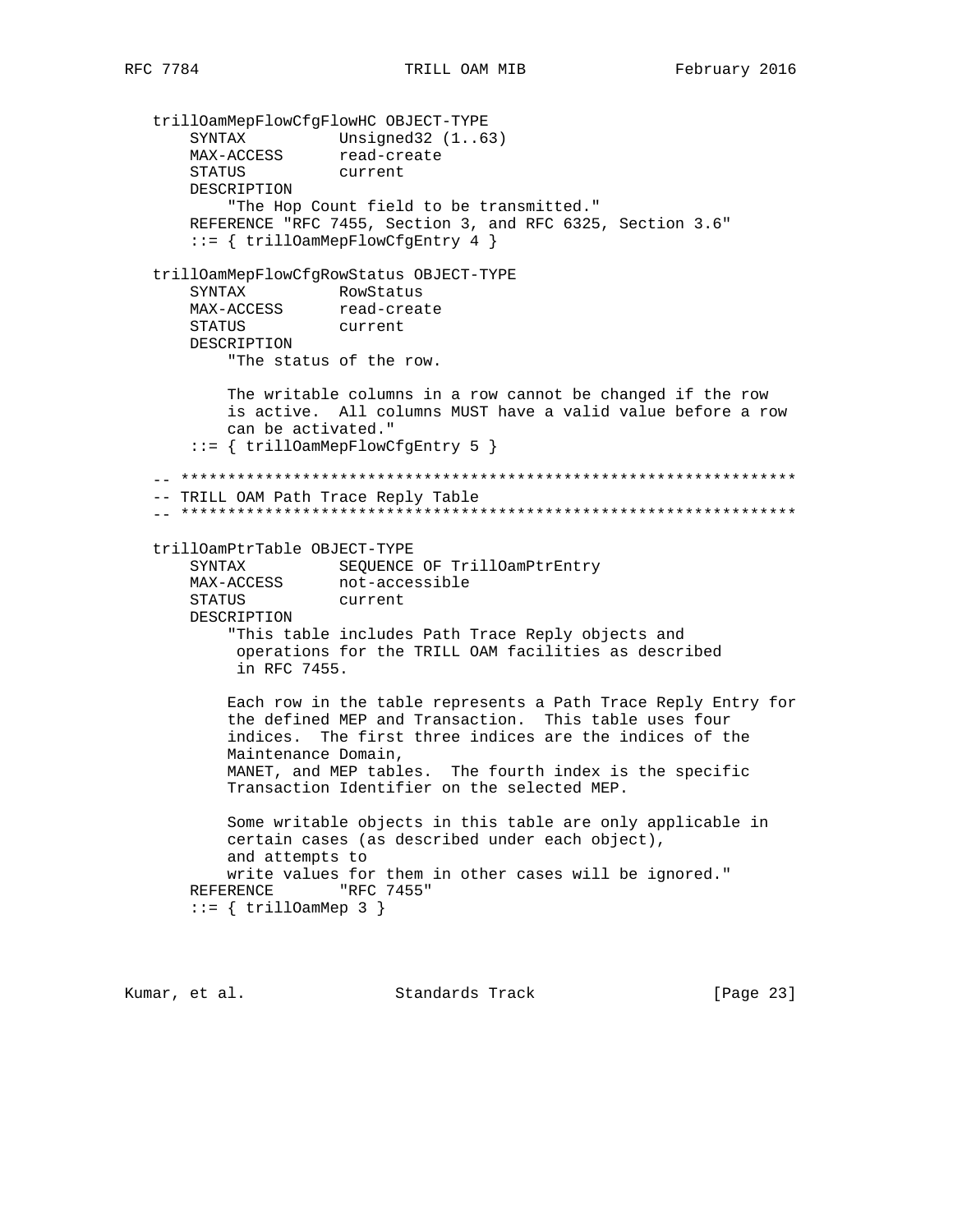```
 trillOamPtrEntry OBJECT-TYPE
      SYNTAX TrillOamPtrEntry
      MAX-ACCESS not-accessible
      STATUS current
      DESCRIPTION
          "The conceptual row of trillOamPtrTable."
      INDEX {
                       dot1agCfmMdIndex,
                       dot1agCfmMaIndex,
                       dot1agCfmMepIdentifier,
                       trillOamMepPtrTransactionId
 }
     ::= \{ \text{trilloamPtrTable 1} \} TrillOamPtrEntry ::= SEQUENCE {
         trillOamMepPtrTransactionId Unsigned32,
         trillOamMepPtrHC Unsigned32,
         trillOamMepPtrFlag Unsigned32,
         trillOamMepPtrErrorCode Unsigned32,
         trillOamMepPtrTerminalMep TruthValue,
         trillOamMepPtrLastEgressId    Unsigned32,
          trillOamMepPtrIngress Dot1agCfmIngressActionFieldValue,
         trillOamMepPtrIngressMac MacAddress,
 trillOamMepPtrIngressPortIdSubtype LldpPortIdSubtype,
trillOamMepPtrIngressPortId LldpPortId,
          trillOamMepPtrEgress Dot1agCfmEgressActionFieldValue,
         trillOamMepPtrEgressMac MacAddress,
          trillOamMepPtrEgressPortIdSubtype LldpPortIdSubtype,
trillOamMepPtrEgressPortId LldpPortId,
 trillOamMepPtrChassisIdSubtype LldpChassisIdSubtype,
 trillOamMepPtrChassisId LldpChassisId,
          trillOamMepPtrOrganizationSpecificTlv OCTET STRING,
          trillOamMepPtrNextHopNicknames OCTET STRING
   }
   trillOamMepPtrTransactionId OBJECT-TYPE
      SYNTAX Unsigned32 (0..4294967295)
 MAX-ACCESS not-accessible
 STATUS current
      DESCRIPTION
          "Sequence Number / Transaction Identifier returned by a
          previous transmit path trace message command,
          indicating which PTM's response is going to be returned."
     REFERENCE "RFC 7455, Section 10"
     ::= { trillOamPtrEntry 1 }
```
Kumar, et al. Standards Track [Page 24]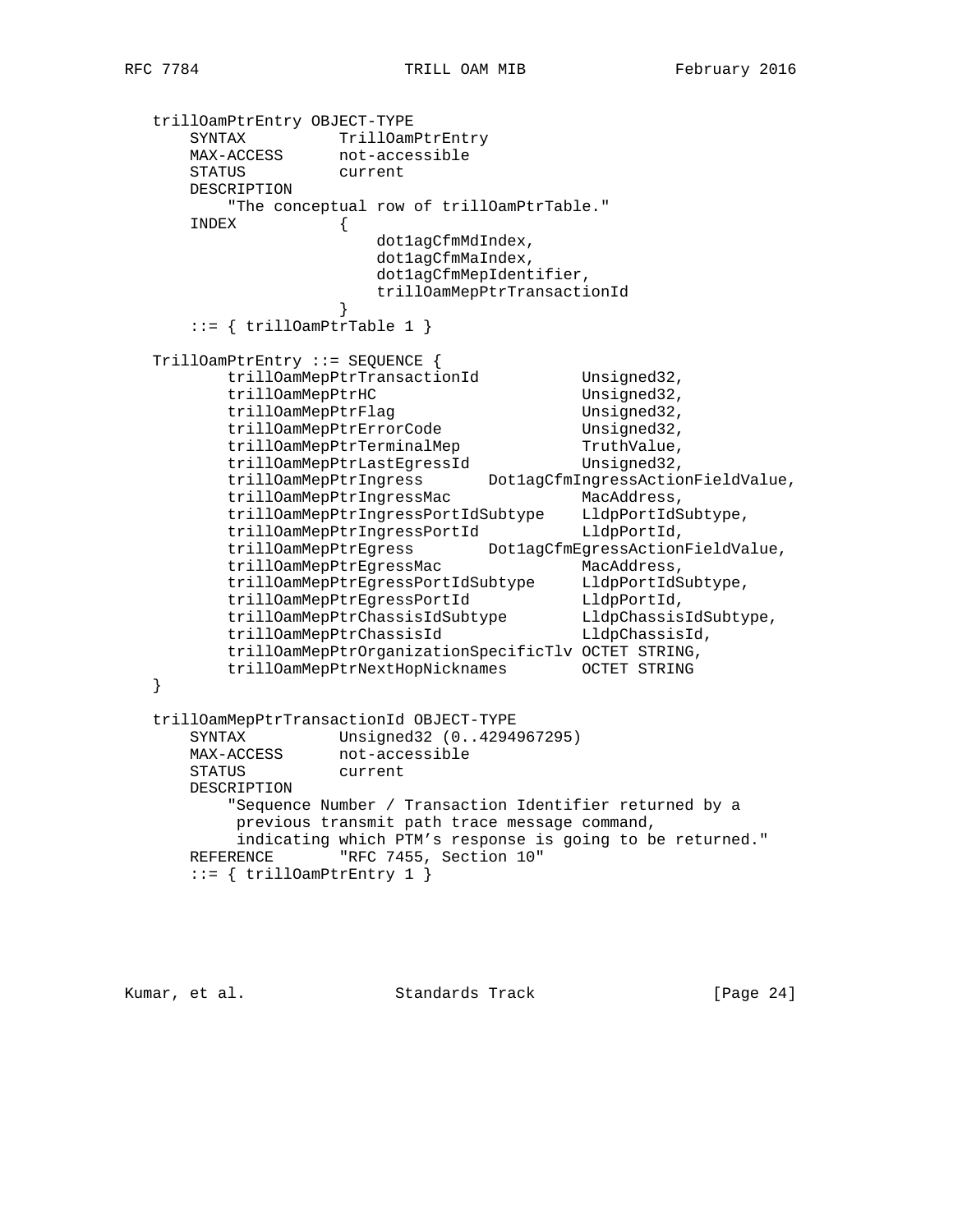```
 trillOamMepPtrHC OBJECT-TYPE
 SYNTAX Unsigned32 (1..63)
MAX-ACCESS read-only
      STATUS current
      DESCRIPTION
          "Hop Count field value for a returned PTR."
     REFERENCE "RFC 7455"
      ::= { trillOamPtrEntry 2 }
   trillOamMepPtrFlag OBJECT-TYPE
SYNTAX Unsigned32 (0..15)
MAX-ACCESS read-only
      STATUS current
      DESCRIPTION
          "FCOI (TRILL OAM Message TLV) field value for a
          returned PTR."
     REFERENCE "RFC 7455, Section 8.4.3"
      ::= { trillOamPtrEntry 3 }
   trillOamMepPtrErrorCode OBJECT-TYPE
      SYNTAX Unsigned32 (0..65535)
MAX-ACCESS read-only
 STATUS current
      DESCRIPTION
          "Return Code and Return Sub-code value for a returned PTR."
     REFERENCE "RFC 7455, Section 8.4.3"
      ::= { trillOamPtrEntry 4 }
   trillOamMepPtrTerminalMep OBJECT-TYPE
      SYNTAX TruthValue
MAX-ACCESS read-only
 STATUS current
      DESCRIPTION
          "A boolean value stating whether the forwarded PTM reached a
          MEP enclosing its MA, as returned in the Terminal MEP flag of
          the Flags field."
     REFERENCE "RFC 7455"
      ::= { trillOamPtrEntry 5 }
   trillOamMepPtrLastEgressId OBJECT-TYPE
      SYNTAX Unsigned32 (0..65535)
MAX-ACCESS read-only
 STATUS current
      DESCRIPTION
          "An Integer field holding the Last Egress Identifier returned
          in the PTR Upstream RBridge Nickname TLV of the PTR.
          The Last Egress Identifier identifies the Upstream Nickname."
     REFERENCE "RFC 7455, Section 8.4.1"
```
Kumar, et al. Standards Track [Page 25]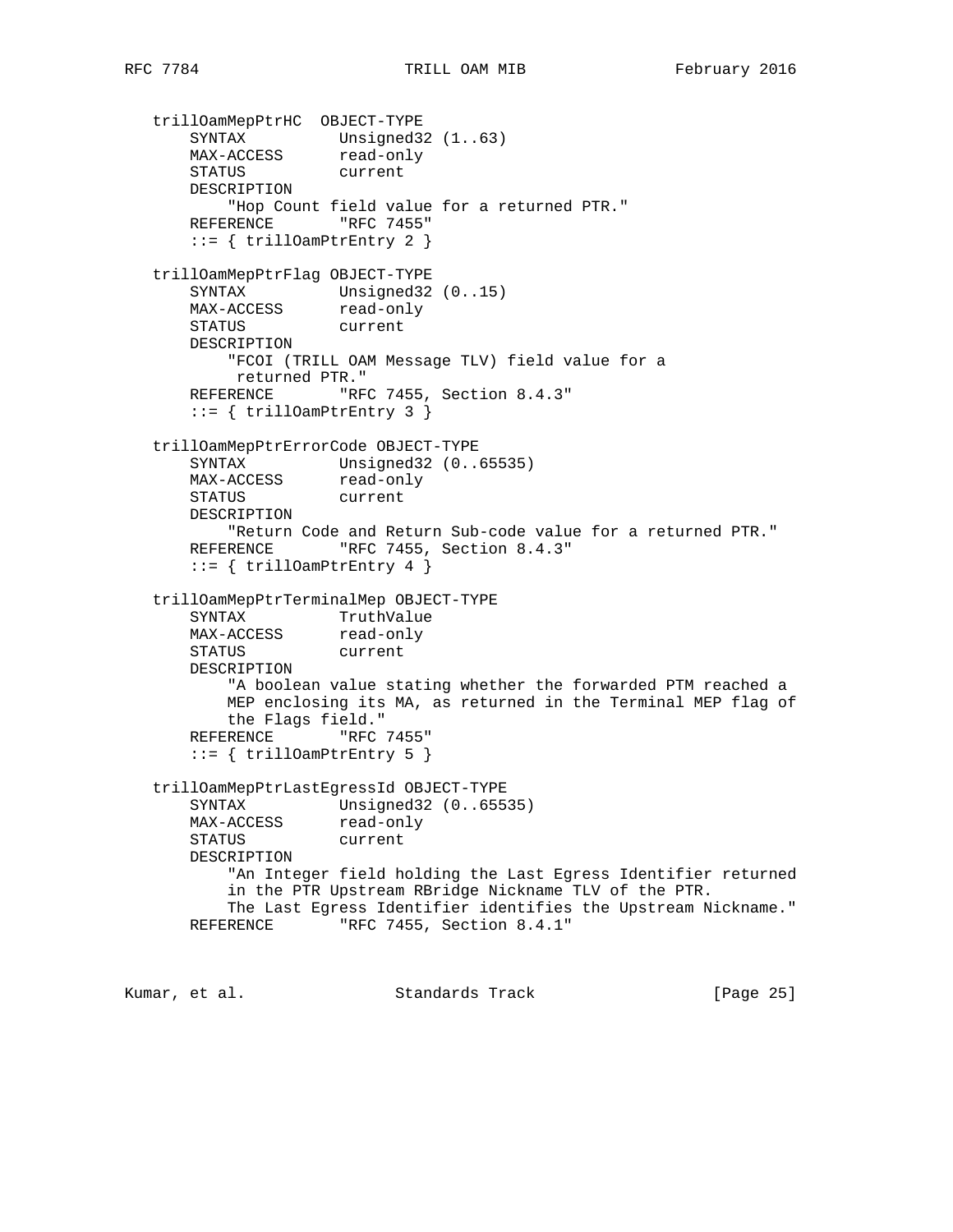::= { trillOamPtrEntry 6 } trillOamMepPtrIngress OBJECT-TYPE SYNTAX Dot1agCfmIngressActionFieldValue MAX-ACCESS read-only STATUS current DESCRIPTION "The value returned in the Ingress Action field of the PTR. The value ingNoTlv(0) indicates that no Reply Ingress TLV was returned in the PTM." REFERENCE "RFC 7455, Section 8.4.1"  $::=$  { trillOamPtrEntry 7 } trillOamMepPtrIngressMac OBJECT-TYPE SYNTAX MacAddress MAX-ACCESS read-only STATUS current DESCRIPTION "MAC address returned in the ingress MAC address field." REFERENCE "RFC 7455, Section 8.4.1" ::= { trillOamPtrEntry 8 } trillOamMepPtrIngressPortIdSubtype OBJECT-TYPE SYNTAX LldpPortIdSubtype MAX-ACCESS read-only STATUS current DESCRIPTION "Ingress Port ID. The format of this object is determined by the value of the trillOamMepPtrIngressPortIdSubtype object." REFERENCE "RFC 7455, Section 8.4.1" ::= { trillOamPtrEntry 9 } trillOamMepPtrIngressPortId OBJECT-TYPE SYNTAX LldpPortId MAX-ACCESS read-only STATUS current DESCRIPTION "Ingress Port ID. The format of this object is determined by the value of the trillOamMepPtrIngressPortId object." REFERENCE "RFC 7455, Section 8.4.1" ::= { trillOamPtrEntry 10 } trillOamMepPtrEgress OBJECT-TYPE SYNTAX Dot1agCfmEgressActionFieldValue MAX-ACCESS read-only STATUS current DESCRIPTION "The value returned in the Egress Action field of the PTR. Kumar, et al. Standards Track [Page 26]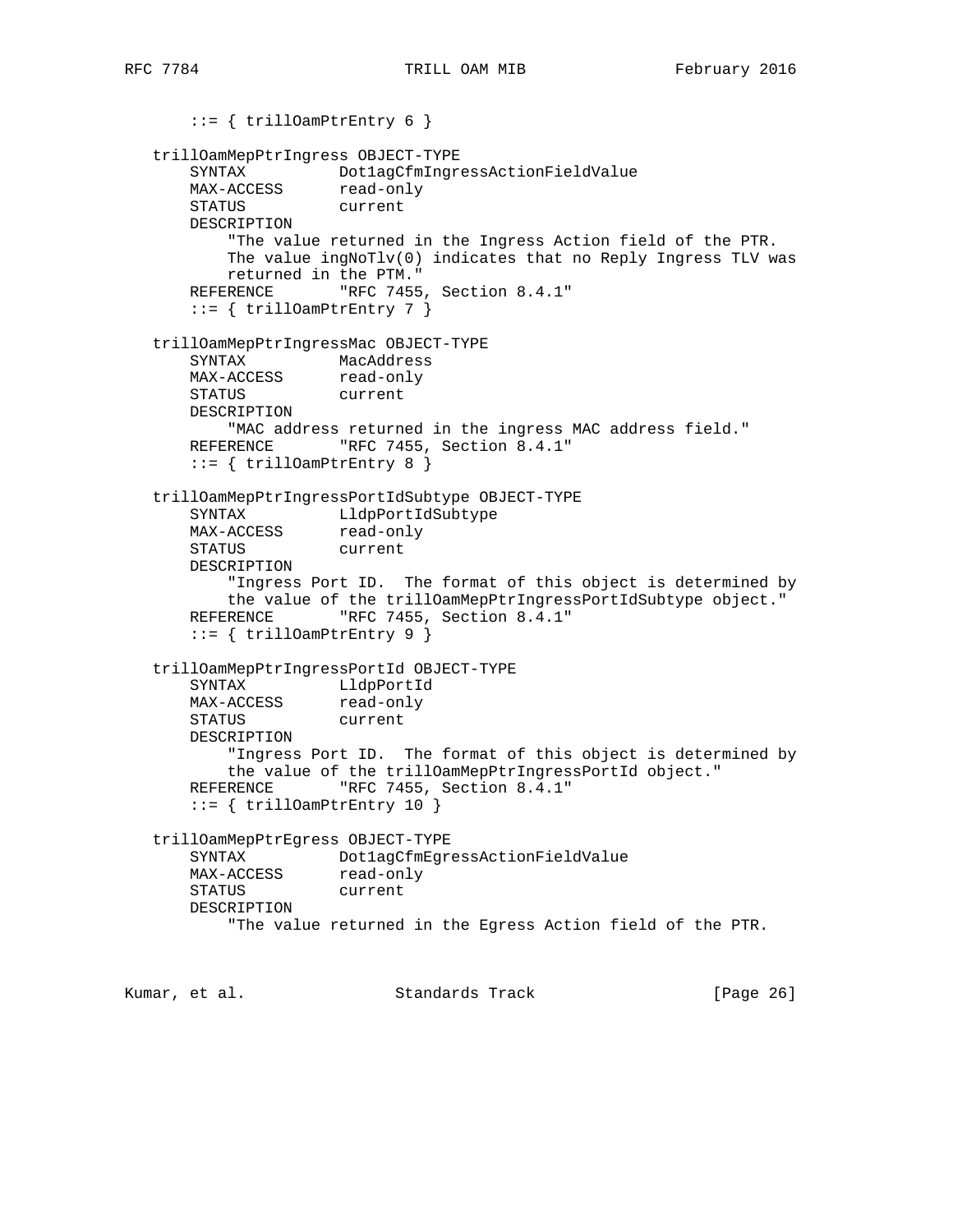```
 The value ingNoTlv(0) indicates that no Reply Egress TLV was
          returned in the PTM."
     REFERENCE "RFC 7455, Section 8.4.1"
      ::= { trillOamPtrEntry 11 }
   trillOamMepPtrEgressMac OBJECT-TYPE
 SYNTAX MacAddress
MAX-ACCESS read-only
 STATUS current
      DESCRIPTION
          "MAC address returned in the egress MAC address field."
     REFERENCE "RFC 7455, Section 8.4.1"
      ::= { trillOamPtrEntry 12 }
   trillOamMepPtrEgressPortIdSubtype OBJECT-TYPE
 SYNTAX LldpPortIdSubtype
MAX-ACCESS read-only
 STATUS current
      DESCRIPTION
          "Egress Port ID. The format of this object is determined by
          the value of the trillOamMepPtrEgressPortIdSubtype object."
     REFERENCE "RFC 7455, Section 8.4.1"
       ::= { trillOamPtrEntry 13 }
   trillOamMepPtrEgressPortId OBJECT-TYPE
 SYNTAX LldpPortId
MAX-ACCESS read-only
 STATUS current
      DESCRIPTION
          "Egress Port ID. The format of this object is determined by
          the value of the trillOamMepPtrEgressPortId object."
     REFERENCE "RFC 7455, Section 8.4.1"
      ::= { trillOamPtrEntry 14 }
   trillOamMepPtrChassisIdSubtype OBJECT-TYPE
      SYNTAX LldpChassisIdSubtype
MAX-ACCESS read-only
 STATUS current
      DESCRIPTION
          "This object specifies the format of the Chassis ID returned
          in the Sender ID TLV of the PTR, if any. This value is
          meaningless if the trillOamMepPtrChassisId
          has a length of 0."
     REFERENCE "RFC 7455, Section 8.4.1"
       ::= { trillOamPtrEntry 15 }
```
Kumar, et al. Standards Track [Page 27]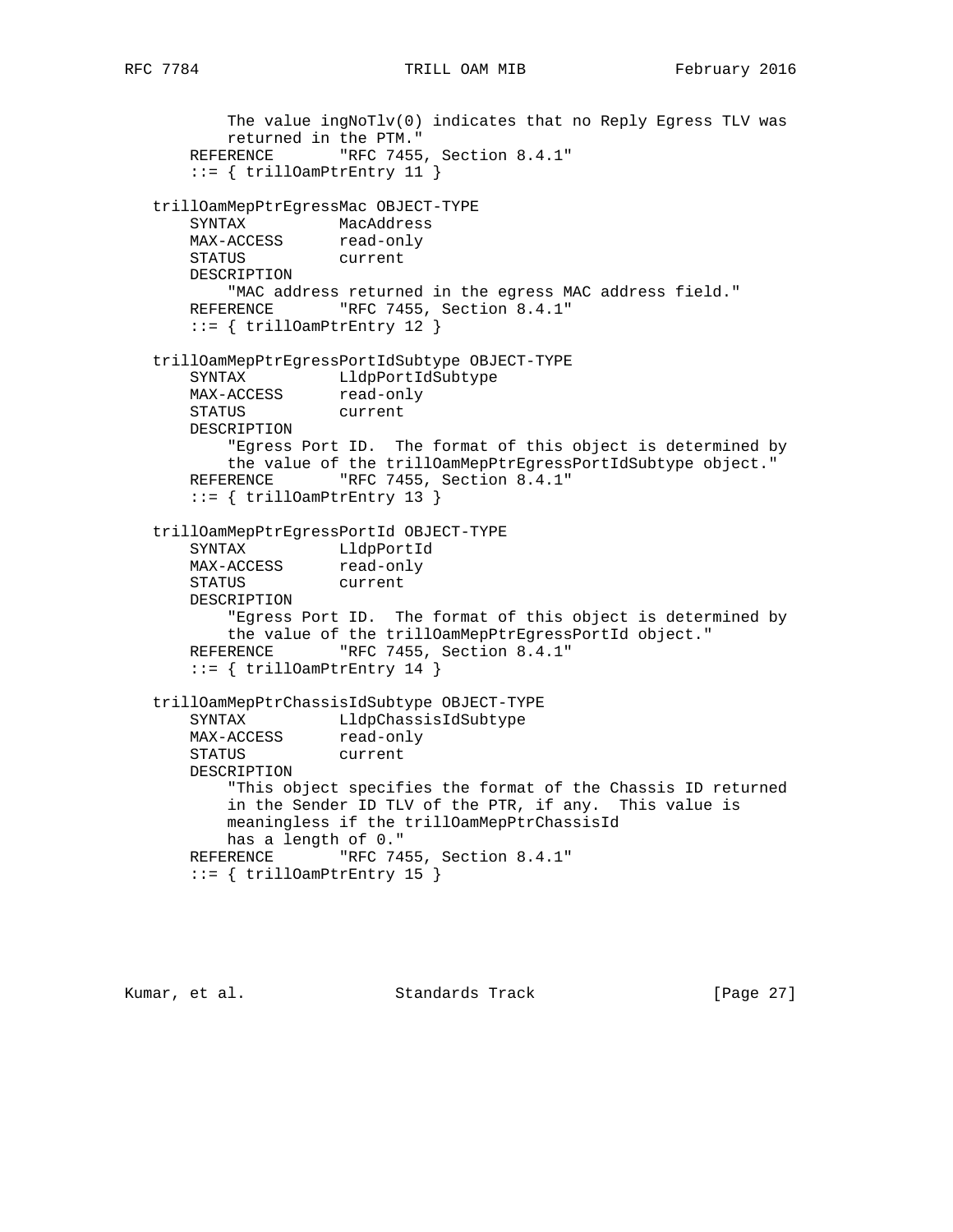trillOamMepPtrChassisId OBJECT-TYPE SYNTAX LldpChassisId MAX-ACCESS read-only STATUS current DESCRIPTION "The Chassis ID returned in the Sender ID TLV of the PTR, if any. The format of this object is determined by the value of the trillOamMepPtrChassisIdSubtype object." REFERENCE "RFC 7455, Section 8.4.1" ::= { trillOamPtrEntry 16 } trillOamMepPtrOrganizationSpecificTlv OBJECT-TYPE SYNTAX OCTET STRING (SIZE (0 | 4..1500)) MAX-ACCESS read-only STATUS current DESCRIPTION "All organization-specific TLVs returned in the PTR, if any. Includes all octets including and following the TLV Length field of each TLV, concatenated together." REFERENCE "RFC 7455, Section 8.4.1"  $::=$  { trillOamPtrEntry 17 } trillOamMepPtrNextHopNicknames OBJECT-TYPE SYNTAX OCTET STRING (SIZE (0 | 4..1500)) MAX-ACCESS read-only STATUS current DESCRIPTION "Next hop RBridge List TLV returned in the PTR, if any. Includes all octets including and following the TLV Length field of each TLV, concatenated together." REFERENCE "RFC 7455, Section 8.4.1"  $::=$  { trillOamPtrEntry 18 } -- \*\*\*\*\*\*\*\*\*\*\*\*\*\*\*\*\*\*\*\*\*\*\*\*\*\*\*\*\*\*\*\*\*\*\*\*\*\*\*\*\*\*\*\*\*\*\*\*\*\*\*\*\*\*\*\*\*\*\*\*\*\*\*\*\*\* -- TRILL OAM Multi-destination Reply Table -- \*\*\*\*\*\*\*\*\*\*\*\*\*\*\*\*\*\*\*\*\*\*\*\*\*\*\*\*\*\*\*\*\*\*\*\*\*\*\*\*\*\*\*\*\*\*\*\*\*\*\*\*\*\*\*\*\*\*\*\*\*\*\*\*\*\* trillOamMtvrTable OBJECT-TYPE SYNTAX SEQUENCE OF TrillOamMtvrEntry<br>MAX-ACCESS not-accessible not-accessible STATUS current DESCRIPTION "This table includes Multi-destination Reply objects and operations for the TRILL OAM facilities described in RFC 7455. Each row in the table represents a Multi-destination Reply Entry for the defined MEP and Transaction. This table uses Kumar, et al. Standards Track [Page 28]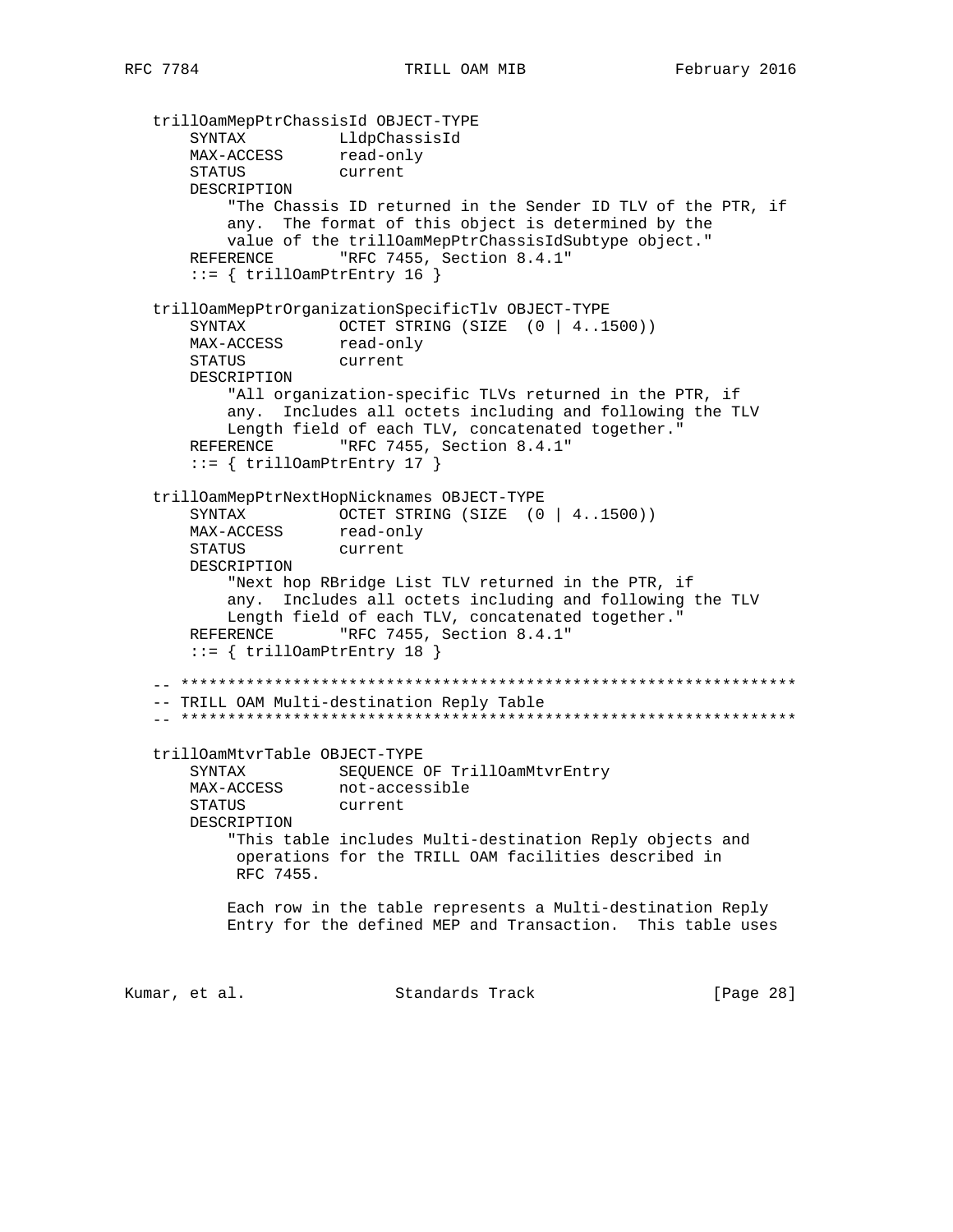#### RFC 7784 TRILL OAM MIB February 2016

 five indices. The first three indices are the indices of the Maintenance Domain, MANET, and MEP tables. The fourth index is the specific Transaction Identifier on the selected MEP. The fifth index is the receive order of Multi-destination replies. Some writable objects in this table are only applicable in certain cases (as described under each object), and attempts to write values for them in other cases will be ignored." REFERENCE "RFC 7455"  $::=$  { trillOamMep 4 } trillOamMtvrEntry OBJECT-TYPE SYNTAX TrillOamMtvrEntry MAX-ACCESS not-accessible STATUS current DESCRIPTION "The conceptual row of trillOamMtvrTable." INDEX { dot1agCfmMdIndex, dot1agCfmMaIndex, dot1agCfmMepIdentifier, trillOamMepPtrTransactionId, trillOamMepMtvrReceiveOrder }  $::=$  { trillOamMtvrTable 1 } TrillOamMtvrEntry ::= SEQUENCE { trillOamMepMtvrTransactionId Unsigned32, trillOamMepMtvrReceiveOrder Unsigned32, trillOamMepMtvrFlag Unsigned32,<br>trillOamMepMtvrErrorCode Unsigned32, trillOamMepMtvrErrorCode Unsigned32, trillOamMepMtvrLastEgressId Unsigned32, trillOamMepMtvrIngress Dot1agCfmIngressActionFieldValue,<br>trillOamMepMtvrIngressMac MacAddress, trillOamMepMtvrIngressMac trillOamMepMtvrIngressPortIdSubtype LldpPortIdSubtype, trillOamMepMtvrIngressPortId LldpPortId, trillOamMepMtvrEgress Dot1agCfmEgressActionFieldValue, trillOamMepMtvrEgressMac MacAddress, trillOamMepMtvrEgressPortIdSubtype LldpPortIdSubtype, trillOamMepMtvrEgressPortId LldpPortId, trillOamMepMtvrChassisIdSubtype LldpChassisIdSubtype,<br>trillOamMerMtvrChassisIdSubtype LldpChassisIdSubtype, trillOamMepMtvrChassisId LldpChassisId, trillOamMepMtvrOrganizationSpecificTlv OCTET STRING, trillOamMepMtvrNextHopNicknames OCTET STRING, trillOamMepMtvrReceiverAvailability TruthValue, trillOamMepMtvrReceiverCount TruthValue

}

Kumar, et al. Standards Track [Page 29]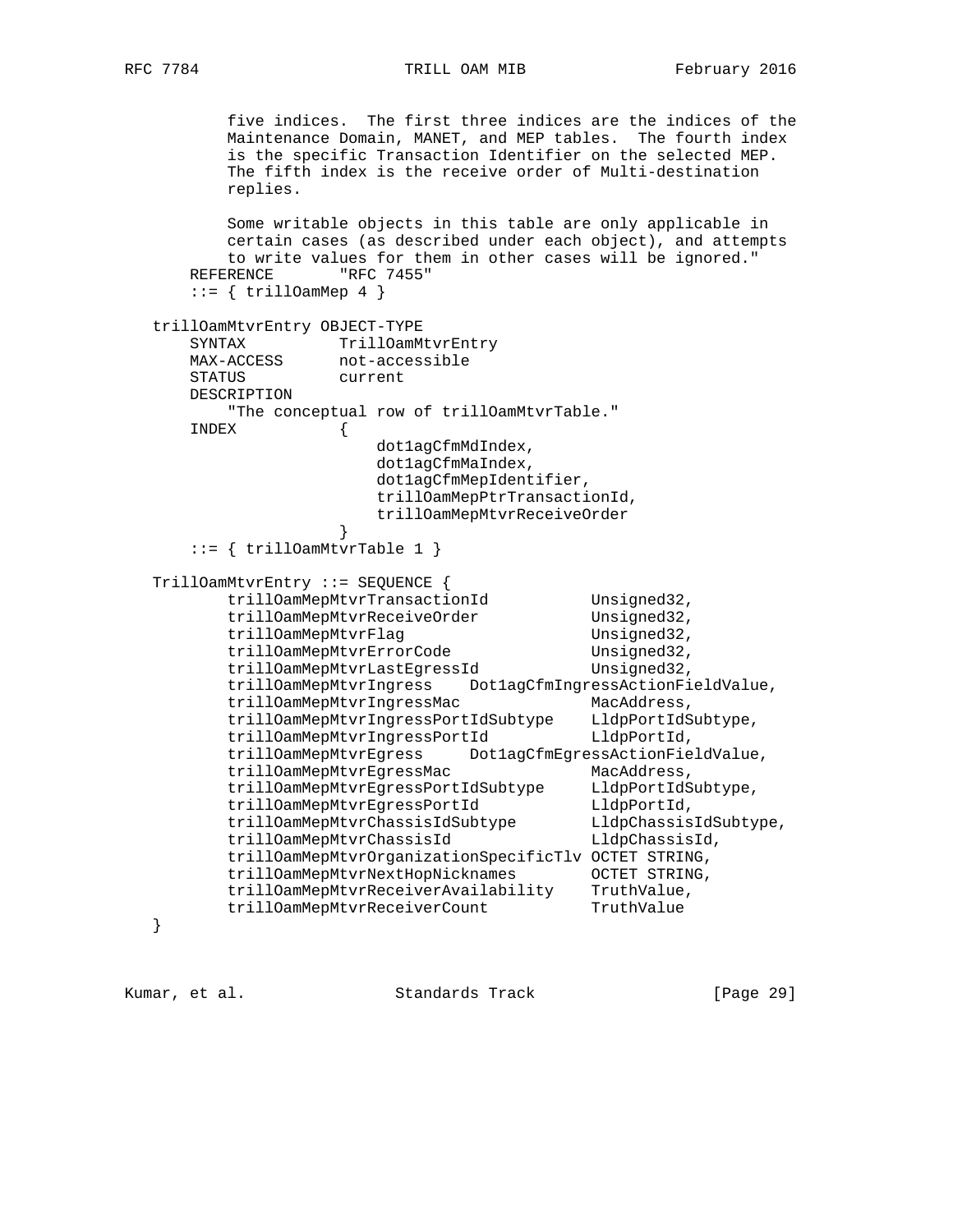```
 trillOamMepMtvrTransactionId OBJECT-TYPE
 SYNTAX Unsigned32 (0..4294967295)
 MAX-ACCESS not-accessible
 STATUS current
      DESCRIPTION
          "Sequence Number / Transaction Identifier returned by a
          previously transmitted Multi-destination message command
          indicating which MTVM's response is going to be returned."
     REFERENCE "RFC 7455, Section 11"
      ::= { trillOamMtvrEntry 1 }
   trillOamMepMtvrReceiveOrder OBJECT-TYPE
      SYNTAX Unsigned32 (1..4294967295)
 MAX-ACCESS not-accessible
 STATUS current
      DESCRIPTION
          "An index to distinguish among multiple MTVRs with same MTVR
           Transaction Identifier field value.
           trillOamMepMtvrReceiveOrder is assigned sequentially from 1,
           in the order that the Multi-destination Tree Initiator
           received the MTVRs."
      REFERENCE "RFC 7455, Section 11"
      ::= { trillOamMtvrEntry 2 }
   trillOamMepMtvrFlag OBJECT-TYPE
SYNTAX Unsigned32 (0..15)
MAX-ACCESS read-only
      STATUS current
      DESCRIPTION
          "FCOI (TRILL OAM Message TLV) field value for a
          returned MTVR."
     REFERENCE "RFC 7455, Section 8.4.2"
       ::= { trillOamMtvrEntry 3 }
   trillOamMepMtvrErrorCode OBJECT-TYPE
 SYNTAX Unsigned32 (0..65535)
MAX-ACCESS read-only
 STATUS current
      DESCRIPTION
         "Return Code and Return Sub-code value for a returned MTVR."
     REFERENCE "RFC 7455, Section 8.4.2"
      ::= { trillOamMtvrEntry 4 }
   trillOamMepMtvrLastEgressId OBJECT-TYPE
      SYNTAX Unsigned32 (0..65535)
MAX-ACCESS read-only
 STATUS current
```
Kumar, et al. Standards Track [Page 30]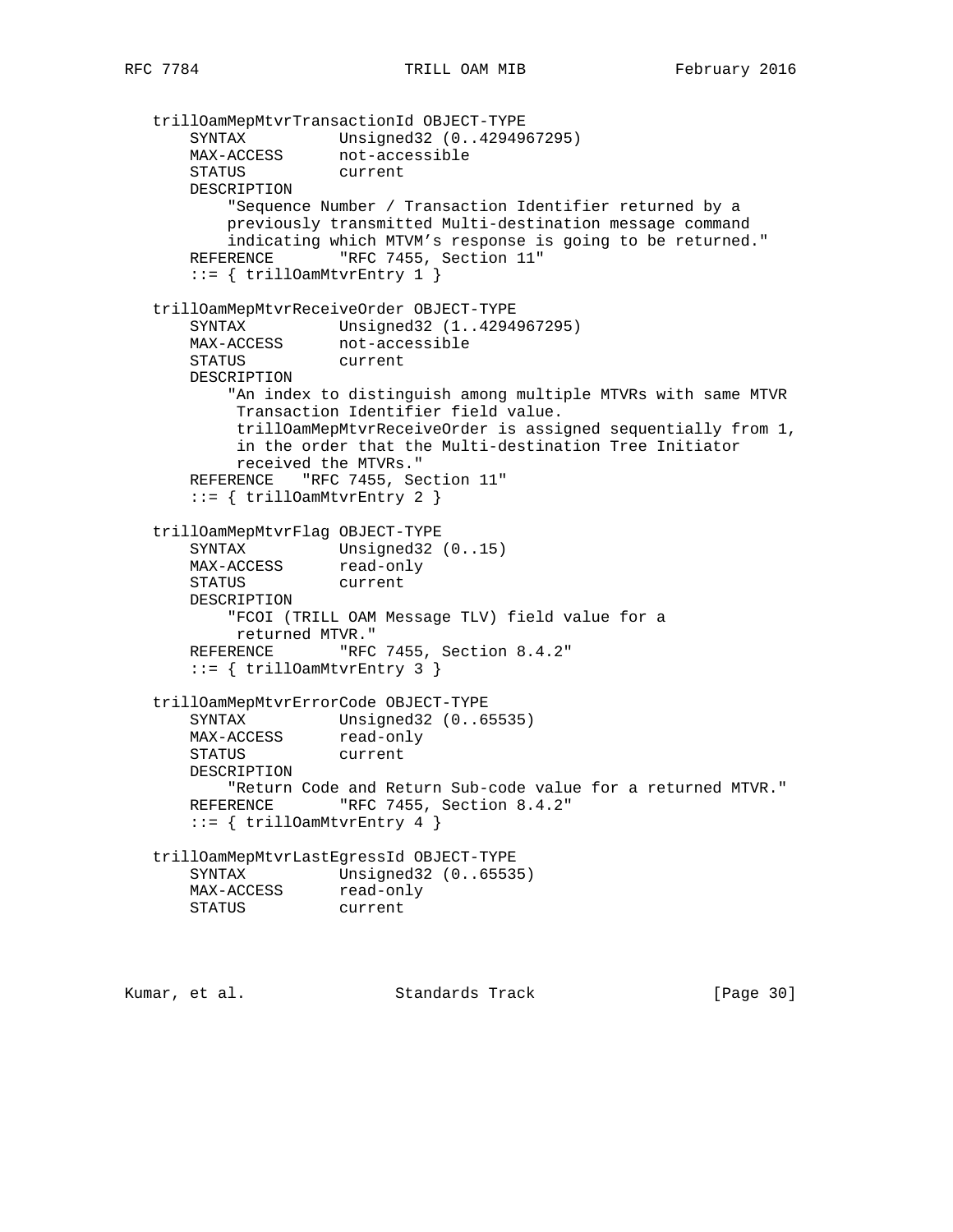```
 DESCRIPTION
          "An Integer field holding the Last Egress Identifier returned
          in the MTVR Upstream RBridge Nickname TLV of the MTVR. The
          Last Egress Identifier identifies the Upstream Nickname."
      REFERENCE "RFC 7455, Section 8.4.1"
      ::= { trillOamMtvrEntry 5 }
   trillOamMepMtvrIngress OBJECT-TYPE
       SYNTAX Dot1agCfmIngressActionFieldValue
MAX-ACCESS read-only
 STATUS current
      DESCRIPTION
          "The value returned in the Ingress Action field of
          the MTVR. The value ingNoTlv(0) indicates that no
          Reply Ingress TLV was returned in the MTVM."
      REFERENCE "RFC 7455, Section 11.2.3"
      ::= { trillOamMtvrEntry 6 }
   trillOamMepMtvrIngressMac OBJECT-TYPE
      SYNTAX MacAddress
MAX-ACCESS read-only
 STATUS current
      DESCRIPTION
          "MAC address returned in the ingress MAC address field."
     REFERENCE "RFC 7455, Section 8.4.1"
       ::= { trillOamMtvrEntry 7 }
   trillOamMepMtvrIngressPortIdSubtype OBJECT-TYPE
 SYNTAX LldpPortIdSubtype
MAX-ACCESS read-only
 STATUS current
      DESCRIPTION
          "Ingress Port ID. The format of this object is
          determined by the value of the
          trillOamMepMtvrIngressPortIdSubtype object."
      REFERENCE "RFC 7455, Section 8.4.1"
       ::= { trillOamMtvrEntry 8 }
   trillOamMepMtvrIngressPortId OBJECT-TYPE
      SYNTAX LldpPortId
MAX-ACCESS read-only
 STATUS current
      DESCRIPTION
          "Ingress Port ID. The format of this object is determined by
          the value of the trillOamMepMtvrIngressPortId object."
      REFERENCE "RFC 7455, Section 8.4.1"
       ::= { trillOamMtvrEntry 9 }
```
Kumar, et al. Standards Track [Page 31]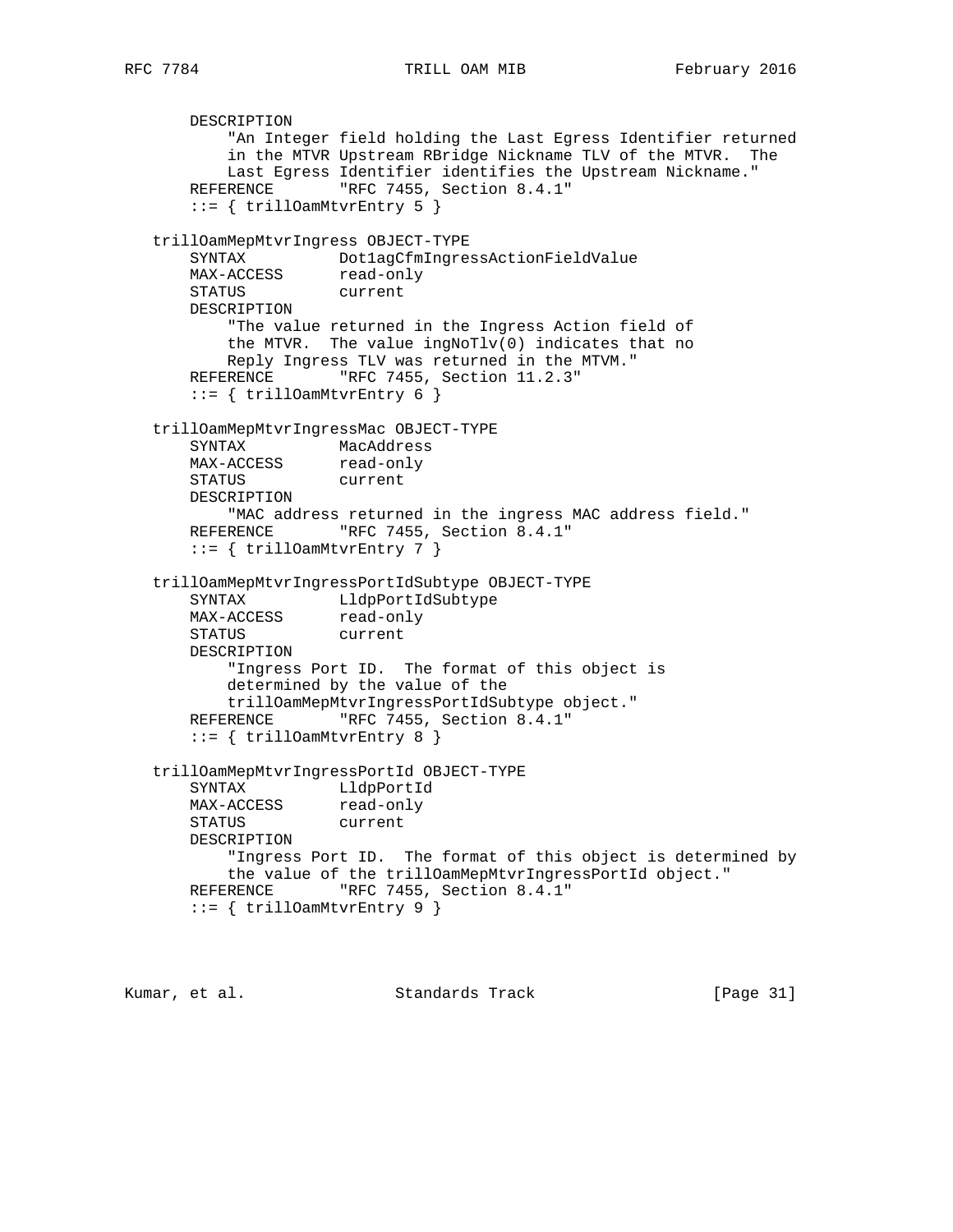trillOamMepMtvrEgress OBJECT-TYPE SYNTAX Dot1agCfmEgressActionFieldValue MAX-ACCESS read-only STATUS current DESCRIPTION "The value returned in the Egress Action field of the MTVR. The value ingNoTlv(0) indicates that no Reply Egress TLV was returned in the MTVR." REFERENCE "RFC 7455, Section 8.4.1" ::= { trillOamMtvrEntry 10 } trillOamMepMtvrEgressMac OBJECT-TYPE SYNTAX MacAddress MAX-ACCESS read-only STATUS current DESCRIPTION "MAC address returned in the egress MAC address field." REFERENCE "RFC 7455, Section 8.4.1" ::= { trillOamMtvrEntry 11 } trillOamMepMtvrEgressPortIdSubtype OBJECT-TYPE SYNTAX LldpPortIdSubtype MAX-ACCESS read-only STATUS current DESCRIPTION "Egress Port ID. The format of this object is determined by the value of the trillOamMepMtvrEgressPortIdSubtype object." REFERENCE "RFC 7455, Section 8.4.1" ::= { trillOamMtvrEntry 12 } trillOamMepMtvrEgressPortId OBJECT-TYPE SYNTAX LldpPortId MAX-ACCESS read-only STATUS current DESCRIPTION "Egress Port ID. The format of this object is determined by the value of the trillOamMepMtvrEgressPortId object." REFERENCE "RFC 7455, Section 8.4.1" ::= { trillOamMtvrEntry 13 } trillOamMepMtvrChassisIdSubtype OBJECT-TYPE SYNTAX LldpChassisIdSubtype MAX-ACCESS read-only STATUS current DESCRIPTION "This object specifies the format of the Chassis ID returned in the Sender ID TLV of the MTVR, if any. This value is meaningless if the trillOamMepMtvrChassisId has a

Kumar, et al. Standards Track [Page 32]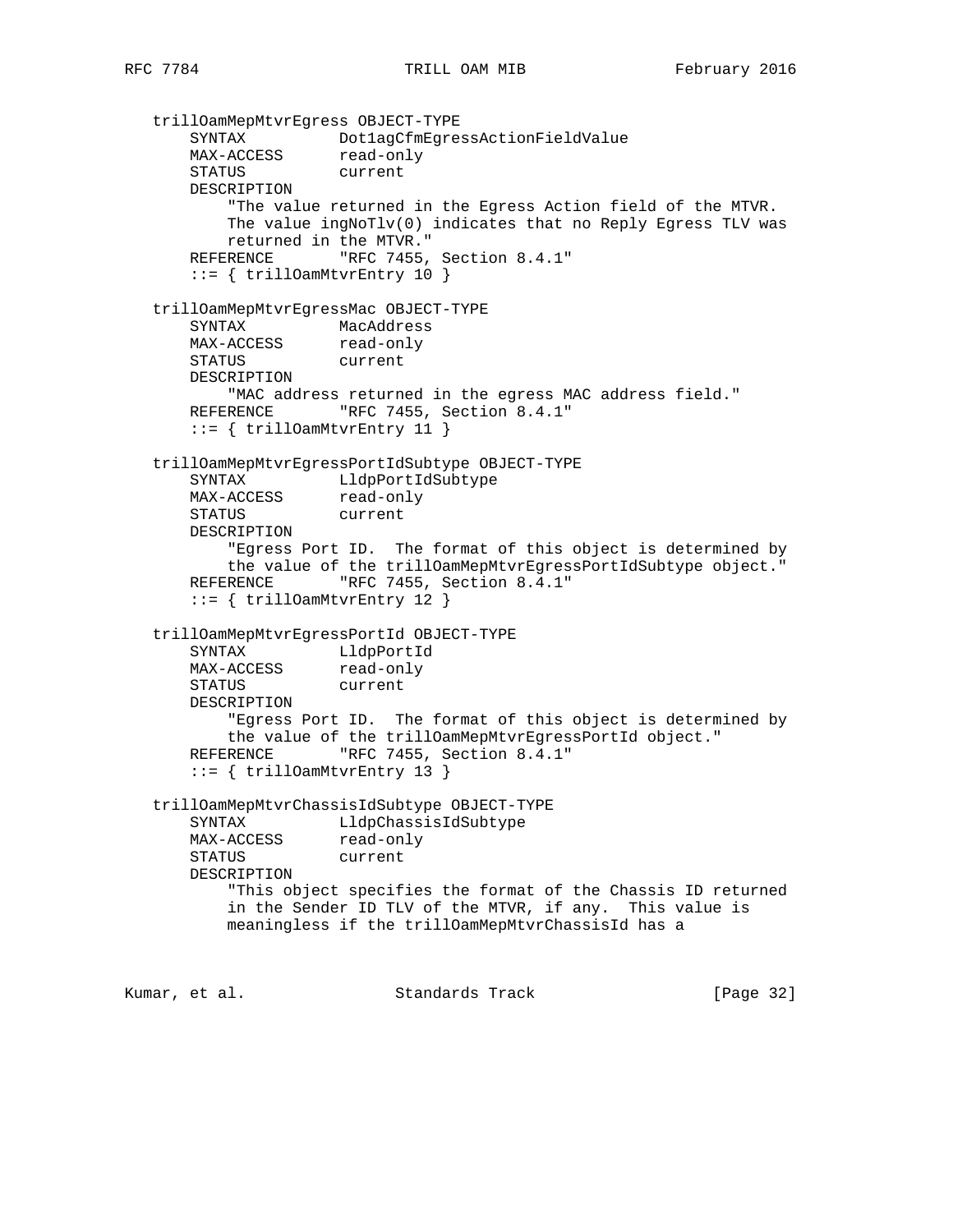```
 length of 0."
      REFERENCE "RFC 7455, Section 8.4.1"
       ::= { trillOamMtvrEntry 14 }
   trillOamMepMtvrChassisId OBJECT-TYPE
 SYNTAX LldpChassisId
MAX-ACCESS read-only
 STATUS current
      DESCRIPTION
          "The Chassis ID returned in the Sender ID TLV of the MTVR, if
          any. The format of this object is determined by the
          value of the trillOamMepMtvrChassisIdSubtype object."
      REFERENCE "RFC 7455, Section 8.4.1"
       ::= { trillOamMtvrEntry 15 }
   trillOamMepMtvrOrganizationSpecificTlv OBJECT-TYPE
     SYNTAX OCTET STRING (SIZE (0 | 4..1500))
MAX-ACCESS read-only
 STATUS current
      DESCRIPTION
          "All organization-specific TLVs returned in the MTVR, if
          any. Includes all octets including and following the TLV
          Length field of each TLV, concatenated together."
     REFERENCE "RFC 7455, Section 8.4.1"
       ::= { trillOamMtvrEntry 16 }
   trillOamMepMtvrNextHopNicknames OBJECT-TYPE
SYNTAX OCTET STRING (SIZE (0 | 4..1500))
MAX-ACCESS read-only
 STATUS current
      DESCRIPTION
          "Next hop RBridge List TLV returned in the PTR, if
          any. Includes all octets including and following the TLV
          Length field of each TLV, concatenated together."
     REFERENCE "RFC 7455, Section 8.4.3"
       ::= { trillOamMtvrEntry 17 }
   trillOamMepMtvrReceiverAvailability OBJECT-TYPE
     SYNTAX TruthValue
MAX-ACCESS read-only
 STATUS current
      DESCRIPTION
          "A value of true indicates that the MTVR response contained
          Multicast receiver availability TLV."
     REFERENCE "RFC 7455, Section 8.4.10"
       ::= { trillOamMtvrEntry 18 }
```
Kumar, et al. Standards Track [Page 33]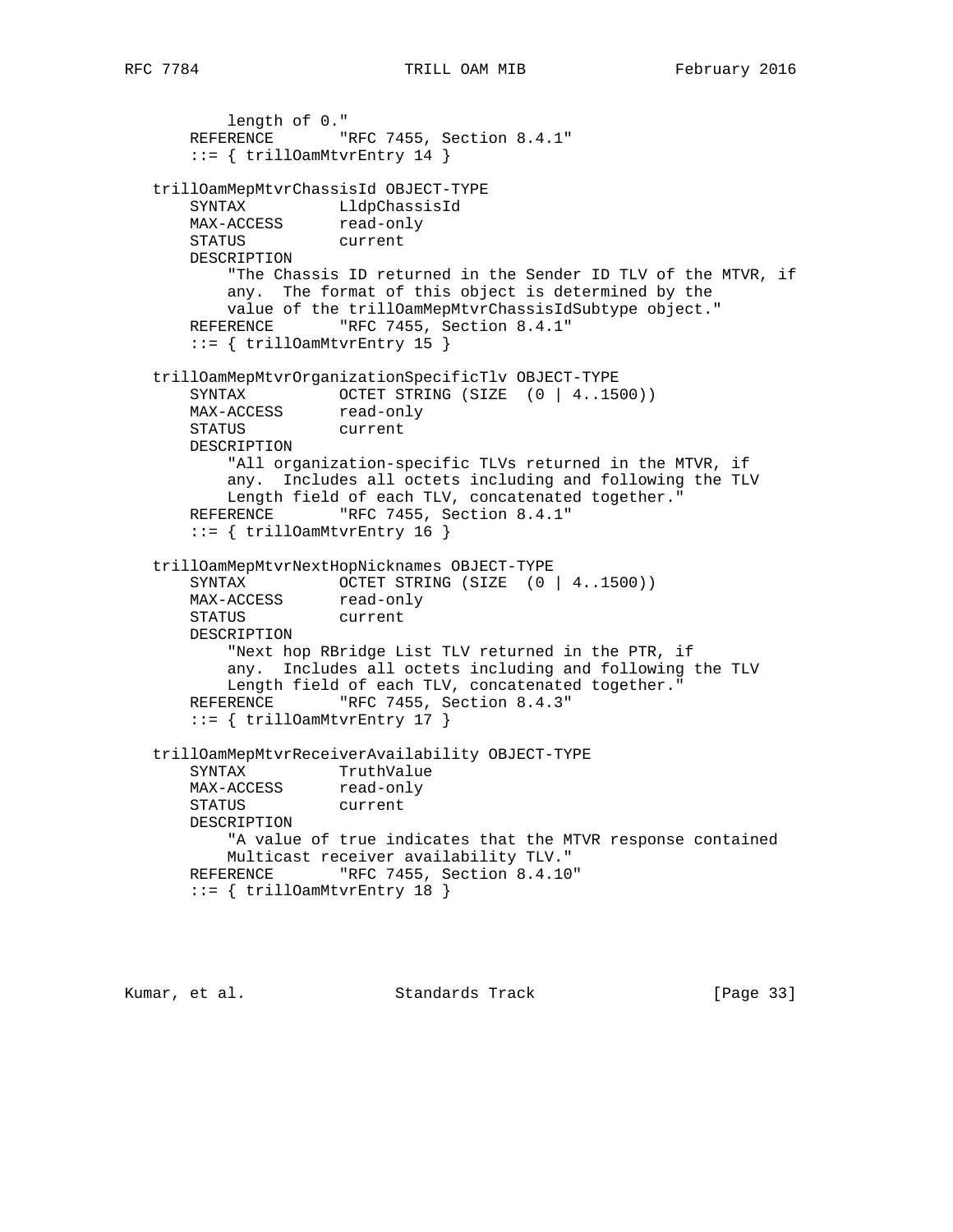```
 trillOamMepMtvrReceiverCount OBJECT-TYPE
SYNTAX TruthValue
MAX-ACCESS read-only
 STATUS current
       DESCRIPTION
           "Indicates the number of multicast receivers available on
           the responding RBridge on the VLAN specified by the
           diagnostic VLAN."
      REFERENCE "RFC 7455, Section 8.4.10"
       ::= { trillOamMtvrEntry 19 }
   -- *****************************************************************
   -- TRILL OAM MEP Database Table
   -- *****************************************************************
   trillOamMepDbTable OBJECT-TYPE
       SYNTAX SEQUENCE OF TrillOamMepDbEntry
       MAX-ACCESS not-accessible
       STATUS current
       DESCRIPTION
          "This table is an extension of the dot1agCfmMepDbTable
          and rows are automatically added to or deleted from
          this table based upon row creation and destruction of the
          dot1agCfmMepDbTable."
       REFERENCE
          "RFC 7455"
      ::= { trillOamMep 5 }
   trillOamMepDbEntry OBJECT-TYPE
       SYNTAX TrillOamMepDbEntry
       MAX-ACCESS not-accessible
       STATUS current
       DESCRIPTION
          "The conceptual row of trillOamMepDbTable."
       AUGMENTS {
               dot1agCfmMepDbEntry
 }
       ::= { trillOamMepDbTable 1 }
   TrillOamMepDbEntry ::= SEQUENCE {
 trillOamMepDbFlowIndex Unsigned32,
 trillOamMepDbFlowEntropy OCTET STRING,
 trillOamMepDbFlowState Dot1agCfmRemoteMepState,
         trillOamMepDbFlowFailedOkTime TimeStamp,
        trillOamMepDbRBridgeName Unsigned32,
         trillOamMepDbLastGoodSeqNum Counter32
       }
```
Kumar, et al. Standards Track [Page 34]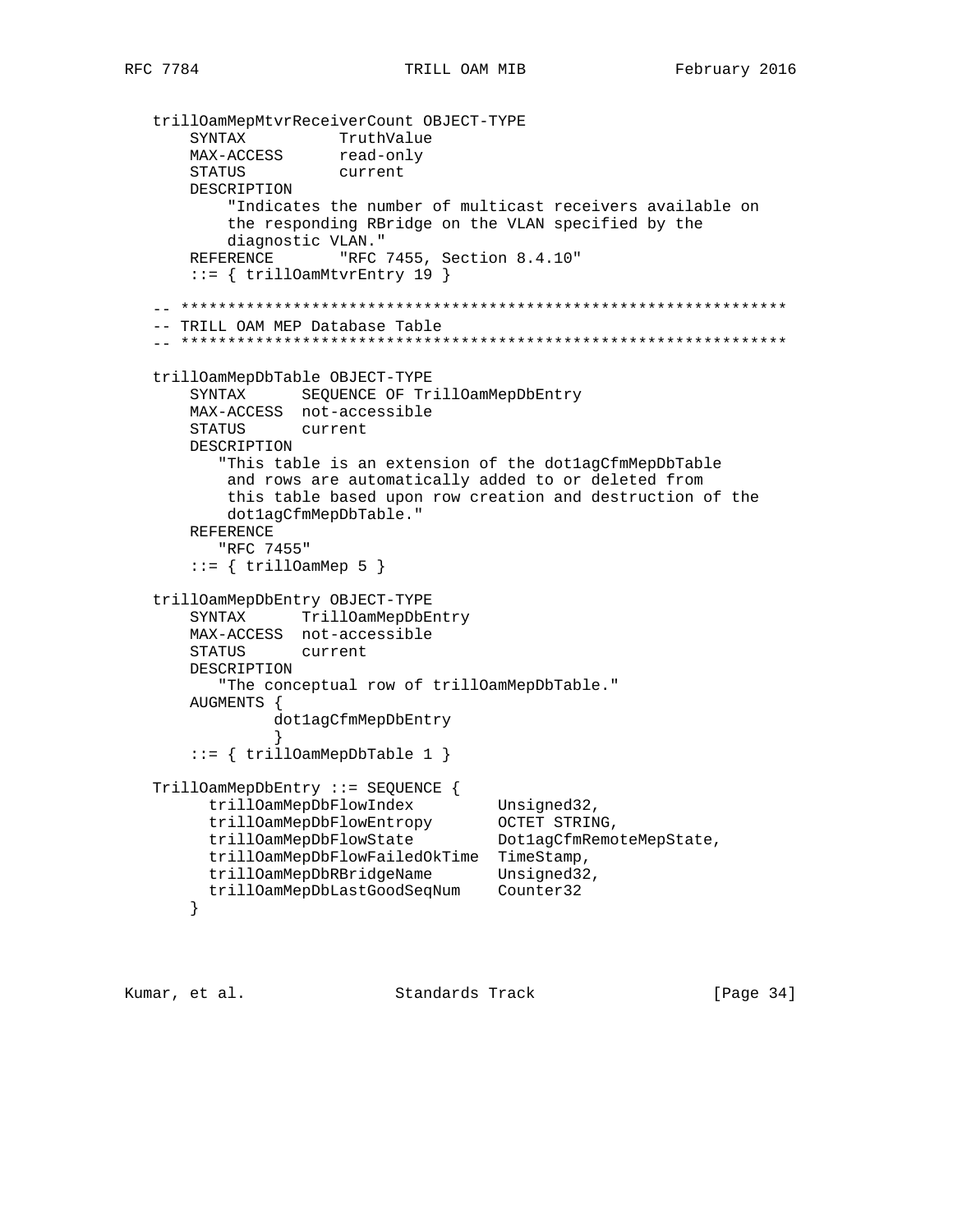```
 trillOamMepDbFlowIndex OBJECT-TYPE
 SYNTAX Unsigned32 (1..65535)
 MAX-ACCESS read-only
       STATUS current
       DESCRIPTION
         "This object identifies the flow. If the Flow Identifier TLV
         is received, then the index received can also be used."
       REFERENCE "RFC 7455"
       ::= {trillOamMepDbEntry 1 }
   trillOamMepDbFlowEntropy OBJECT-TYPE
       SYNTAX OCTET STRING (SIZE (96))
 MAX-ACCESS read-only
 STATUS current
       DESCRIPTION
        "96 byte Flow Entropy."
       REFERENCE "RFC 7455, Section 3"
       ::= {trillOamMepDbEntry 2 }
   trillOamMepDbFlowState OBJECT-TYPE
       SYNTAX Dot1agCfmRemoteMepState
       MAX-ACCESS read-only
       STATUS current
       DESCRIPTION
           "The operational state of the remote MEP (flow-based)
           IFF State machines. State Machine is running now per
           flow."
       REFERENCE "RFC 7455"
       ::= {trillOamMepDbEntry 3 }
    trillOamMepDbFlowFailedOkTime OBJECT-TYPE
       SYNTAX TimeStamp
       MAX-ACCESS read-only
       STATUS current
       DESCRIPTION
           "The Time (sysUpTime) at which the Remote MEP flow state
           machine last entered either the RMEP_FAILED or RMEP_OK
           state."
       REFERENCE "RFC 7455"
       ::= {trillOamMepDbEntry 4 }
   trillOamMepDbRBridgeName OBJECT-TYPE
      SYNTAX Unsigned32(0..65471)
       MAX-ACCESS read-only
       STATUS current
       DESCRIPTION
           "Remote MEP RBridge Nickname."
       REFERENCE "RFC 7455 and RFC 6325, Section 3"
```
Kumar, et al. Standards Track [Page 35]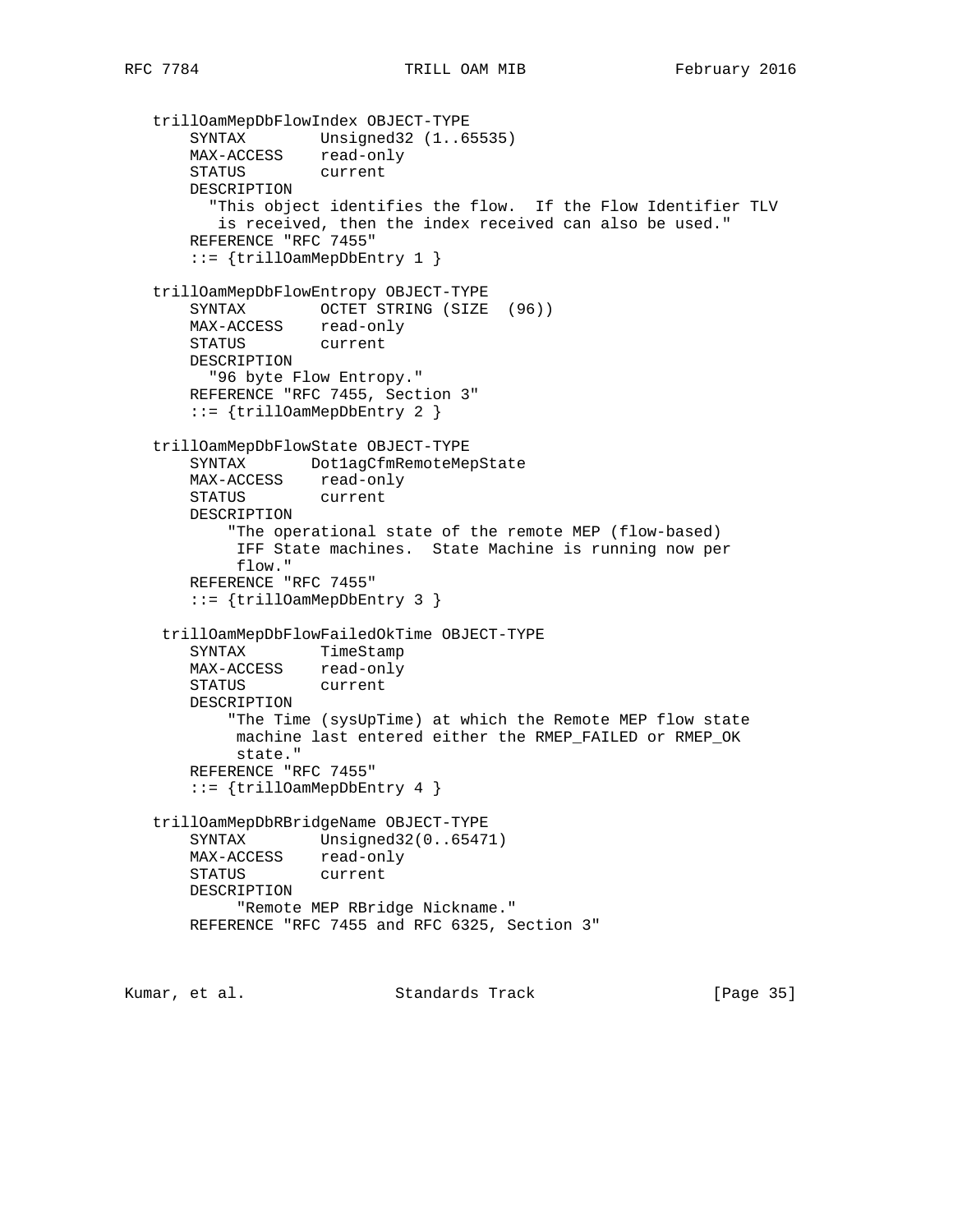::= {trillOamMepDbEntry 5 } trillOamMepDbLastGoodSeqNum OBJECT-TYPE SYNTAX Counter32 MAX-ACCESS read-only STATUS current DESCRIPTION "Last Sequence Number received." REFERENCE "RFC 7455, Section 13.1" ::= {trillOamMepDbEntry 6} -- \*\*\*\*\*\*\*\*\*\*\*\*\*\*\*\*\*\*\*\*\*\*\*\*\*\*\*\*\*\*\*\*\*\*\*\*\*\*\*\*\*\*\*\*\*\*\*\*\*\*\*\*\*\*\*\*\*\*\*\*\*\*\*\*\*\* -- TRILL OAM MIB NOTIFICATIONS (TRAPS) -- This notification is sent to management entity whenever a -- MEP loses/restores -- contact with its peer flow MEPs -- \*\*\*\*\*\*\*\*\*\*\*\*\*\*\*\*\*\*\*\*\*\*\*\*\*\*\*\*\*\*\*\*\*\*\*\*\*\*\*\*\*\*\*\*\*\*\*\*\*\*\*\*\*\*\*\*\*\*\*\*\*\*\*\*\*\* trillOamFaultAlarm NOTIFICATION-TYPE OBJECTS { trillOamMepDbFlowState } STATUS current DESCRIPTION "A MEP flow has a persistent defect condition. A notification (fault alarm) is sent to the management entity with the OID of the flow that has detected the fault. The management entity receiving the notification can identify the system from the network source address of the notification and can identify the flow reporting the defect by the indices in the OID of the trillOamMepFlowIndex and trillOamFlowDefect variable in the notification: dot1agCfmMdIndex - Also the index of the MEP's Maintenance Domain table entry (dot1agCfmMdTable). dot1agCfmMaIndex - Also an index (with the MD table index) of the MEP's Maintenance Association network table entry (dot1agCfmMaNetTable) and (with the MD table index and component ID) of the MEP's MA component table entry (dot1agCfmMaCompTable). dot1agCfmMepIdentifier - MEP Identifier and final index into the MEP table (dot1agCfmMepTable). trillOamMepFlowCfgIndex - Index identifies indicates the specific flow for the MEP" REFERENCE "RFC 7455" ::= { trillOamNotifications 1 }

Kumar, et al. Standards Track [Page 36]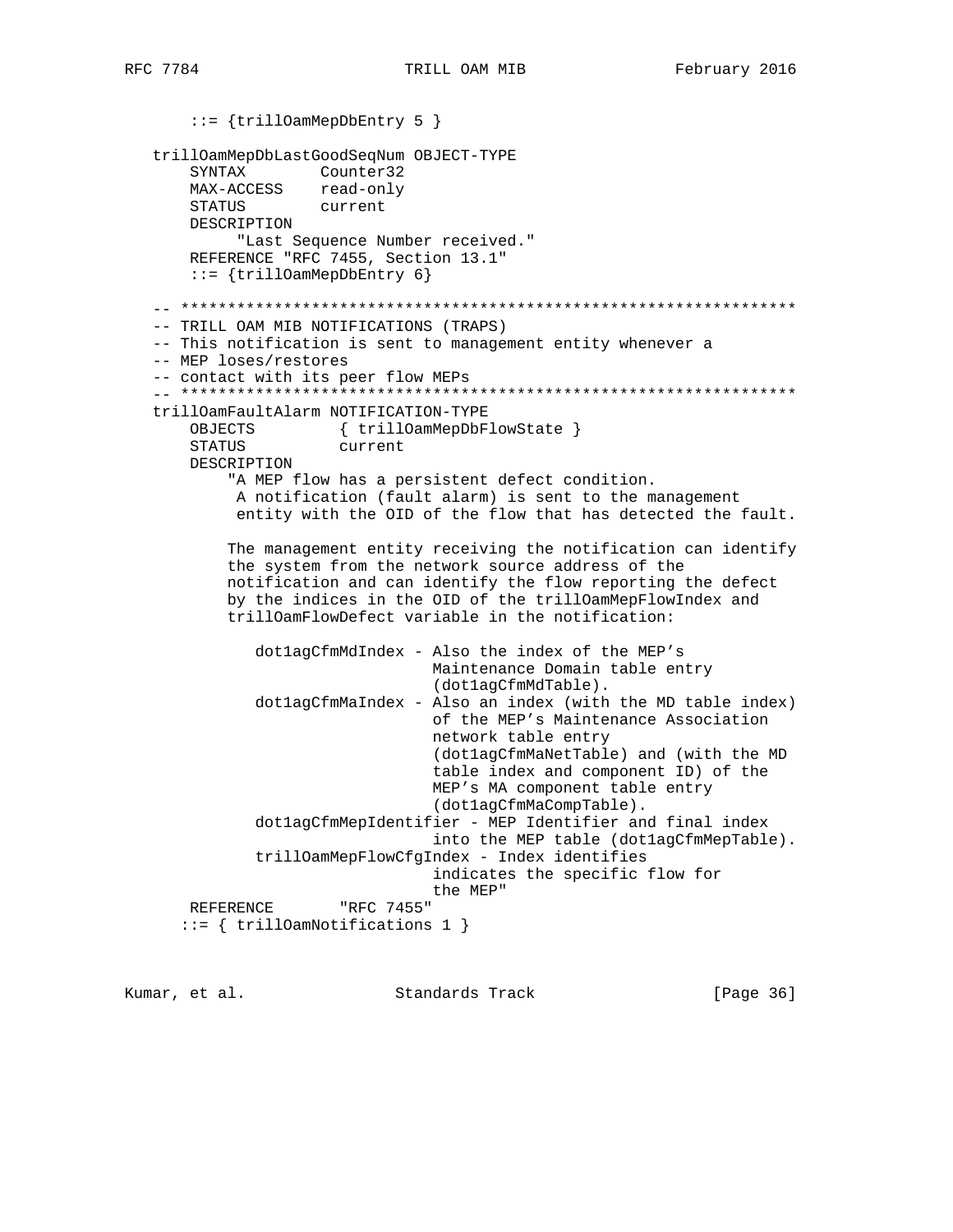```
 -- ******************************************************************
-- TRILL OAM MIB Module - Conformance Information
 -- ******************************************************************
 trillOamMibCompliances OBJECT IDENTIFIER
     ::= { trillOamMibConformance 1 }
 trillOamMibGroups OBJECT IDENTIFIER
     ::= { trillOamMibConformance 2 }
 -- ******************************************************************
 -- TRILL OAM MIB Units of Conformance
 -- ******************************************************************
 trillOamMepMandatoryGroup OBJECT-GROUP
     OBJECTS {
                          trillOamMepRName,
                          trillOamMepNextPtmTId,
                          trillOamMepNextMtvmTId,
                          trillOamMepPtrIn,
                          trillOamMepPtrInOutofOrder,
                          trillOamMepPtrOut,
                          trillOamMepMtvrIn,
                          trillOamMepMtvrInOutofOrder,
                          trillOamMepMtvrOut,
                          trillOamMepTxLbmDestRName,
                          trillOamMepTxLbmHC,
                          trillOamMepTxLbmReplyModeOob,
                          trillOamMepTransmitLbmReplyIp,
                          trillOamMepTxLbmFlowEntropy,
                          trillOamMepTxPtmDestRName,
                          trillOamMepTxPtmHC,
                          trillOamMepTxPtmReplyModeOob,
                          trillOamMepTransmitPtmReplyIp,
                          trillOamMepTxPtmFlowEntropy,
                          trillOamMepTxPtmStatus,
                          trillOamMepTxPtmResultOK,
                          trillOamMepTxPtmMessages,
                          trillOamMepTxPtmSeqNumber,
                          trillOamMepTxMtvmTree,
                          trillOamMepTxMtvmHC,
                          trillOamMepTxMtvmReplyModeOob,
                          trillOamMepTransmitMtvmReplyIp,
                          trillOamMepTxMtvmFlowEntropy,
                          trillOamMepTxMtvmStatus,
                          trillOamMepTxMtvmResultOK,
                          trillOamMepTxMtvmMessages,
                          trillOamMepTxMtvmSeqNumber,
```
Kumar, et al. Standards Track [Page 37]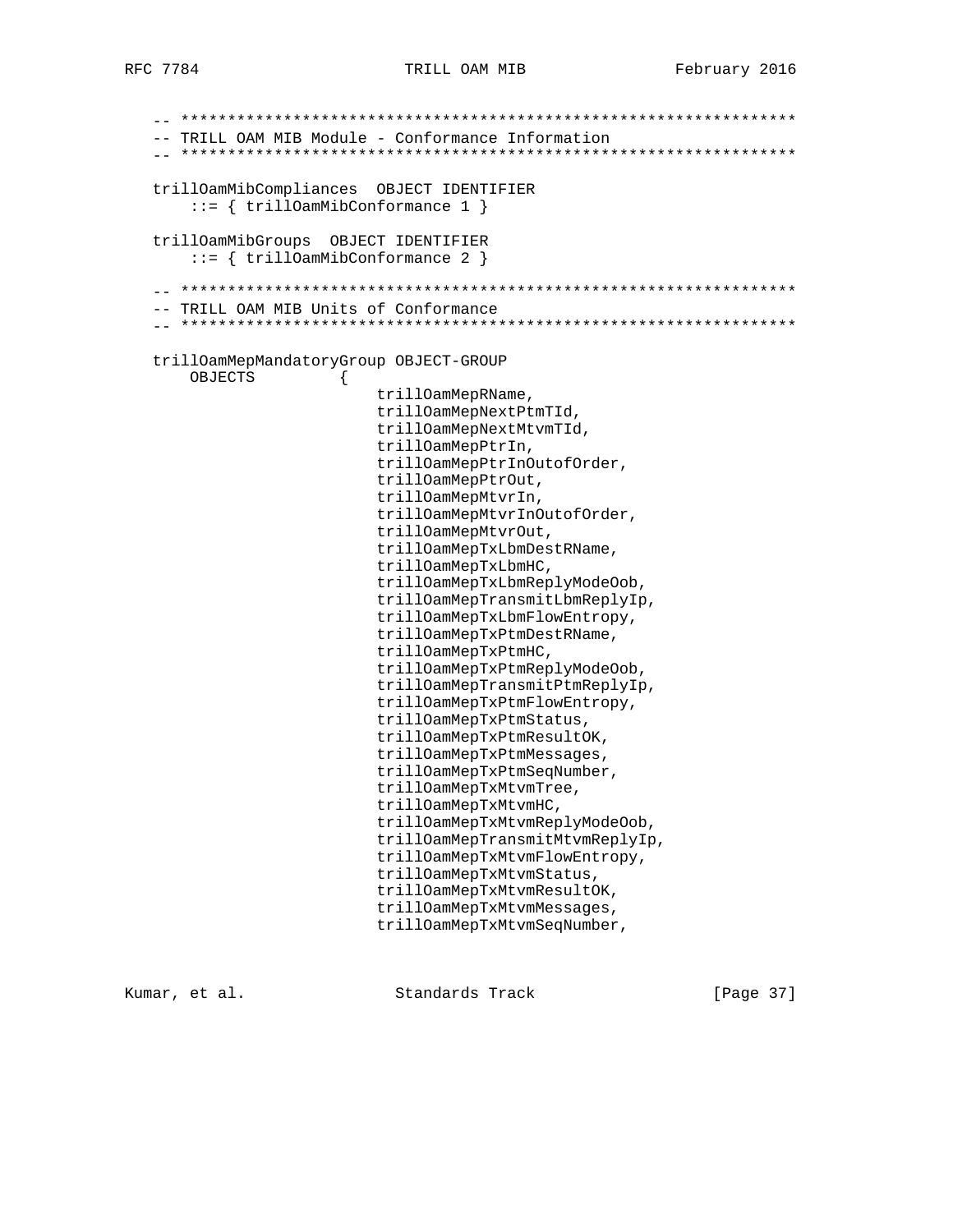trillOamMepTxMtvmScopeList, trillOamMepDiscontinuityTime } STATUS current DESCRIPTION "Mandatory objects for the TRILL OAM MEP group." ::= { trillOamMibGroups 1 } trillOamMepFlowCfgTableGroup OBJECT-GROUP OBJECTS { trillOamMepFlowCfgFlowEntropy, trillOamMepFlowCfgDestRName, trillOamMepFlowCfgFlowHC, trillOamMepFlowCfgRowStatus<br>} } STATUS current DESCRIPTION "TRILL OAM MEP Flow Configuration objects group." ::= { trillOamMibGroups 2 } trillOamPtrTableGroup OBJECT-GROUP OBJECTS { trillOamMepPtrHC, trillOamMepPtrFlag, trillOamMepPtrErrorCode, trillOamMepPtrTerminalMep, trillOamMepPtrLastEgressId, trillOamMepPtrIngress, trillOamMepPtrIngressMac, trillOamMepPtrIngressPortIdSubtype, trillOamMepPtrIngressPortId, trillOamMepPtrEgress, trillOamMepPtrEgressMac, trillOamMepPtrEgressPortIdSubtype, trillOamMepPtrEgressPortId, trillOamMepPtrChassisIdSubtype, trillOamMepPtrChassisId, trillOamMepPtrOrganizationSpecificTlv, trillOamMepPtrNextHopNicknames } STATUS current DESCRIPTION "TRILL OAM MEP PTR objects group."  $::=$  { trillOamMibGroups 3 }

Kumar, et al. Standards Track [Page 38]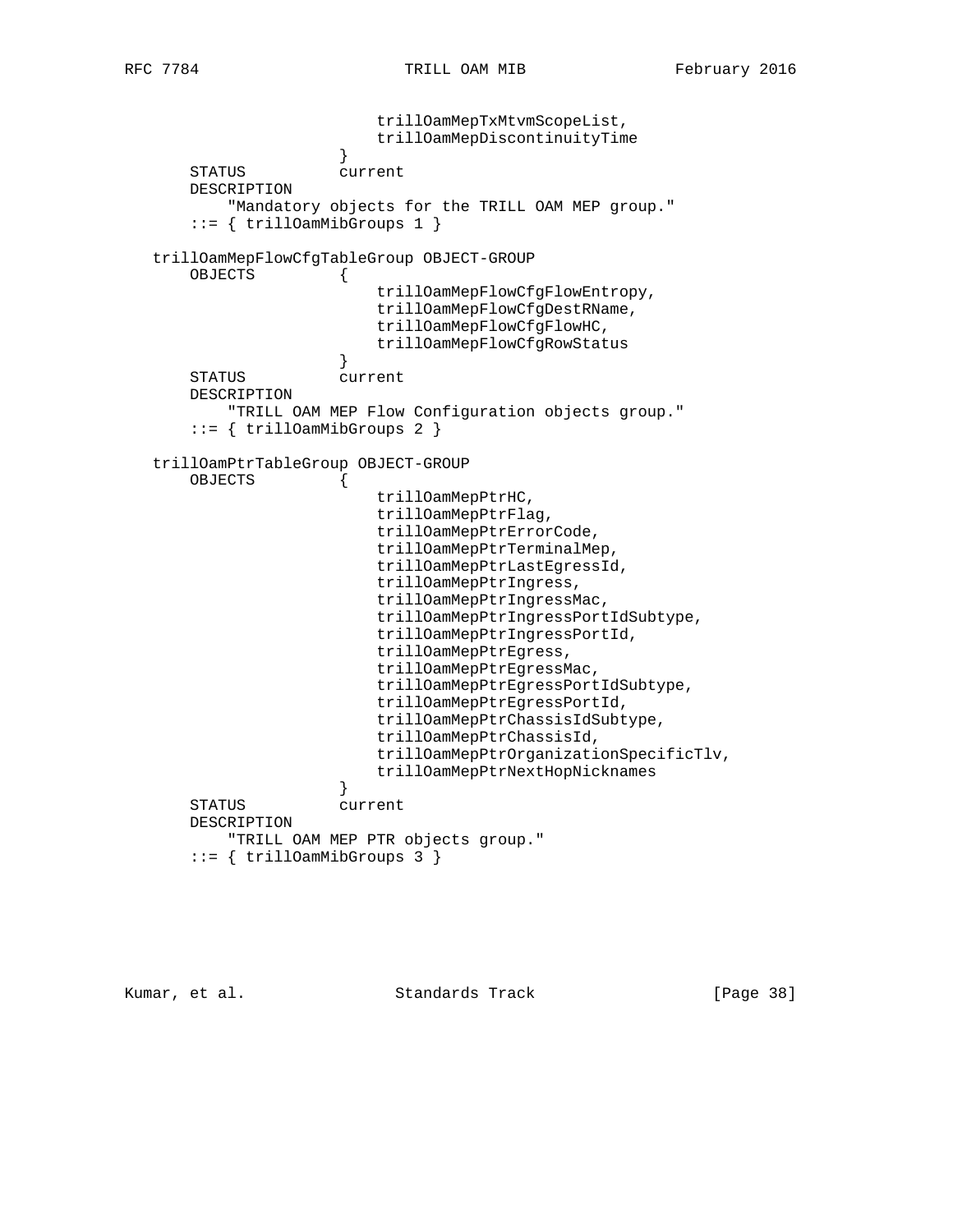```
 trillOamMtvrTableGroup OBJECT-GROUP
       OBJECTS {
                            trillOamMepMtvrFlag,
                            trillOamMepMtvrErrorCode,
                            trillOamMepMtvrLastEgressId,
                            trillOamMepMtvrIngress,
                            trillOamMepMtvrIngressMac,
                            trillOamMepMtvrIngressPortIdSubtype,
                            trillOamMepMtvrIngressPortId,
                            trillOamMepMtvrEgress,
                            trillOamMepMtvrEgressMac,
                            trillOamMepMtvrEgressPortIdSubtype,
                            trillOamMepMtvrEgressPortId,
                            trillOamMepMtvrChassisIdSubtype,
                            trillOamMepMtvrChassisId,
                            trillOamMepMtvrOrganizationSpecificTlv,
                            trillOamMepMtvrNextHopNicknames,
                            trillOamMepMtvrReceiverAvailability,
                        trillOamMepMtvrReceiverCount
 }
       STATUS current
       DESCRIPTION
            "TRILL OAM MEP MTVR objects group."
        ::= { trillOamMibGroups 4 }
   trillOamMepDbGroup OBJECT-GROUP
       OBJECTS {
         trillOamMepDbFlowIndex,
         trillOamMepDbFlowEntropy,
         trillOamMepDbFlowState,
         trillOamMepDbFlowFailedOkTime,
         trillOamMepDbRBridgeName,
         trillOamMepDbLastGoodSeqNum
       }
       STATUS current
       DESCRIPTION
          "TRILL OAM MEP DB objects group."
       ::= { trillOamMibGroups 5 }
   trillOamNotificationGroup NOTIFICATION-GROUP
       NOTIFICATIONS { trillOamFaultAlarm }
       STATUS current
       DESCRIPTION
           "A collection of objects describing notifications(traps)."
        ::= { trillOamMibGroups 6 }
```
Kumar, et al. Standards Track [Page 39]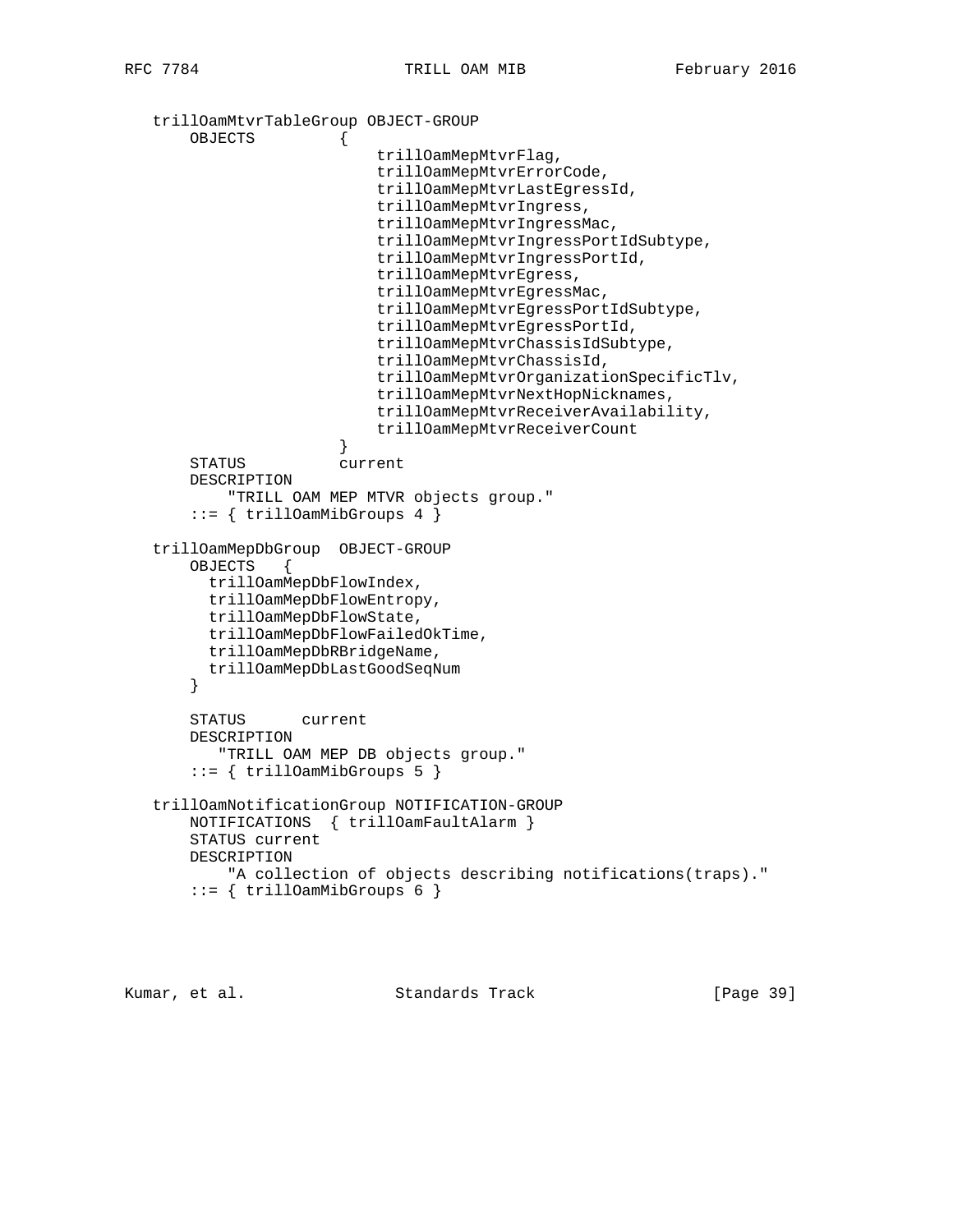```
 -- ******************************************************************
   -- TRILL OAM MIB Module Compliance Statements
   -- ******************************************************************
   trillOamMibCompliance MODULE-COMPLIANCE
       STATUS current
       DESCRIPTION
           "The compliance statement for the TRILL OAM MIB."
      MODULE -- this module
       MANDATORY-GROUPS {
                           trillOamMepMandatoryGroup,
                           trillOamMepFlowCfgTableGroup,
                           trillOamPtrTableGroup,
                           trillOamMtvrTableGroup,
                           trillOamMepDbGroup,
                           trillOamNotificationGroup
 }
       ::= { trillOamMibCompliances 1 }
   -- Compliance requirement for read-only implementation.
   trillOamMibReadOnlyCompliance MODULE-COMPLIANCE
       STATUS current
       DESCRIPTION
            "Compliance requirement for implementations that only
            provide read-only support for TRILL-OAM-MIB.
            Such devices can be monitored but cannot be configured
            using this MIB module."
       MODULE -- this module
       MANDATORY-GROUPS {
                           trillOamMepMandatoryGroup,
                           trillOamMepFlowCfgTableGroup,
                           trillOamPtrTableGroup,
                           trillOamMtvrTableGroup,
                           trillOamMepDbGroup,
                        trillOamNotificationGroup<br>}
 }
       -- trillOamMepTable
       OBJECT trillOamMepTxLbmDestRName
       MIN-ACCESS read-only
            DESCRIPTION
                "Write access is not required."
       OBJECT trillOamMepTxLbmHC
       MIN-ACCESS read-only
            DESCRIPTION
                "Write access is not required."
```
Kumar, et al. Standards Track [Page 40]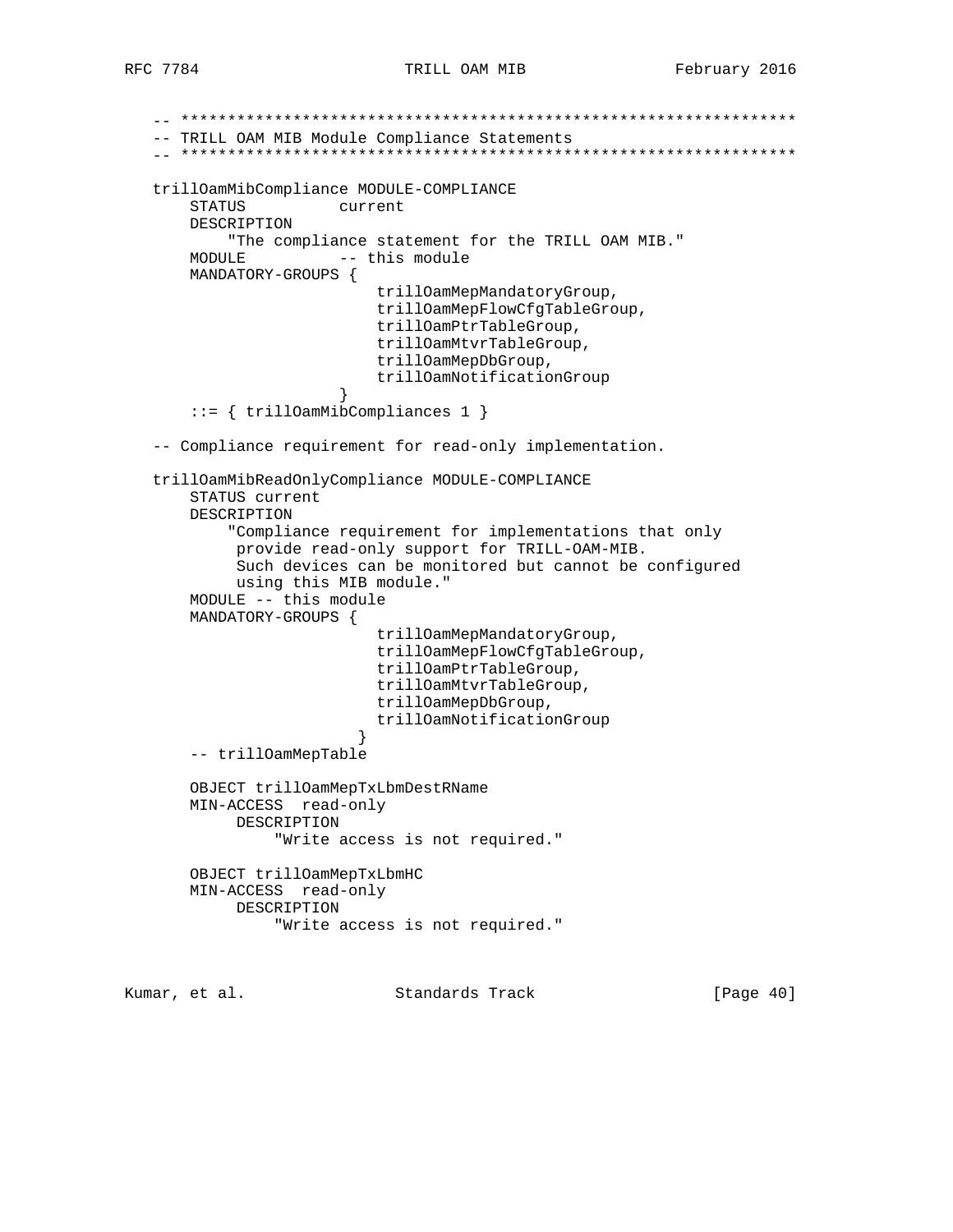OBJECT trillOamMepTxLbmReplyModeOob MIN-ACCESS read-only DESCRIPTION "Write access is not required." OBJECT trillOamMepTransmitLbmReplyIp MIN-ACCESS read-only DESCRIPTION "Write access is not required." OBJECT trillOamMepTxLbmFlowEntropy MIN-ACCESS read-only DESCRIPTION "Write access is not required." OBJECT trillOamMepTxPtmDestRName MIN-ACCESS read-only DESCRIPTION "Write access is not required." OBJECT trillOamMepTxPtmHC MIN-ACCESS read-only DESCRIPTION "Write access is not required." OBJECT trillOamMepTxPtmReplyModeOob MIN-ACCESS read-only DESCRIPTION "Write access is not required." OBJECT trillOamMepTransmitPtmReplyIp MIN-ACCESS read-only DESCRIPTION "Write access is not required." OBJECT trillOamMepTxPtmFlowEntropy MIN-ACCESS read-only DESCRIPTION "Write access is not required." OBJECT trillOamMepTxPtmStatus MIN-ACCESS read-only DESCRIPTION "Write access is not required."

Kumar, et al. Standards Track [Page 41]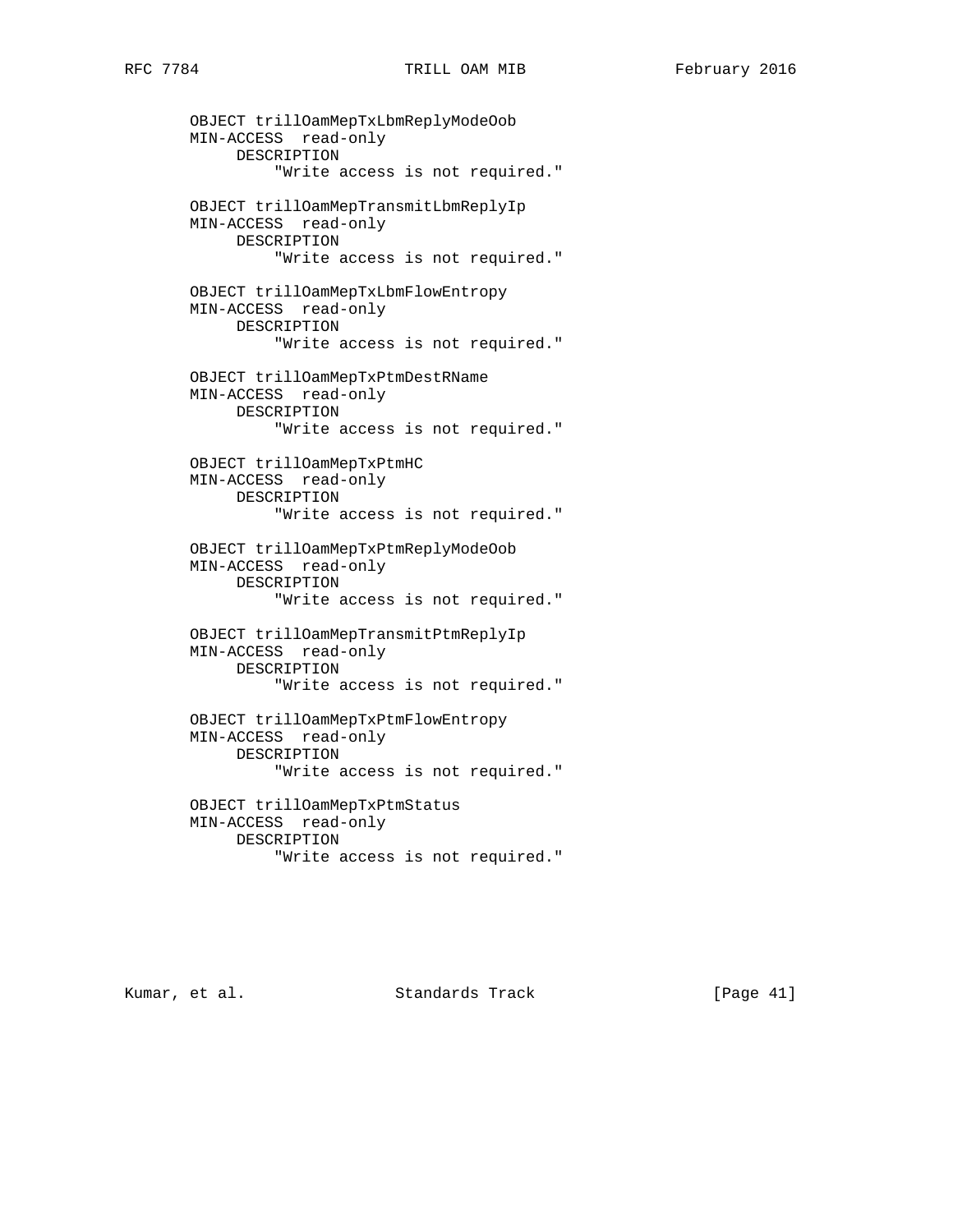OBJECT trillOamMepTxPtmResultOK MIN-ACCESS read-only DESCRIPTION "Write access is not required." OBJECT trillOamMepTxPtmMessages MIN-ACCESS read-only DESCRIPTION "Write access is not required." OBJECT trillOamMepTxPtmSeqNumber MIN-ACCESS read-only DESCRIPTION "Write access is not required." OBJECT trillOamMepTxMtvmTree MIN-ACCESS read-only DESCRIPTION "Write access is not required." OBJECT trillOamMepTxMtvmHC MIN-ACCESS read-only DESCRIPTION "Write access is not required." OBJECT trillOamMepTxMtvmReplyModeOob MIN-ACCESS read-only DESCRIPTION "Write access is not required." OBJECT trillOamMepTransmitMtvmReplyIp MIN-ACCESS read-only DESCRIPTION "Write access is not required." OBJECT trillOamMepTxMtvmFlowEntropy MIN-ACCESS read-only DESCRIPTION "Write access is not required." OBJECT trillOamMepTxMtvmStatus MIN-ACCESS read-only DESCRIPTION "Write access is not required."

Kumar, et al. Standards Track [Page 42]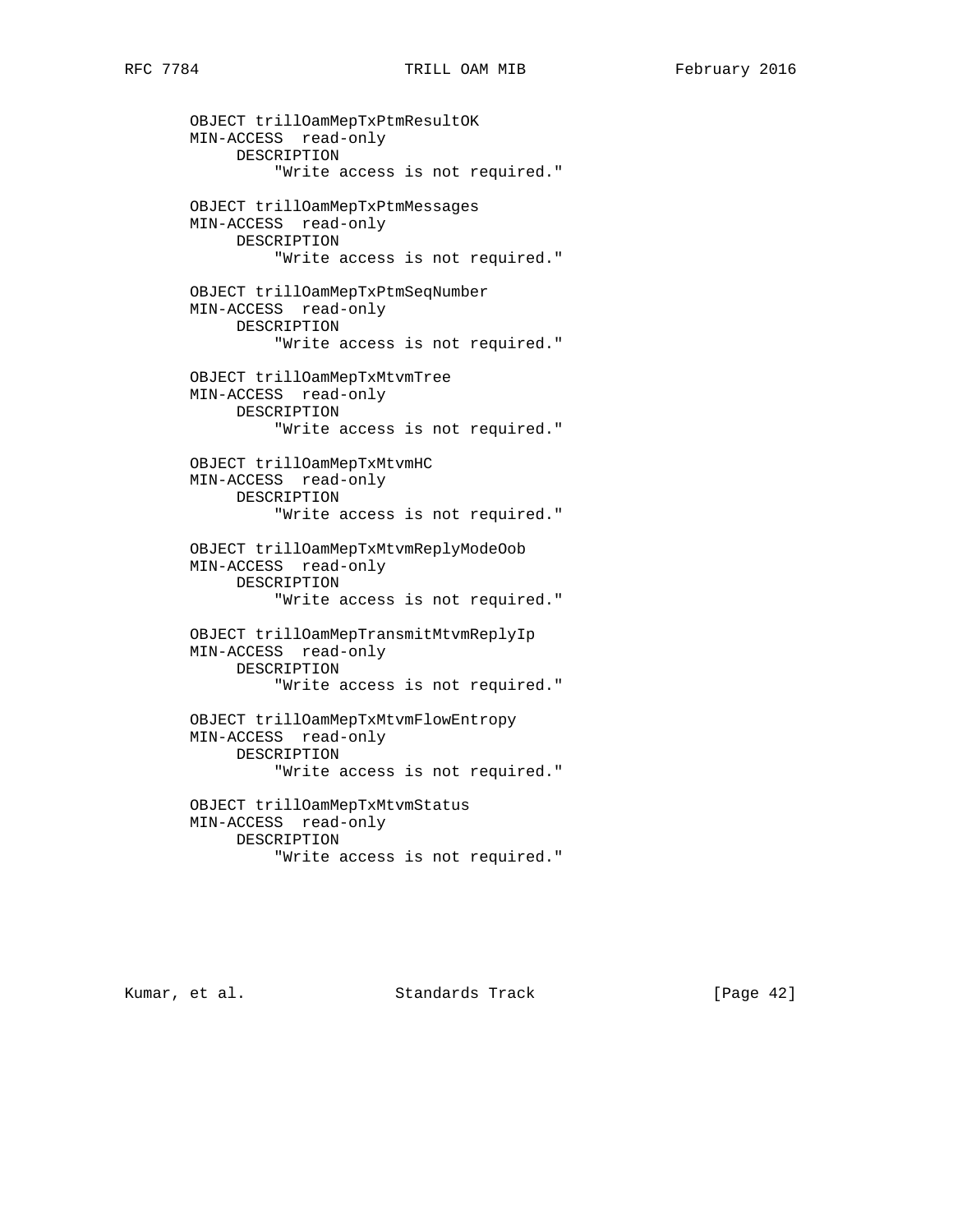OBJECT trillOamMepTxMtvmResultOK MIN-ACCESS read-only DESCRIPTION "Write access is not required." OBJECT trillOamMepTxMtvmMessages MIN-ACCESS read-only DESCRIPTION "Write access is not required." OBJECT trillOamMepTxMtvmSeqNumber MIN-ACCESS read-only DESCRIPTION "Write access is not required." OBJECT trillOamMepTxMtvmScopeList MIN-ACCESS read-only DESCRIPTION "Write access is not required." -- trillOamMepFlowCfgTable OBJECT trillOamMepFlowCfgFlowEntropy MIN-ACCESS read-only DESCRIPTION "Write access is not required." OBJECT trillOamMepFlowCfgDestRName MIN-ACCESS read-only DESCRIPTION "Write access is not required." OBJECT trillOamMepFlowCfgFlowHC MIN-ACCESS read-only DESCRIPTION "Write access is not required."

 OBJECT trillOamMepFlowCfgRowStatus MIN-ACCESS read-only DESCRIPTION "Write access is not required."

::= { trillOamMibCompliances 2 }

#### END

Kumar, et al. Standards Track [Page 43]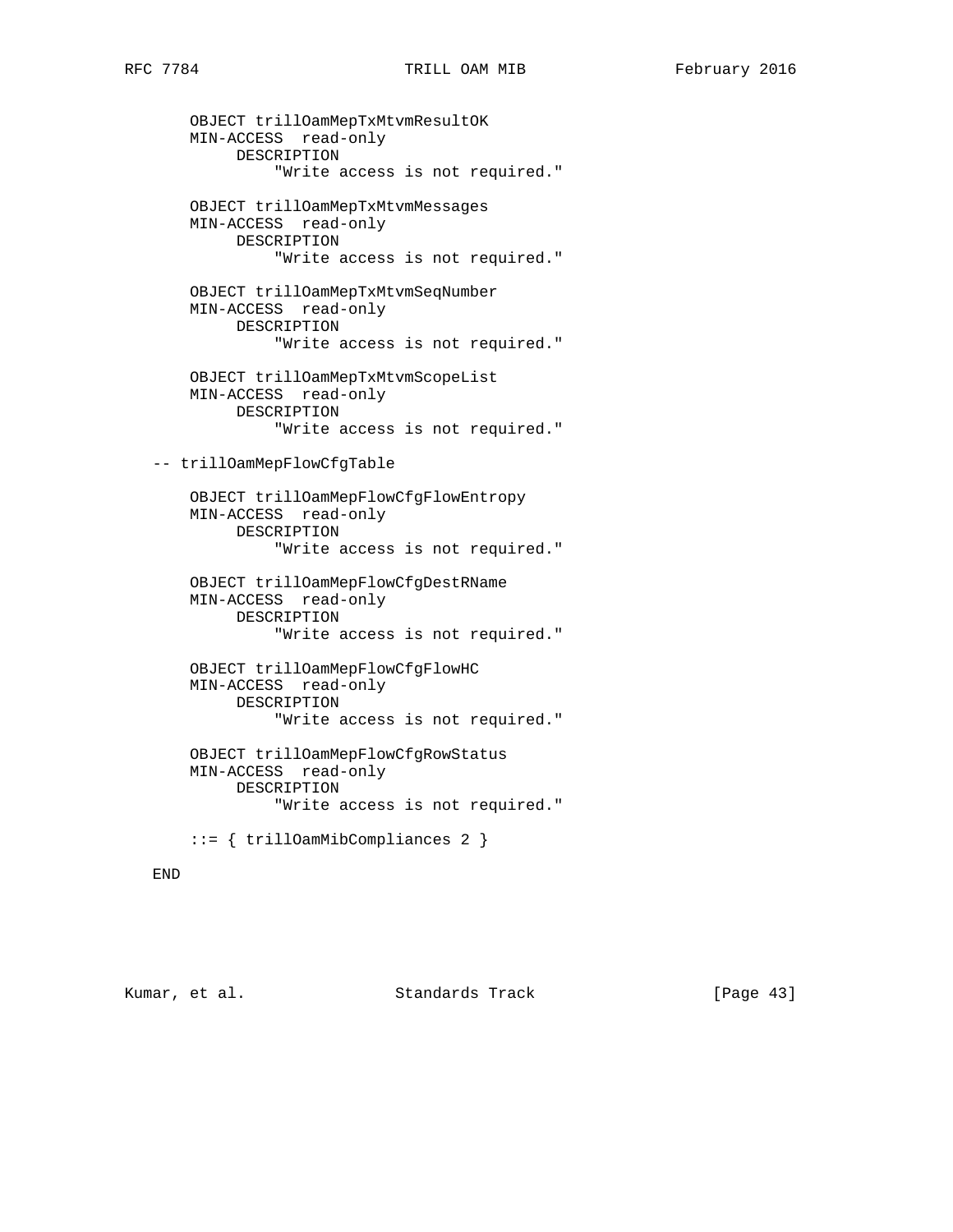#### 8. Security Considerations

 This MIB relates to a system that will provide network connectivity and packet-forwarding services. As such, improper manipulation of the objects represented by this MIB may result in denial of service to a large number of end users.

 There are a number of management objects defined in this MIB module with a MAX-ACCESS clause of read-create. Such objects may be considered sensitive or vulnerable in some network environments. The support for SET operations in a non-secure environment without proper protection opens devices to attack. There are the tables and objects and their sensitivity/vulnerability:

 The following table and objects in the TRILL OAM MIB can be manipulated to interfere with the operation of RBridges by causing CPU use spikes:

- o trillOamMepTransmitLbmReplyIp allows the reply from a Loopback message to be transmitted to an IP address in the TLV, thus allowing replies to be sent to any system to cause denial of service.
- o trillOamMepTransmitPtmReplyIp allows the reply from a Path Trace message to be transmitted to an IP address in the TLV, thus allowing replies to be sent to any system to cause denial of service.
- o trillOamMepTxPtmMessages allows the generation of PTMs and can be used to generate lots of CPU-driven traffic.
- o trillOamMepTransmitMtvmReplyIp allows a from reply from an MTVM to be transmitted to an IP address in the TLV, thus allowing replies to be sent to any system to cause denial of service.
- o trillOamMepTxMtvmMessages allows the generation of MTVMs and can be used to generate lots of CPU-driven traffic.

 The following objects in the TRILL OAM MIB are read-create and can be manipulated to interfere with the OAM operations of RBridges. If the number of OAM frames generated in the network is high, this can cause a CPU spike on destination RBridges if control-plane policing is not properly implemented or configured on destination RBridges.

 o trillOamMepTxLbmHC is used to set the Maximum Hop Count for the LBM. As OAM frames don't leak out of the TRILL network, it has no side effects.

Kumar, et al. Standards Track [Page 44]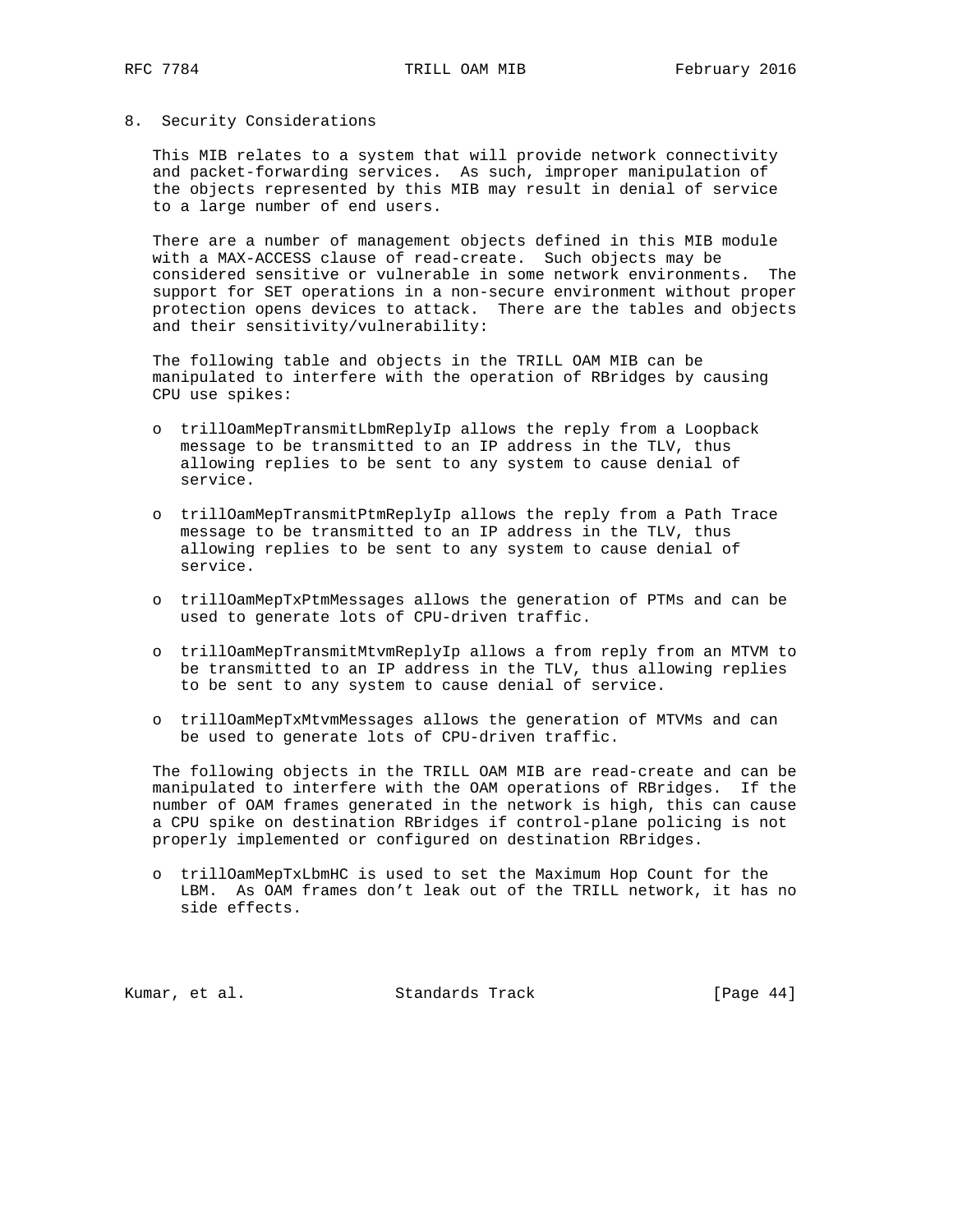- o trillOamMepTxLbmReplyModeOob is used to indicate whether the reply is in or out of band. This object's vulnerability is covered as part of trillOamMepTransmitLbmReplyIp.
- o trillOamMepTxLbmFlowEntropy is used to indicate the customer flow and find the exact path in the network. The creation of valid flows is its intended purpose. If invalid flows are created on vulnerable system, they will be dropped in forwarding.
- o trillOamMepTxLbmDestRName is read-create, but it's not vulnerable as invalid-name routes won't be present and will be rejected by the OAM application as part of normal processing.
- o trillOamMepTxPtmHC is used to set the Maximum Hop Count for the PTM. As OAM frames don't leak out of the TRILL network, it has no side effect.
- o trillOamMepTxPtmReplyModeOob is used to indicate whether the reply is in or out of band. This object's vulnerability is covered as part of trillOamMepTransmitPtmReplyIp.
- o trillOamMepTxPtmFlowEntropy is used to indicate the customer flow and find the exact path in the network. Creation of valid flows is its intended purpose. If invalid flows are created on vulnerable systems, they will be dropped in forwarding.
- o trillOamMepTxPtmDestRName is read-create, but it's not vulnerable as invalid-name routes won't be present and will be rejected by the OAM application as part of normal processing.
- o trillOamMepTxPtmStatus is required for normal PTM operation.
- o trillOamMepTxPtmResultOK is required for normal PTM operation.
- o trillOamMepTxPtmSeqNumber is required for normal PTM operation.
- o trillOamMepTxPtmMessages is required for normal PTM operation.
- o trillOamMepTxMtvmTree is required for normal MTVM operation.
- o trillOamMepTxMtvmHC is used to set the Maximum Hop Count for the MTVM. As OAM frames don't leak out of the TRILL network, it has no side effect
- o trillOamMepTxMtvmReplyModeOob is used to indicate whether the reply is in or out of band. This object's vulnerability is covered as part of trillOamMepTransmitMtmReplyIp

Kumar, et al. Standards Track [Page 45]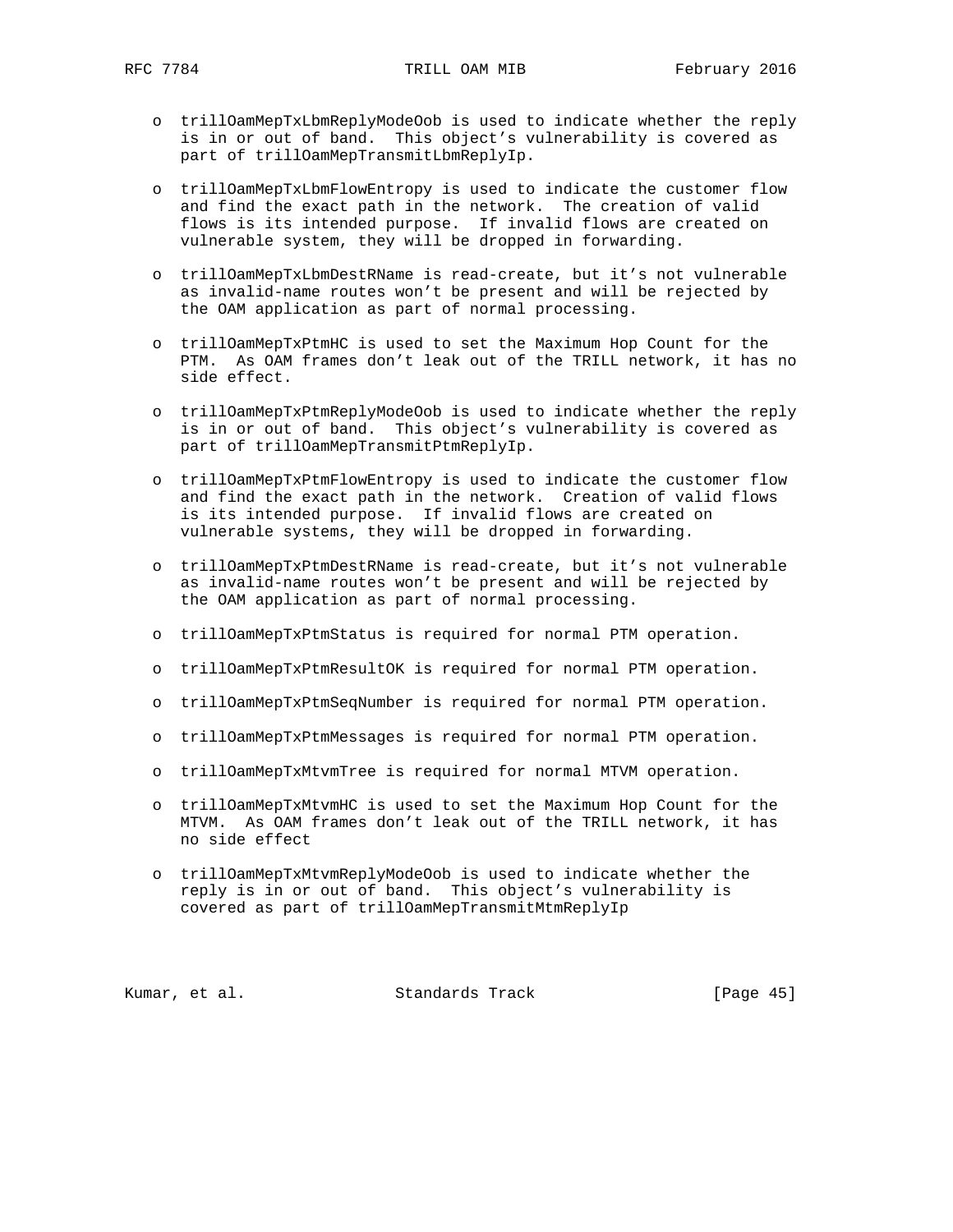- o trillOamMepTxMtvmFlowEntropy is used to indicate the customer flow and find the exact path in the network. Creation of valid flows is its intended purpose. If invalid flows are created on vulnerable systems, they will be dropped in forwarding.
- o trillOamMepTxMtvmStatus is required for normal MTVM operation.
- o trillOamMepTxMtvmResultOK, trillOamMepTxMtvmMessages, trillOamMepTxMtvmSeqNumber, and trillOamMepTxMtvmScopeList are required for normal MTVM operation.

 trillOamMepTransmitLbmReplyIp, trillOamMepTransmitPtmReplyIp, and trillOamMepTransmitMtvmReplyIp allow setting of the IP address to which reports are sent; thus, it can be used for denial of service for that IP.

 Some of the readable objects in this MIB module (i.e., objects with a MAX-ACCESS other than not-accessible) may be considered sensitive or vulnerable in some network environments. It is thus important to control even GET and/or NOTIFY access to these objects and possibly to even encrypt the values of these objects when sending them over the network via SNMP. For example, Path Trace messages expose the unicast topology of the network and Multi-destination Tree Verification Messages expose the multicast tree topology of the network. This information should not be available to all users of the network.

 SNMP versions prior to SNMPv3 did not include adequate security. Even if the network itself is secure (for example by using IPsec), there is no control as to who on the secure network is allowed to access and GET/SET (read/change/create/delete) the objects in this MIB module.

 Implementation should provide the security features described by the SNMPv3 framework (see [RFC3410]), and implementations claiming compliance to the SNMPv3 standard MUST include full support for authentication and privacy via the User-based Security Model (USM) [RFC3414] with the AES cipher algorithm [RFC3826]. Implementations MAY also provide support for the Transport Security Model (TSM) [RFC5591] in combination with a secure transport such as SSH [RFC5592] or TLS/DTLS [RFC6353].

 Further, deployment of SNMP versions prior to SNMPv3 is NOT RECOMMENDED. Instead, it is RECOMMENDED to deploy SNMPv3 and to enable cryptographic security. It is then a customer/operator responsibility to ensure that the SNMP entity giving access to an instance of this MIB module is properly configured to give only those

Kumar, et al. Standards Track [Page 46]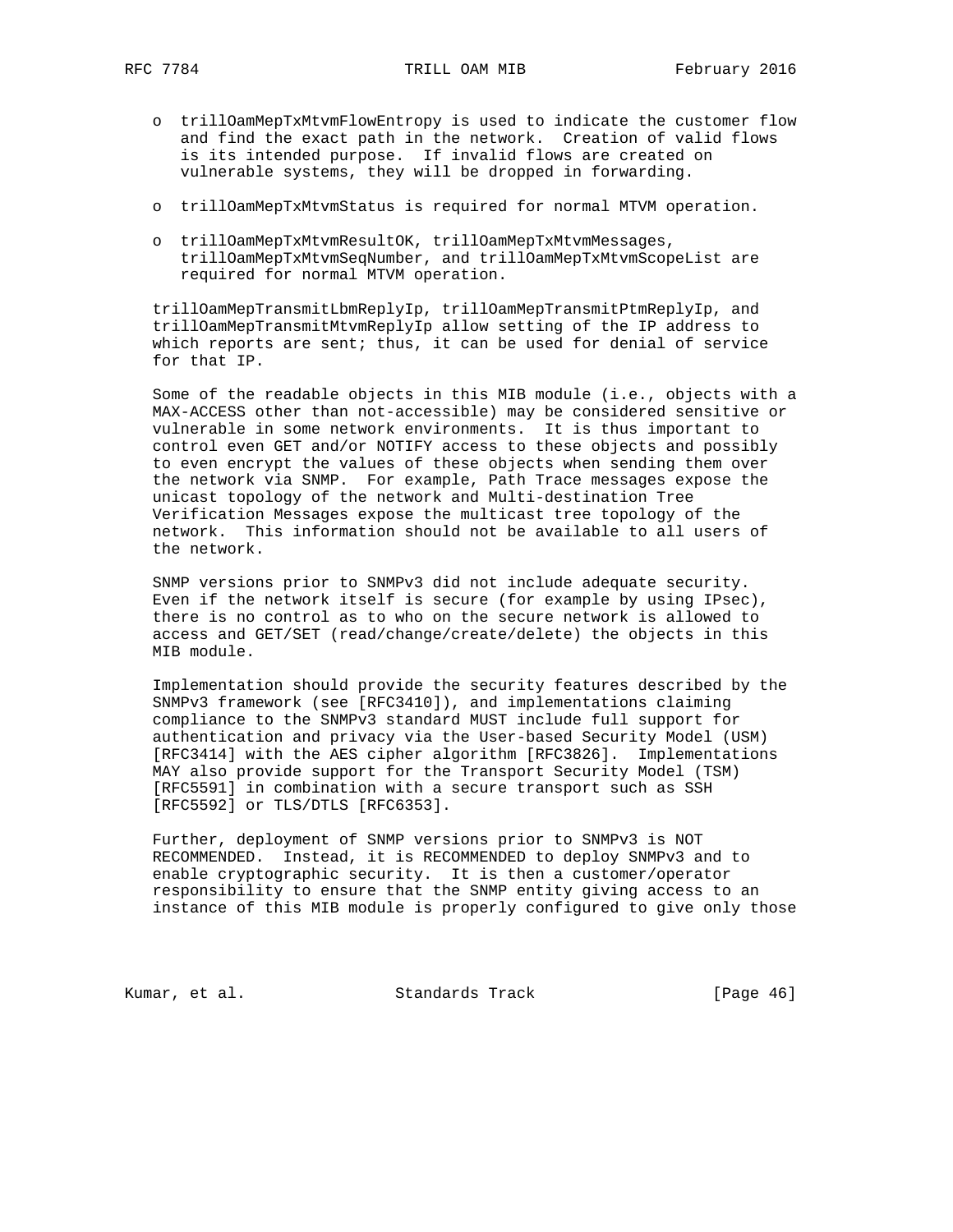principals (users) that have legitimate rights to indeed GET or SET (change/create/delete) them.

9. IANA Considerations

 The MIB module in this document uses the following IANA-assigned OBJECT IDENTIFIER value recorded in the SMI Numbers registry:

 Descriptor OBJECT IDENTIFIER value --------------------------------------- trillOamMIB { mib-2 238 }

- 10. References
- 10.1. Normative References
	- [802.1Q] IEEE, "IEEE Standard for Local and metropolitan area networks -- Media Access Control (MAC) Bridges and Virtual Bridge Local Area Networks", IEEE Std 802.1Q-2011, DOI 10.1109/IEEESTD.2011.6009146.
	- [IEEE8021-CFM-MIB]

 IEEE, "Connectivity Fault Management module for managing IEEE 802.1ag", IEEE 802.1ag, October 2008, <http://www.ieee802.org/1/files/public/MIBs/IEEE8021-CFM- MIB-200810150000Z.txt>.

- [LLDP-MIB] IEEE, "Management Information Base module for LLDP configuration, statistics, local system data and remote systems data components", IEEE 802.1AB, May 2005, <http://www.ieee802.org/1/files/public/MIBs/ LLDP-MIB-200505060000Z.txt>.
- [RFC2119] Bradner, S., "Key words for use in RFCs to Indicate Requirement Levels", BCP 14, RFC 2119, DOI 10.17487/RFC2119, March 1997, <http://www.rfc-editor.org/info/rfc2119>.
- [RFC2578] McCloghrie, K., Ed., Perkins, D., Ed., and J. Schoenwaelder, Ed., "Structure of Management Information Version 2 (SMIv2)", STD 58, RFC 2578, DOI 10.17487/RFC2578, April 1999, <http://www.rfc-editor.org/info/rfc2578>.
- [RFC2579] McCloghrie, K., Ed., Perkins, D., Ed., and J. Schoenwaelder, Ed., "Textual Conventions for SMIv2", STD 58, RFC 2579, DOI 10.17487/RFC2579, April 1999, <http://www.rfc-editor.org/info/rfc2579>.

Kumar, et al. Standards Track [Page 47]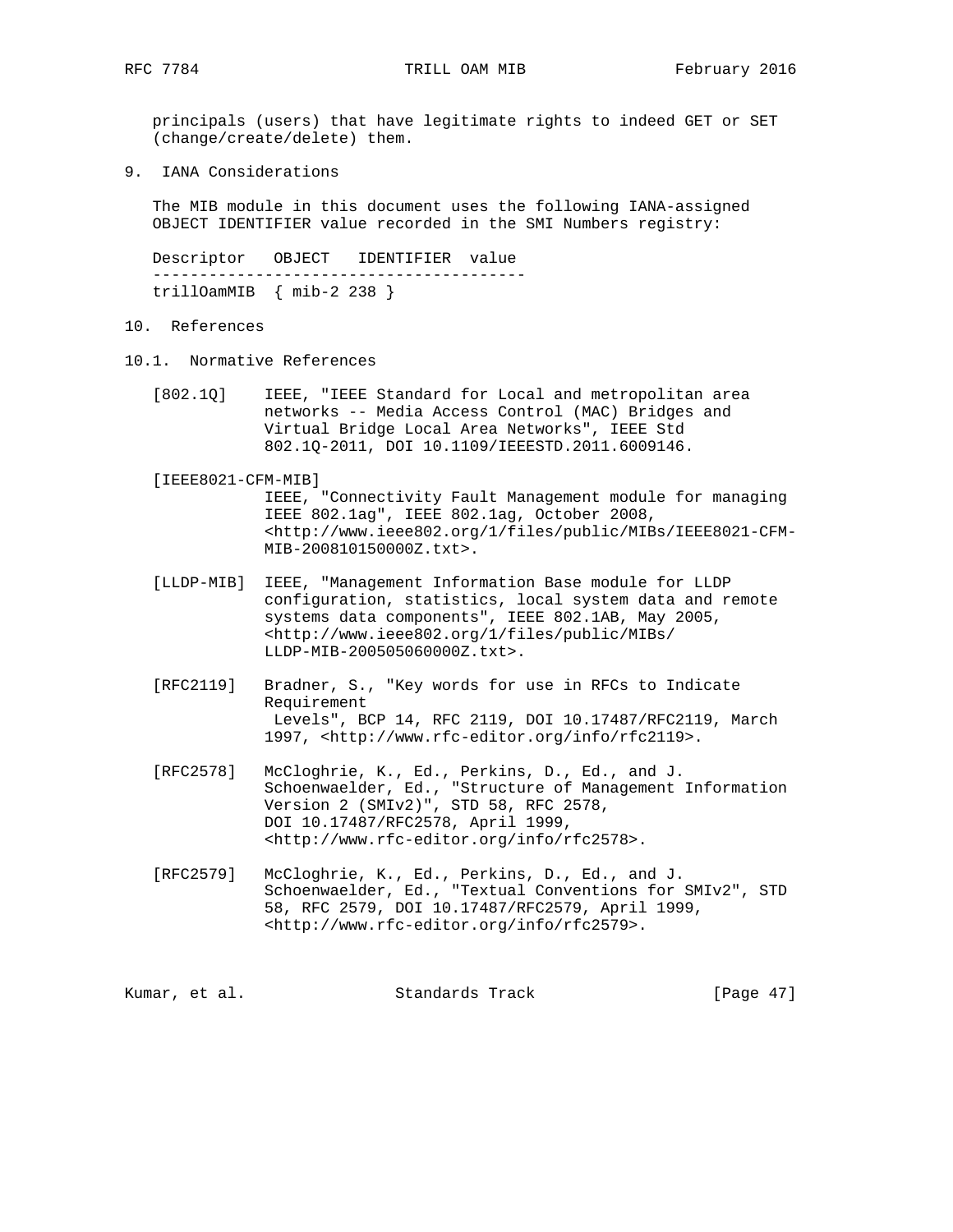- [RFC2580] McCloghrie, K., Ed., Perkins, D., Ed., and J. Schoenwaelder, Ed., "Conformance Statements for SMIv2", STD 58, RFC 2580, DOI 10.17487/RFC2580, April 1999, <http://www.rfc-editor.org/info/rfc2580>.
- [RFC3414] Blumenthal, U. and B. Wijnen, "User-based Security Model (USM) for version 3 of the Simple Network Management Protocol (SNMPv3)", STD 62, RFC 3414, DOI 10.17487/RFC3414, December 2002, <http://www.rfc-editor.org/info/rfc3414>.
- [RFC3826] Blumenthal, U., Maino, F., and K. McCloghrie, "The Advanced Encryption Standard (AES) Cipher Algorithm in the SNMP User-based Security Model", RFC 3826, DOI 10.17487/RFC3826, June 2004, <http://www.rfc-editor.org/info/rfc3826>.
- [RFC5591] Harrington, D. and W. Hardaker, "Transport Security Model for the Simple Network Management Protocol (SNMP)", STD 78, RFC 5591, DOI 10.17487/RFC5591, June 2009, <http://www.rfc-editor.org/info/rfc5591>.
- [RFC5592] Harrington, D., Salowey, J., and W. Hardaker, "Secure Shell Transport Model for the Simple Network Management Protocol (SNMP)", RFC 5592, DOI 10.17487/RFC5592, June 2009, <http://www.rfc-editor.org/info/rfc5592>.
- [RFC6325] Perlman, R., Eastlake 3rd, D., Dutt, D., Gai, S., and A. Ghanwani, "Routing Bridges (RBridges): Base Protocol Specification", RFC 6325, DOI 10.17487/RFC6325, July 2011, <http://www.rfc-editor.org/info/rfc6325>.
- [RFC6353] Hardaker, W., "Transport Layer Security (TLS) Transport Model for the Simple Network Management Protocol (SNMP)", STD 78, RFC 6353, DOI 10.17487/RFC6353, July 2011, <http://www.rfc-editor.org/info/rfc6353>.
- [RFC7172] Eastlake 3rd, D., Zhang, M., Agarwal, P., Perlman, R., and D. Dutt, "Transparent Interconnection of Lots of Links (TRILL): Fine-Grained Labeling", RFC 7172, DOI 10.17487/RFC7172, May 2014, <http://www.rfc-editor.org/info/rfc7172>.
- [RFC7455] Senevirathne, T., Finn, N., Salam, S., Kumar, D., Eastlake 3rd, D., Aldrin, S., and Y. Li, "Transparent Interconnection of Lots of Links (TRILL): Fault Management", RFC 7455, DOI 10.17487/RFC7455, March 2015, <http://www.rfc-editor.org/info/rfc7455>.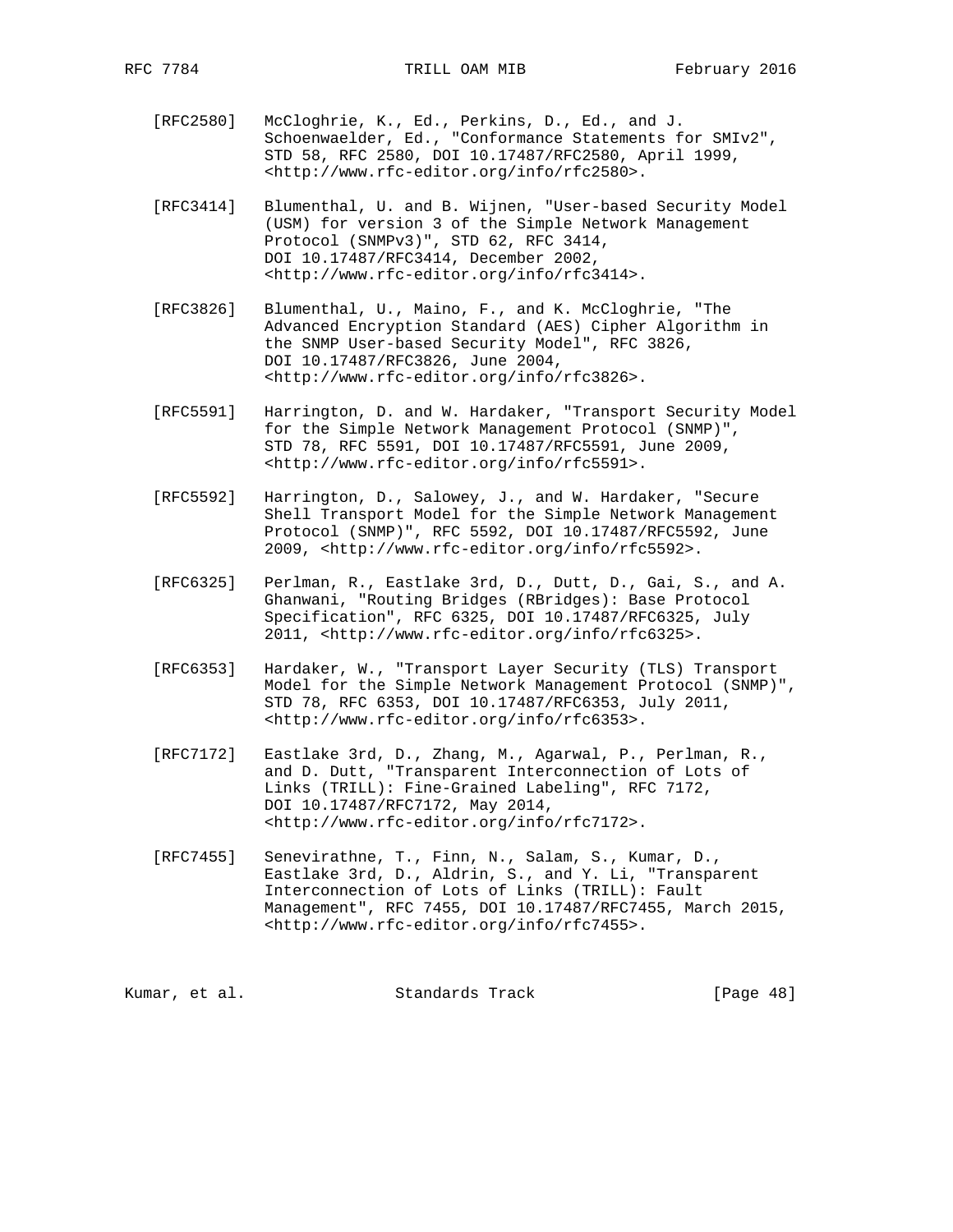- 10.2. Informative References
	- [Q.840.1] ITU-T, "Requirements and analysis for NMS-EMS management interface of Ethernet over Transport and Metro Ethernet Network (EoT/MEN)", Recommendation Q.840.1, March 2007.
	- [RFC3410] Case, J., Mundy, R., Partain, D., and B. Stewart, "Introduction and Applicability Statements for Internet- Standard Management Framework", RFC 3410, DOI 10.17487/RFC3410, December 2002, <http://www.rfc-editor.org/info/rfc3410>.
	- [RFC6905] Senevirathne, T., Bond, D., Aldrin, S., Li, Y., and R. Watve, "Requirements for Operations, Administration, and Maintenance (OAM) in Transparent Interconnection of Lots of Links (TRILL)", RFC 6905, DOI 10.17487/RFC6905, March 2013, <http://www.rfc-editor.org/info/rfc6905>.
	- [RFC7174] Salam, S., Senevirathne, T., Aldrin, S., and D. Eastlake 3rd, "Transparent Interconnection of Lots of Links (TRILL) Operations, Administration, and Maintenance (OAM) Framework", RFC 7174, DOI 10.17487/RFC7174, May 2014, <http://www.rfc-editor.org/info/rfc7174>.

Kumar, et al. Standards Track [Page 49]